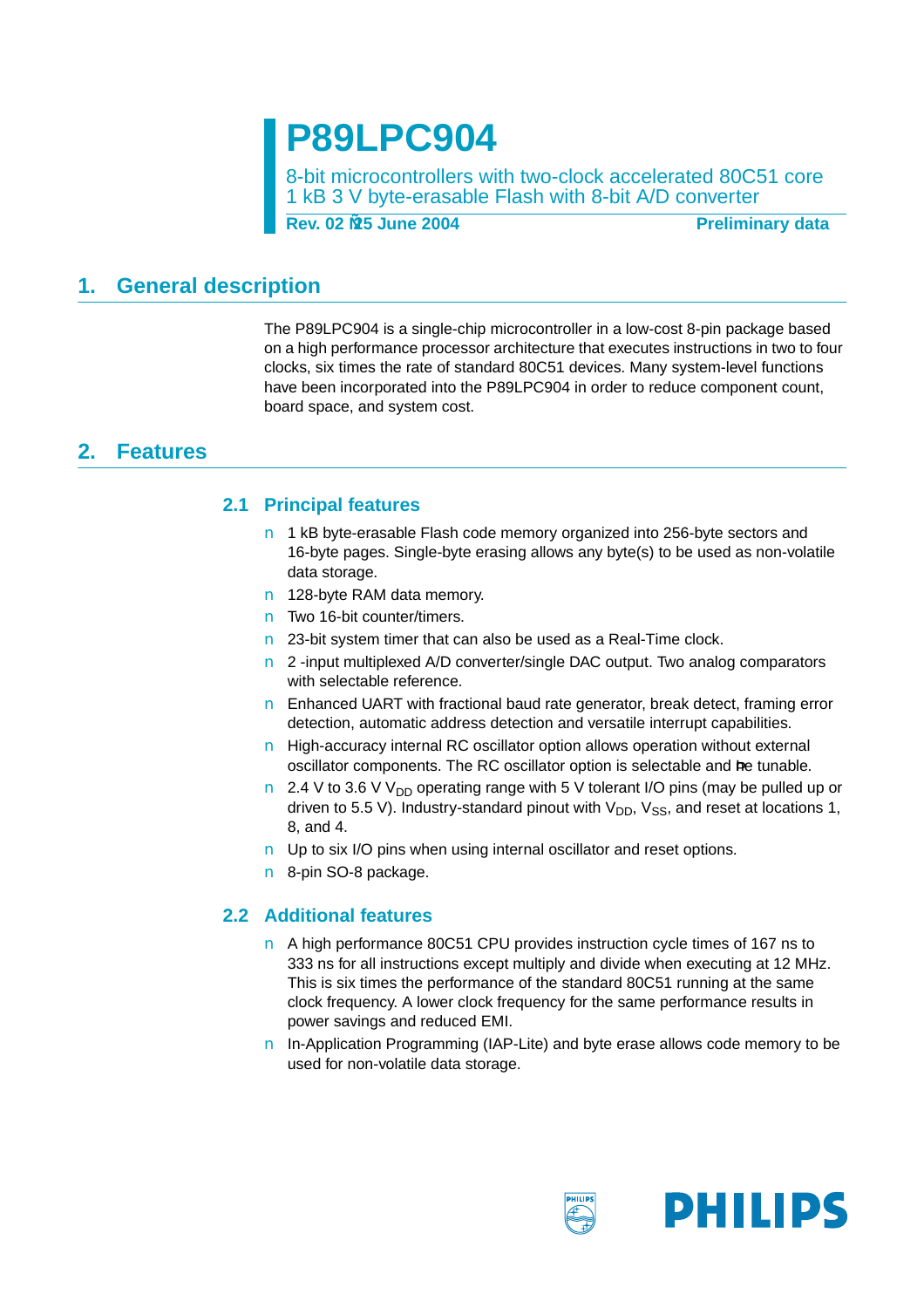- Serial Flash In-Circuit Programming (ICP) allows simple production coding with commercial EPROM programmers. Flash security bits prevent reading of sensitive application programs.
- Watchdog timer with separate on-chip oscillator, requiring no external components. The Watchdog prescaler is selectable from 8 values.
- Low voltage reset (Brownout detect) allows a graceful system shutdown when power fails. May optionally be con gured as an interrupt.
- Idle and two different Power-down reduced power modes. Improved wake-up from Power-down mode (a low interrupt input starts execution). Typical Power-down current is 1 µA (total Power-down with voltage comparators disabled).
- Active-LOW reset. On-chip power-on reset allows operation without external reset components. A reset counter and reset glitch suppression circuitry prevent spurious and incomplete resets. A software reset function is also available.
- **•** Programmable port output con guration options: quasi-bidirectional, open drain, push-pull, input-only.
- Port input pattern match detect. Port 0 may generate an interrupt when the value of the pins match or do not match a programmable pattern.
- **LED drive capability (20 mA) on all port pins. A maximum limit is speci ed for the** entire chip.
- Controlled slew rate port outputs to reduce EMI. Outputs have approximately 10 ns minimum ramp times.
- Only power and ground connections are required to operate the P89LPC904 when internal reset option is selected.
- Four interrupt priority levels.
- One keypad interrupt input.
- Second data pointer.
- External clock input.
- Schmitt trigger port inputs.
- **EXECUTE:** Emulation support.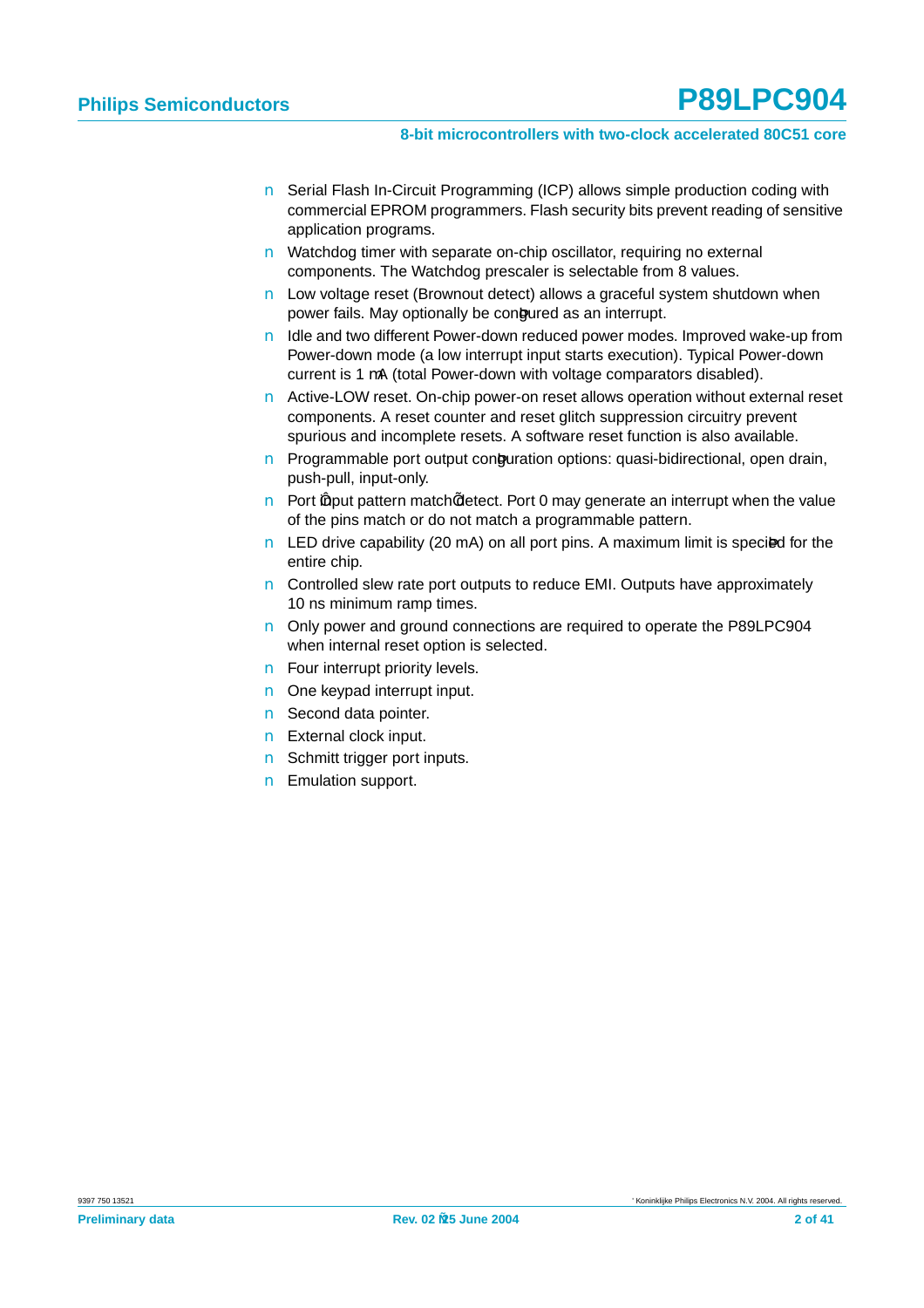# <span id="page-2-0"></span>**3. Ordering information**

| <b>Table 1: Ordering information</b> |                 |                                                              |                |  |  |  |  |  |  |
|--------------------------------------|-----------------|--------------------------------------------------------------|----------------|--|--|--|--|--|--|
| <b>Type number</b>                   | <b>Package</b>  |                                                              |                |  |  |  |  |  |  |
|                                      | <b>Name</b>     | <b>Description</b>                                           | <b>Version</b> |  |  |  |  |  |  |
| P89LPC904FD                          | SO <sub>8</sub> | plastic small outline package; 8 leads;<br>body width 7.5 mm | SOT96-1        |  |  |  |  |  |  |

## <span id="page-2-1"></span>**3.1 Ordering options**

| Table 2: Part options |                    |                         |
|-----------------------|--------------------|-------------------------|
| <b>Type number</b>    | Temperature range  | <b>Frequency</b>        |
| P89LPC904FD           | $-40$ °C to +85 °C | Internal RC or Watchdog |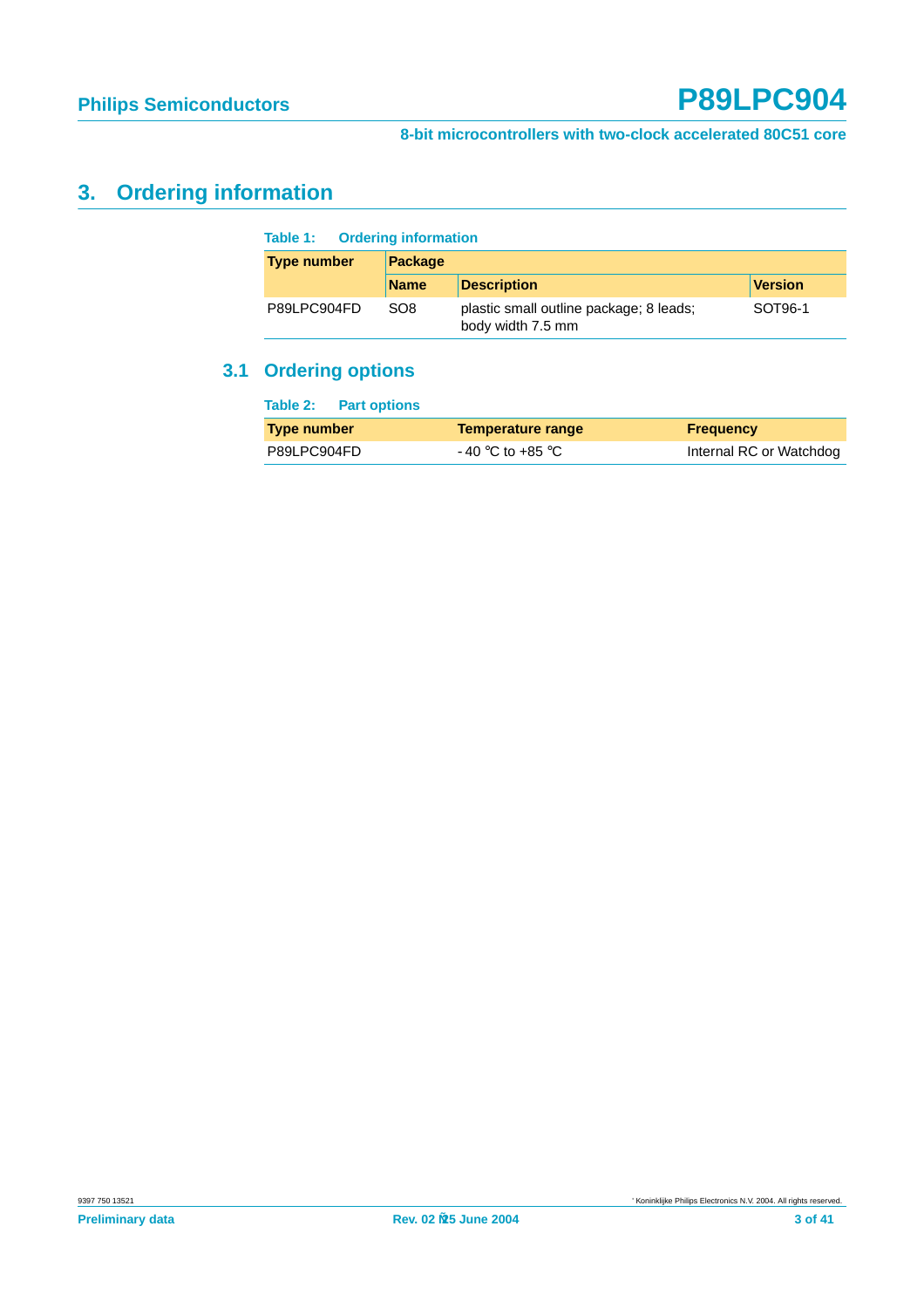#### **8-bit microcontrollers with two-clock accelerated 80C51 core**

### <span id="page-3-0"></span>**4. Block diagram**

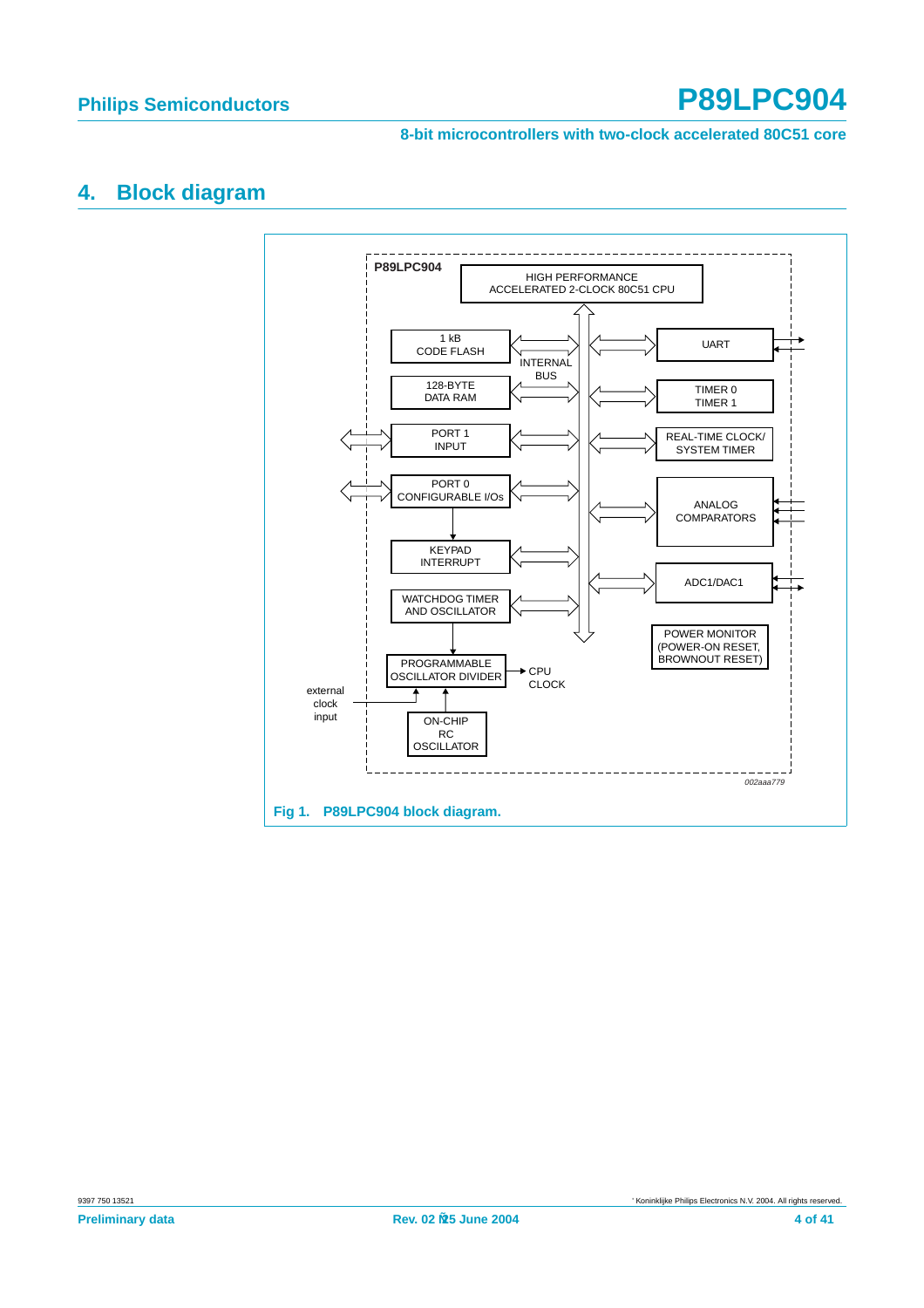**8-bit microcontrollers with two-clock accelerated 80C51 core**

# <span id="page-4-1"></span><span id="page-4-0"></span>**5. Pinning information**

### **5.1 Pinning**



### **5.2 Pin description**

<span id="page-4-2"></span>

| Table 3:      | P89LPC904 pin description |             |                                                                                                                                                                                                                                                                                                                                                                                                                                        |  |  |  |
|---------------|---------------------------|-------------|----------------------------------------------------------------------------------------------------------------------------------------------------------------------------------------------------------------------------------------------------------------------------------------------------------------------------------------------------------------------------------------------------------------------------------------|--|--|--|
| <b>Symbol</b> | Pin                       | <b>Type</b> | <b>Description</b>                                                                                                                                                                                                                                                                                                                                                                                                                     |  |  |  |
| P0.0 to P0.6  | 2, 6, 7                   | I/O         | <b>Port 0:</b> Port 0 is an I/O port with a user-con gurable output type. During reset Port 0<br>latches are con gured in the input only mode with the internal pull-up disabled. The<br>operation of Port 0 pins as inputs and outputs depends upon the port con guration<br>selected. Each port pin is con gured independently. Refer to Section 8.13.1 Port<br>con gurations and Table 8 DC electrical characteristics for details. |  |  |  |
|               |                           |             | The Keypad Interrupt feature operates with Port 0 pins.                                                                                                                                                                                                                                                                                                                                                                                |  |  |  |
|               |                           |             | All pins have Schmitt triggered inputs.                                                                                                                                                                                                                                                                                                                                                                                                |  |  |  |
|               |                           |             | Port 0 also provides various special functions as described below:                                                                                                                                                                                                                                                                                                                                                                     |  |  |  |
|               | $\overline{2}$            | I/O         | <b>P0.2</b><br>Port 0 bit 2.                                                                                                                                                                                                                                                                                                                                                                                                           |  |  |  |
|               |                           |             | CIN2A<br>Comparator 2 positive input.                                                                                                                                                                                                                                                                                                                                                                                                  |  |  |  |
|               |                           |             | KBI <sub>2</sub><br>Keyboard input 2.                                                                                                                                                                                                                                                                                                                                                                                                  |  |  |  |
|               |                           |             | <b>AD11</b><br>ADC1 channel 1 analog input.                                                                                                                                                                                                                                                                                                                                                                                            |  |  |  |
|               | $\overline{7}$            | 1/O         | Port 0 bit 4.<br><b>P0.4</b>                                                                                                                                                                                                                                                                                                                                                                                                           |  |  |  |
|               |                           |             | CIN1A<br>Comparator 1 positive input.                                                                                                                                                                                                                                                                                                                                                                                                  |  |  |  |
|               |                           |             | AD13<br>ADC1 channel 3 analog input.                                                                                                                                                                                                                                                                                                                                                                                                   |  |  |  |
|               |                           | O           | DAC <sub>1</sub><br>Digital to analog converter output.                                                                                                                                                                                                                                                                                                                                                                                |  |  |  |
|               | 6                         | 1/O         | Port 0 bit 5.<br>P <sub>0.5</sub>                                                                                                                                                                                                                                                                                                                                                                                                      |  |  |  |
|               |                           |             | <b>CMPREF</b><br>Comparator reference (negative) input.                                                                                                                                                                                                                                                                                                                                                                                |  |  |  |
|               |                           |             | <b>CLKIN</b><br>External clock input.                                                                                                                                                                                                                                                                                                                                                                                                  |  |  |  |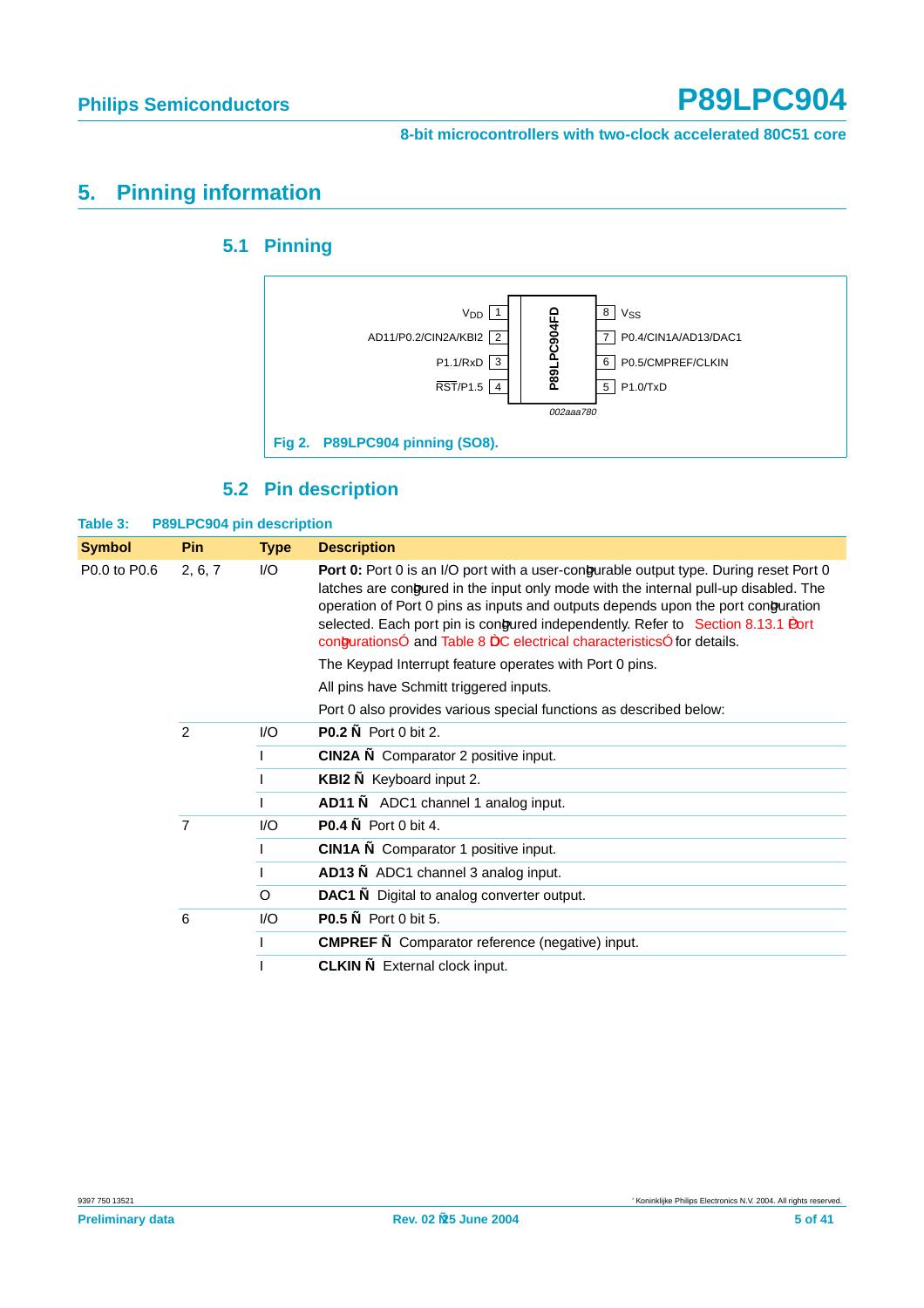| Table 3:                             | P89LPC904 pin description continued |             |                    |                                                                                                                                                                                                                                                                                                                                                                                                                                                                                              |
|--------------------------------------|-------------------------------------|-------------|--------------------|----------------------------------------------------------------------------------------------------------------------------------------------------------------------------------------------------------------------------------------------------------------------------------------------------------------------------------------------------------------------------------------------------------------------------------------------------------------------------------------------|
| <b>Symbol</b>                        | Pin                                 | <b>Type</b> | <b>Description</b> |                                                                                                                                                                                                                                                                                                                                                                                                                                                                                              |
| P <sub>1.0</sub> to P <sub>1.5</sub> | 3, 4, 5                             |             |                    | Port 1: Port 1 is an I/O port with a user-con gurable output type. During reset Port 1<br>latches are con gured in the input only mode with the internal pull-up disabled. The<br>operation of the con gurable Port 1 pins as inputs and outputs depends upon the<br>port con guration selected. Each of the con gurable port pins are programmed<br>independently. Refer to Section 8.13.1 Port con gurations and Table 8 DC<br>electrical characteristics for details. P1.5 is input only. |
|                                      |                                     |             |                    | All pins have Schmitt triggered inputs.                                                                                                                                                                                                                                                                                                                                                                                                                                                      |
|                                      |                                     |             |                    | Port 1 also provides various special functions as described below:                                                                                                                                                                                                                                                                                                                                                                                                                           |
|                                      | 5                                   | 1/O         | P <sub>1.0</sub>   | Port 1 bit 0.                                                                                                                                                                                                                                                                                                                                                                                                                                                                                |
|                                      |                                     | O           | <b>TxD</b>         | Serial port transmitter data.                                                                                                                                                                                                                                                                                                                                                                                                                                                                |
|                                      | 3                                   | 1/O         | P <sub>1.1</sub>   | Port 1 bit 1.                                                                                                                                                                                                                                                                                                                                                                                                                                                                                |
|                                      |                                     |             | <b>RxD</b>         | Serial port receiver data.                                                                                                                                                                                                                                                                                                                                                                                                                                                                   |
|                                      | $\overline{4}$                      |             | P <sub>1.5</sub>   | Port 1 bit 5 (input only).                                                                                                                                                                                                                                                                                                                                                                                                                                                                   |
|                                      |                                     |             | <b>RST</b>         | External Reset input during Power-on or if selected via UCFG1. When<br>functioning as a reset input a LOW on this pin resets the microcontroller, causing I/O<br>ports and peripherals to take on their default states, and the processor begins<br>execution at address 0. Also used during a power-on sequence to force In-System<br>Programming mode.                                                                                                                                     |
| $V_{SS}$                             | 8                                   |             |                    | Ground: 0 V reference.                                                                                                                                                                                                                                                                                                                                                                                                                                                                       |
| $V_{DD}$                             | 1                                   |             |                    | <b>Power Supply:</b> This is the power supply voltage for normal operation as well as Idle<br>and Power-down modes.                                                                                                                                                                                                                                                                                                                                                                          |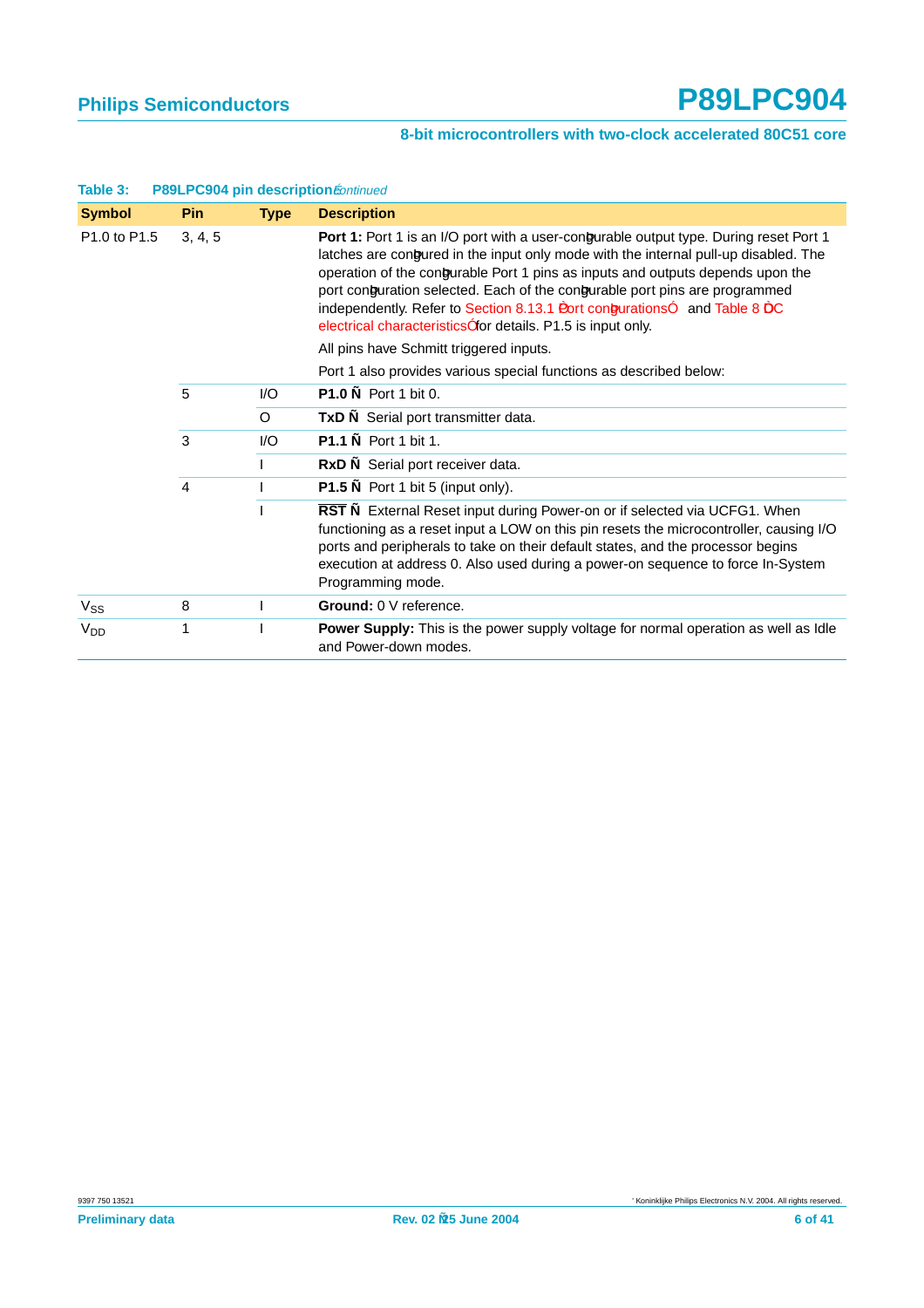**8-bit microcontrollers with two-clock accelerated 80C51 core**

# <span id="page-6-0"></span>**6. Logic symbols**

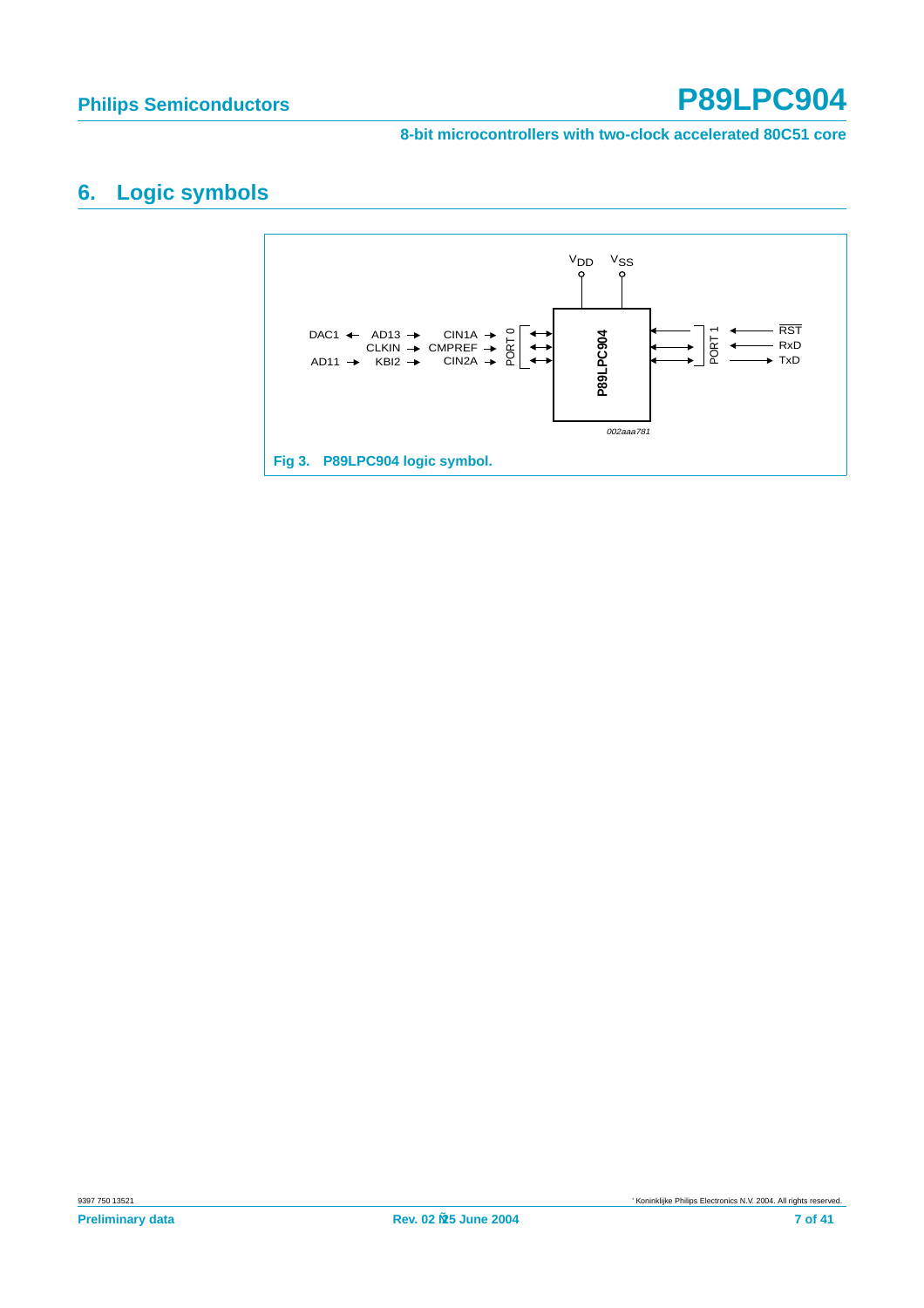#### **8-bit microcontrollers with two-clock accelerated 80C51 core**

# <span id="page-7-0"></span>**7. Special function registers**

**Remark:** Special Function Registers (SFRs) accesses are restricted in the following ways:

¥ User must not attempt to access any SFR locations not de ned.

- ¥ Accesses to any de ned SFR locations must be strictly for the functions for the SFRs.
- ¥SFR bits labeled -, 0 or canonly be written and read as follows:
	- - Unless otherwise speci ed, **must** be written with 0, but can return any value when read (even if it was written with  $\theta$ ). It is a reserved bit and may be used in future derivatives.
	- $-0$  must be written with 0, and will return a 0 when read.
	- $-1$  must be written with 1, and will return a 1 when read.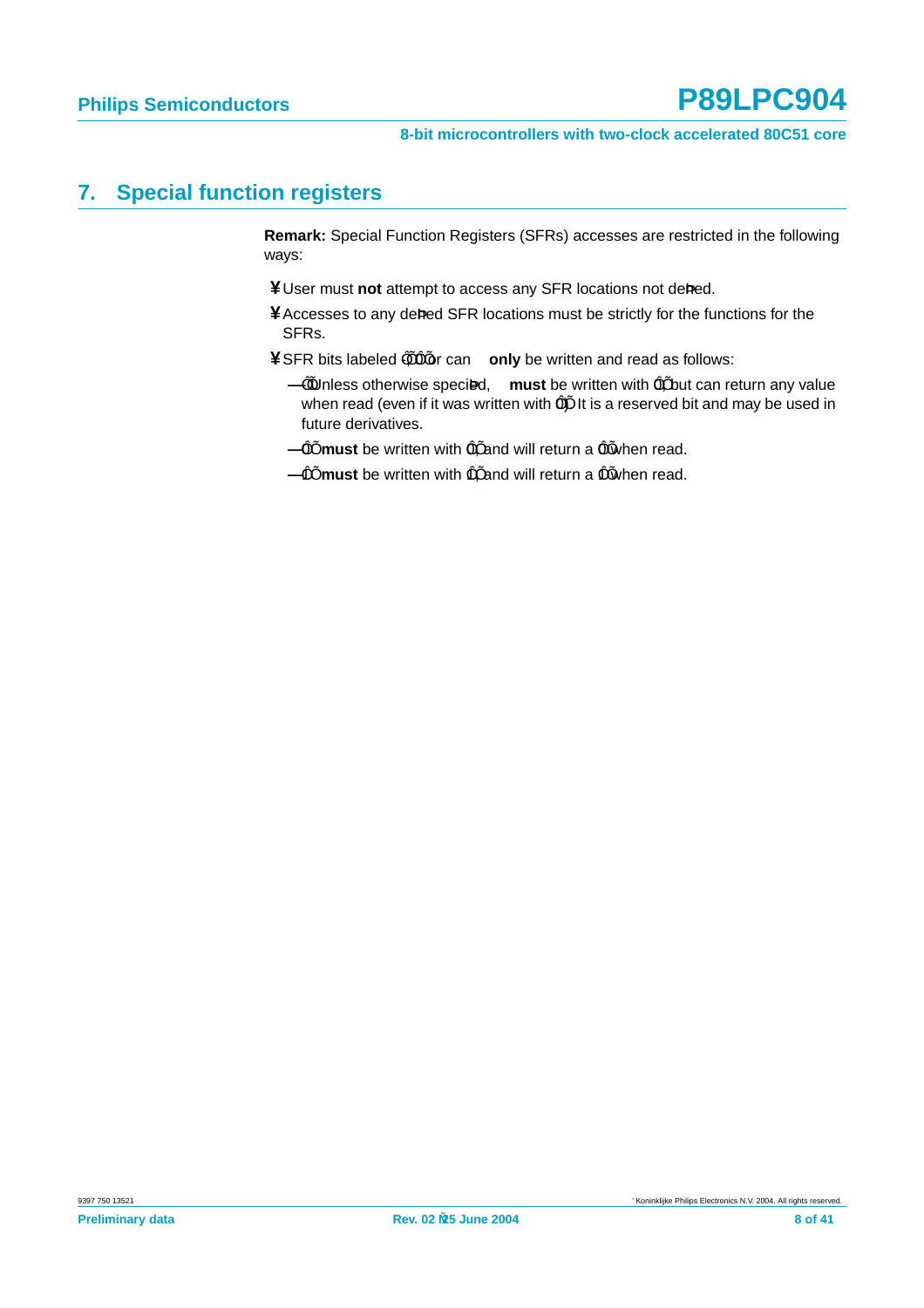**Philips Semiconductors Philips Semiconductors**

8-bit microcontrollers with two-clock accelerated 80C51 core **8-bit microcontrollers with two-clock accelerated 80C51 core**

**P89LPC904**

**P89LPC904** 

| 9397 750 13521<br><b>Name</b>                                                 | <b>Description</b>                      | <b>SFR</b>         |                  |                    |                          |                | <b>Bit functions and addresses</b> |                |                 |                  |            | <b>Reset value</b> |
|-------------------------------------------------------------------------------|-----------------------------------------|--------------------|------------------|--------------------|--------------------------|----------------|------------------------------------|----------------|-----------------|------------------|------------|--------------------|
|                                                                               |                                         | addr.              | <b>MSB</b>       |                    |                          |                |                                    |                |                 | <b>LSB</b>       | <b>Hex</b> | <b>Binary</b>      |
|                                                                               |                                         | <b>Bit address</b> | E7               | E <sub>6</sub>     | E <sub>5</sub>           | <b>E4</b>      | E <sub>3</sub>                     | E2             | E1              | E <sub>0</sub>   |            |                    |
| ACC*                                                                          | Accumulator                             | <b>E0H</b>         |                  |                    |                          |                |                                    |                |                 |                  | 00         | 00000000           |
| ADCON1                                                                        | A/D control register 1                  | 97H                | ENBI1            | <b>ENADCI</b><br>1 | TMM1                     | EDGE1          | ADCI1                              | ENADC1         | ADCS11          | ADCS10           | 00         | 00000000           |
| <b>ADINS</b>                                                                  | A/D input select                        | A3H                | ADI13            | $\blacksquare$     | ADI11                    | $\blacksquare$ |                                    | ä,             |                 | $\sim$           | 00         | 00000000           |
| <b>ADMODA</b>                                                                 | A/D mode register A                     | <b>COH</b>         | BND <sub>1</sub> | BURST1             | SCC <sub>1</sub>         | SCAN1          |                                    |                |                 |                  | 00         | 00000000           |
| <b>ADMODB</b>                                                                 | A/D mode register B                     | A1H                | CLK <sub>2</sub> | CLK1               | CLK0                     | ä,             | ENDAC1                             | $\blacksquare$ | BSA1            |                  | 00         | 000x0000           |
| AD1BH                                                                         | A/D_1 boundary high register            | C <sub>4</sub> H   |                  |                    |                          |                |                                    |                |                 |                  | FF         | 11111111           |
| AD1BL                                                                         | A/D_1 boundary low register             | <b>BCH</b>         |                  |                    |                          |                |                                    |                |                 |                  | 00         | 00000000           |
| AD1DAT0                                                                       | A/D_1 data register 0                   | D <sub>5</sub> H   |                  |                    |                          |                |                                    |                |                 |                  | 00         | 00000000           |
| AD1DAT1                                                                       | A/D_1 data register 1                   | D6H                |                  |                    |                          |                |                                    |                |                 |                  | 00         | 00000000           |
| AD1DAT2                                                                       | A/D_1 data register 2                   | D7H                |                  |                    |                          |                |                                    |                |                 |                  | 00         | 00000000           |
| AD1DAT3                                                                       | A/D_1 data register 3                   | F <sub>5</sub> H   |                  |                    |                          |                |                                    |                |                 |                  | 00         | 00000000           |
| AUXR1                                                                         | Auxiliary function register             | A <sub>2</sub> H   | $\blacksquare$   | <b>EBRR</b>        | $\overline{\phantom{a}}$ | $\blacksquare$ | <b>SRST</b>                        | 0              |                 | <b>DPS</b>       | $00^{[1]}$ | 000000x0           |
|                                                                               |                                         | <b>Bit address</b> | F7               | F <sub>6</sub>     | F <sub>5</sub>           | F <sub>4</sub> | F <sub>3</sub>                     | F2             | F <sub>1</sub>  | F <sub>0</sub>   |            |                    |
| $\mathsf{B}^{\star}$                                                          | <b>B</b> register                       | <b>F0H</b>         |                  |                    |                          |                |                                    |                |                 |                  | 00         | 00000000           |
| BRGR0 <sup>[2]</sup>                                                          | Baud rate generator rate<br><b>LOW</b>  | <b>BEH</b>         |                  |                    |                          |                |                                    |                |                 |                  | 00         | 00000000           |
| BRGR <sub>1[2]</sub>                                                          | Baud rate generator rate<br><b>HIGH</b> | <b>BFH</b>         |                  |                    |                          |                |                                    |                |                 |                  | 00         | 00000000           |
| <b>BRGCON</b>                                                                 | Baud rate generator control             | <b>BDH</b>         | ä,               | $\blacksquare$     | $\blacksquare$           | $\blacksquare$ | $\blacksquare$                     | ÷,             | <b>SBRGS</b>    | <b>BRGEN</b>     | $00^{[2]}$ | xxxxxx00           |
| CMP1                                                                          | Comparator 1 control register           | <b>ACH</b>         | ÷,               | ä,                 | CE <sub>1</sub>          | $\blacksquare$ | CN <sub>1</sub>                    | $\blacksquare$ | CO <sub>1</sub> | CMF1             | 00[1]      | xx000000           |
| CMP <sub>2</sub>                                                              | Comparator 2 control register           | ADH                |                  |                    | CE <sub>2</sub>          | ÷,             | CN <sub>2</sub>                    | $\blacksquare$ | CO <sub>2</sub> | CMF <sub>2</sub> | 00         | xx000000           |
| Koninklijke Philips Electronics N.V. 2004. All rights reserved<br><b>DIVM</b> | CPU clock divide-by-M<br>control        | 95H                |                  |                    |                          |                |                                    |                |                 |                  | 00         | 00000000           |
| <b>DPTR</b>                                                                   | Data pointer (2 bytes)                  |                    |                  |                    |                          |                |                                    |                |                 |                  |            |                    |
| <b>DPH</b>                                                                    | Data pointer HIGH                       | 83H                |                  |                    |                          |                |                                    |                |                 |                  | 00         | 00000000           |
| <b>DPL</b>                                                                    | Data pointer LOW                        | 82H                |                  |                    |                          |                |                                    |                |                 |                  | 00         | 00000000           |
| <b>FMADRH</b>                                                                 | Program Flash address HIGH              | E7H                |                  |                    |                          |                |                                    |                |                 |                  | 00         | 00000000           |
| <b>FMADRL</b>                                                                 | Program Flash address LOW               | E6H                |                  |                    |                          |                |                                    |                |                 |                  | 00         | 00000000           |

<span id="page-8-0"></span>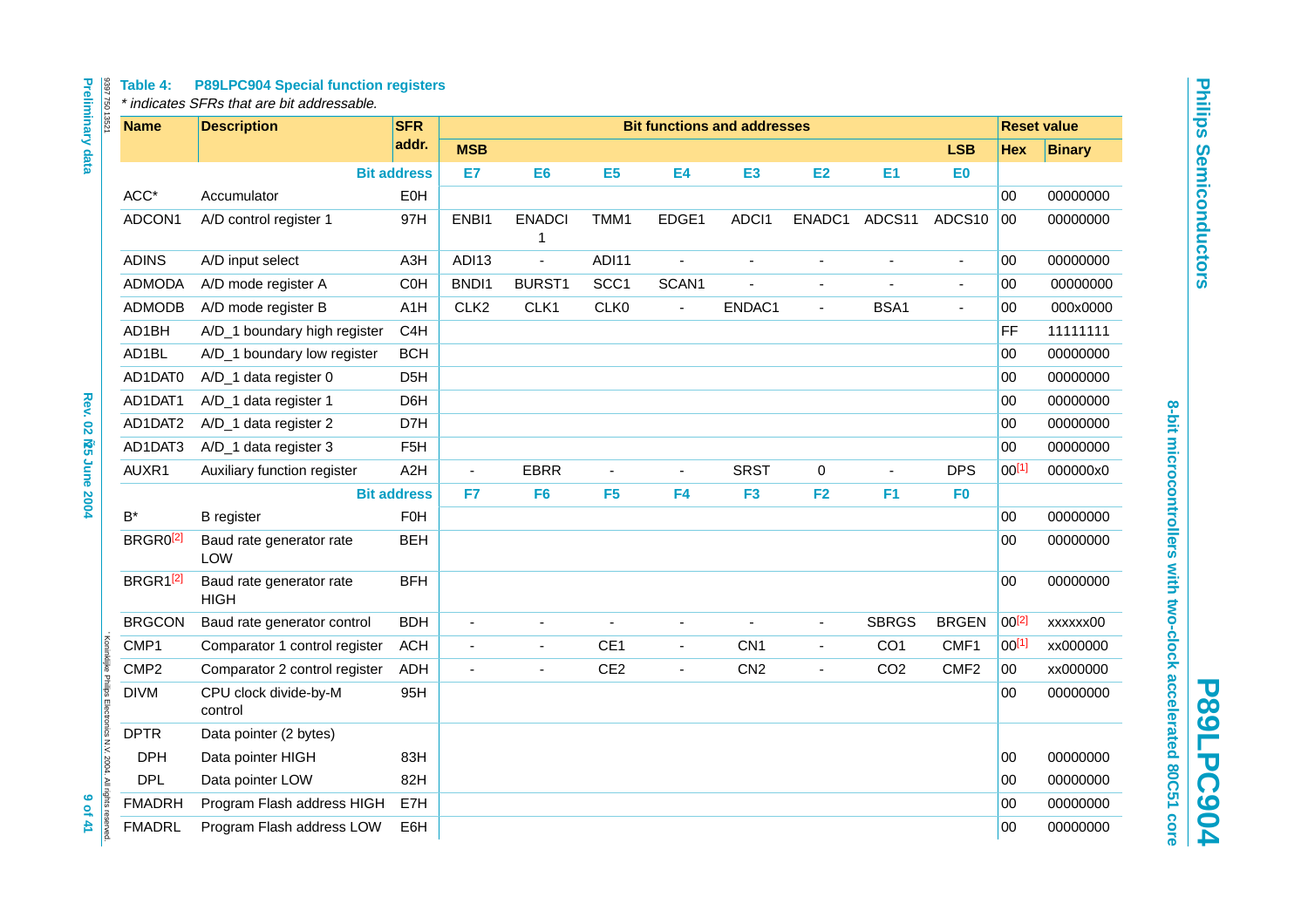#### **Table 4: P89LPC904 Special function registers** continued

| 1397 750 13521                                                 | <b>Name</b>   | <b>Description</b>                | <b>SFR</b>         |                          |                          |                | <b>Bit functions and addresses</b> |                   |                          |                        |                |            | <b>Reset value</b> |
|----------------------------------------------------------------|---------------|-----------------------------------|--------------------|--------------------------|--------------------------|----------------|------------------------------------|-------------------|--------------------------|------------------------|----------------|------------|--------------------|
| Preliminary data                                               |               |                                   | addr.              | <b>MSB</b>               |                          |                |                                    |                   |                          |                        | <b>LSB</b>     | Hex        | <b>Binary</b>      |
|                                                                | <b>FMCON</b>  | Program Flash Control<br>(Read)   | E4H                | <b>BUSY</b>              |                          |                |                                    | <b>HVA</b>        | <b>HVE</b>               | SV                     | O <sub>l</sub> | 70         | 01110000           |
|                                                                |               | Program Flash Control<br>(Write)  |                    | FMCMD.<br>$\overline{7}$ | FMCMD.<br>6              | FMCMD.<br>5    | FMCMD.<br>$\overline{4}$           | FMCMD.<br>3       | FMCMD.<br>$\overline{2}$ | FMCMD.<br>$\mathbf{1}$ | FMCMD.<br>0    |            |                    |
|                                                                | <b>FMDATA</b> | Program Flash data                | E <sub>5</sub> H   |                          |                          |                |                                    |                   |                          |                        |                | 00         | 00000000           |
|                                                                | IEN0*         | Interrupt enable 0                | A8H                | EA                       | <b>EWDRT</b>             | EBO            | ES/ESR                             | ET1               | $\blacksquare$           | ET <sub>0</sub>        | $\blacksquare$ | 00         | 00000000           |
|                                                                |               |                                   | <b>Bit address</b> | EF                       | EE                       | <b>ED</b>      | EC                                 | <b>EB</b>         | EA                       | E9                     | E <sub>8</sub> |            |                    |
|                                                                | IEN1*         | Interrupt enable 1                | E8H                | $\blacksquare$           | <b>EST</b>               | $\blacksquare$ |                                    | $\blacksquare$    | EC                       | <b>EKBI</b>            | $\blacksquare$ | $00^{[1]}$ | 00x00000           |
|                                                                |               |                                   | <b>Bit address</b> | <b>BF</b>                | <b>BE</b>                | <b>BD</b>      | <b>BC</b>                          | <b>BB</b>         | <b>BA</b>                | <b>B9</b>              | <b>B8</b>      |            |                    |
|                                                                | IP0*          | Interrupt priority 0              | B <sub>8</sub> H   | $\overline{\phantom{a}}$ | <b>PWDRT</b>             | <b>PBO</b>     | PS/PSR                             | PT <sub>1</sub>   | $\overline{\phantom{a}}$ | PT <sub>0</sub>        | $\blacksquare$ | $00^{[1]}$ | x0000000           |
| <b>Rev. 02</b>                                                 | <b>IP0H</b>   | Interrupt priority 0 HIGH         | B7H                | $\overline{a}$           | <b>PWDRT</b><br>H        | PBOH           | <b>PSH</b><br>/PSRH                | PT <sub>1</sub> H | $\overline{a}$           | <b>PT0H</b>            | $\mathbf{r}$   | $00^{[1]}$ | x0000000           |
|                                                                |               |                                   | <b>Bit address</b> | FF                       | FE                       | <b>FD</b>      | <b>FC</b>                          | <b>FB</b>         | <b>FA</b>                | F <sub>9</sub>         | F <sub>8</sub> |            |                    |
|                                                                | IP1*          | Interrupt priority 1              | F <sub>8</sub> H   | PAD                      | <b>PST</b>               |                |                                    |                   | PC                       | <b>PKBI</b>            | $\omega$       | $00^{[1]}$ | 00x00000           |
|                                                                | IP1H          | Interrupt priority 1 HIGH         | F7H                | PADH                     | <b>PSTH</b>              |                |                                    |                   | <b>PCH</b>               | <b>PKBIH</b>           | ÷,             | $00^{[1]}$ | 00x00000           |
| <b>25 June 2004</b>                                            | <b>KBCON</b>  | Keypad control register           | 94H                | $\blacksquare$           |                          |                |                                    | ä,                | $\blacksquare$           | <b>PATN</b><br>$\_SEL$ | <b>KBIF</b>    | $00^{[1]}$ | xxxxxx00           |
|                                                                | <b>KBMASK</b> | Keypad interrupt mask<br>register | 86H                |                          |                          |                |                                    |                   |                          |                        |                | 00         | 00000000           |
|                                                                | <b>KBPATN</b> | Keypad pattern register           | 93H                |                          |                          |                |                                    |                   |                          |                        |                | <b>FF</b>  | 11111111           |
|                                                                |               |                                   | <b>Bit address</b> | 87                       | 86                       | 85             | 84                                 | 83                | 82                       | 81                     | 80             |            |                    |
|                                                                | $P0*$         | Port 0                            | 80H                | $\blacksquare$           | $\blacksquare$           | <b>CMPREF</b>  | CIN1A                              | ÷,                | KB <sub>2</sub>          |                        |                | $[1]$      |                    |
|                                                                |               |                                   | <b>Bit address</b> | 97                       | 96                       | 95             | 94                                 | 93                | 92                       | 91                     | 90             |            |                    |
|                                                                | $P1*$         | Port 1                            | 90H                | $\blacksquare$           | $\overline{\phantom{a}}$ | <b>RST</b>     |                                    | $\blacksquare$    | $\blacksquare$           | <b>RxD</b>             | <b>TxD</b>     |            |                    |
|                                                                | P0M1          | Port 0 output mode 1              | 84H                | ä,                       | $\blacksquare$           | (P0M1.5)       | (POM1.4)                           | $\blacksquare$    | (P0M1.2)                 | $\blacksquare$         | $\blacksquare$ | FF         | 11111111           |
|                                                                | P0M2          | Port 0 output mode 2              | 85H                | $\blacksquare$           | $\blacksquare$           | (P0M2.5)       | (P0M2.4)                           | $\blacksquare$    | (P0M2.2)                 |                        |                | 00         | 00000000           |
|                                                                | P1M1          | Port 1 output mode 1              | 91H                | ä,                       | ÷,                       |                |                                    | $\blacksquare$    | $\sim$                   | $($ P1M1.1)            | $($ P1M1.0)    | FF[1]      | 11111111           |
| Koninklijke Philips Electronics N.V. 2004. All rights reserved | P1M2          | Port 1 output mode 2              | 92H                |                          | $\overline{a}$           |                | $\overline{a}$                     |                   | $\overline{a}$           | (P1M2.1)               | (P1M2.0)       | $00^{[1]}$ | 00000000           |
| 10 of 41                                                       | <b>PCON</b>   | Power control register            | 87H                | SMOD1                    | SMOD <sub>0</sub>        | <b>BOPD</b>    | <b>BOI</b>                         | GF <sub>1</sub>   | GF <sub>0</sub>          | PMOD1                  | PMOD0          | $00\,$     | 00000000           |
|                                                                | <b>PCONA</b>  | Power control register A          | B <sub>5</sub> H   | <b>RTCPD</b>             |                          | <b>VCPD</b>    | <b>ADPD</b>                        |                   | ÷,                       | <b>SPD</b>             |                | $00^{[1]}$ | 00000000           |

**Philips Semiconductors Philips Semiconductors**

8-bit microcontrollers with two-clock accelerated 80C51 core **8-bit microcontrollers with two-clock accelerated 80C51 core**

**P89LPC904**

**P89LPC904**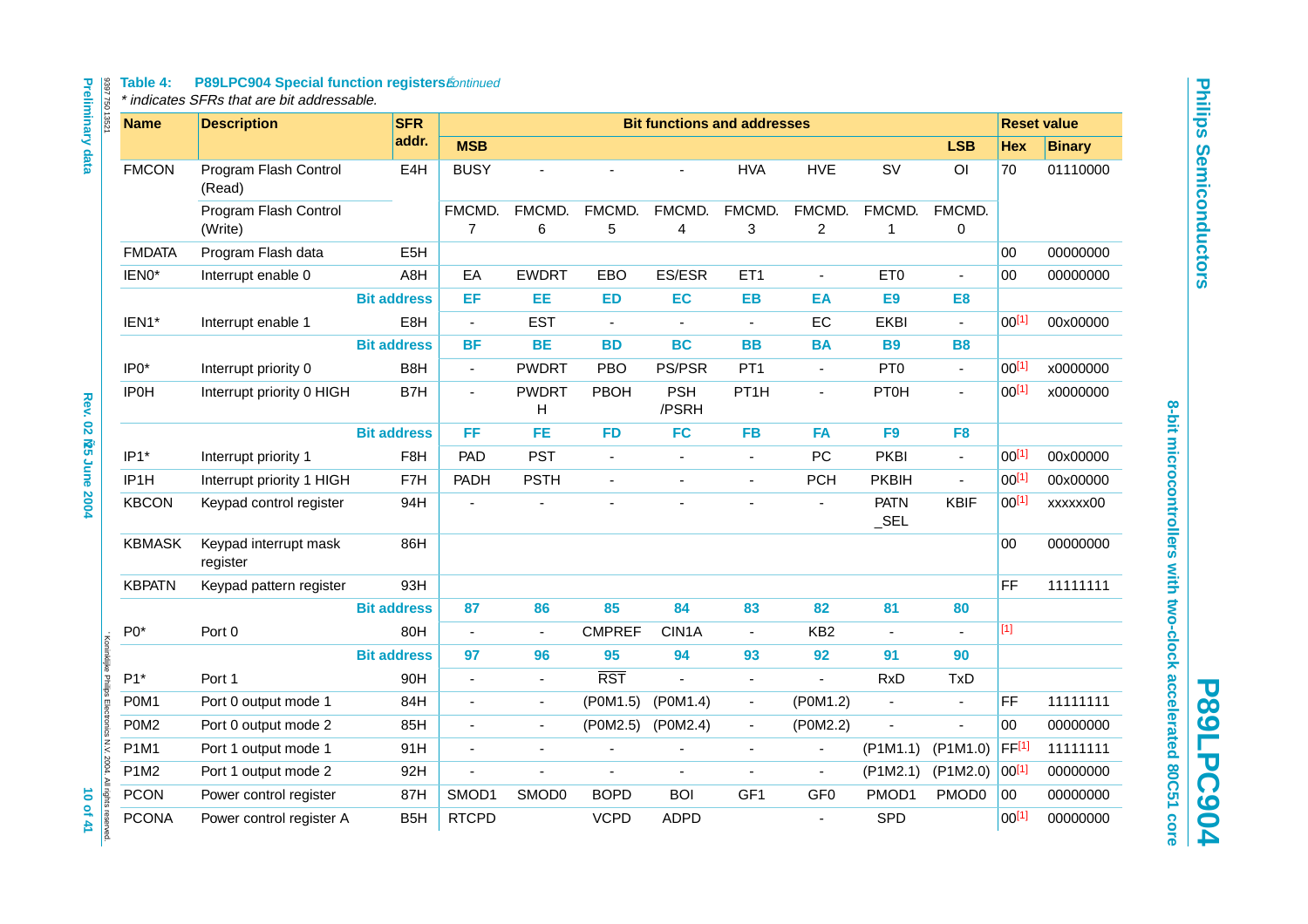# Table 4: P89LPC904 Special function registers continued<br>\* indicates SFRs that are bit addressable.

| <b>Preliminary</b><br>1397 750 13521                           | <b>Name</b>     | <b>Description</b>                       | <b>SFR</b>         |                 |                          |                 | <b>Bit functions and addresses</b> |                 |                 |                |                               |                | <b>Reset value</b> |
|----------------------------------------------------------------|-----------------|------------------------------------------|--------------------|-----------------|--------------------------|-----------------|------------------------------------|-----------------|-----------------|----------------|-------------------------------|----------------|--------------------|
|                                                                |                 |                                          | addr.              | <b>MSB</b>      |                          |                 |                                    |                 |                 |                | <b>LSB</b>                    | <b>Hex</b>     | <b>Binary</b>      |
| data                                                           | <b>PCONB</b>    | reserved for Power Control<br>Register B | B6H                |                 |                          |                 |                                    |                 |                 |                |                               | $00^{[1]}$     | <b>XXXXXXXX</b>    |
|                                                                |                 |                                          | <b>Bit address</b> | D7              | D <sub>6</sub>           | D <sub>5</sub>  | <b>D4</b>                          | D <sub>3</sub>  | D <sub>2</sub>  | D <sub>1</sub> | D <sub>0</sub>                |                |                    |
|                                                                | PSW*            | Program status word                      | <b>DOH</b>         | <b>CY</b>       | AC                       | F <sub>0</sub>  | RS <sub>1</sub>                    | RS <sub>0</sub> | OV              | F <sub>1</sub> | ${\sf P}$                     | 00             | 00000000           |
|                                                                | PT0AD           | Port 0 digital input disable             | F6H                | $\blacksquare$  | $\overline{\phantom{a}}$ | PT0AD.5         | PT0AD.4                            | $\blacksquare$  | PT0AD.2         | ÷,             | ä,                            | 00             | xx00000x           |
|                                                                | <b>RSTSRC</b>   | Reset source register                    | <b>DFH</b>         | $\frac{1}{2}$   | ÷.                       | <b>BOF</b>      | <b>POF</b>                         | R_BK            | R_WD            | R_SF           | $R$ <sub>_</sub> $EX$         | $[3]$          |                    |
|                                                                | <b>RTCCON</b>   | Real-time clock control                  | D <sub>1</sub> H   | <b>RTCF</b>     | RTCS1                    | RTCS0           |                                    |                 | ÷,              | <b>ERTC</b>    | <b>RTCEN</b>                  | 60[1]<br>$[7]$ | 011xxx00           |
|                                                                | <b>RTCH</b>     | Real-time clock register HIGH            | D <sub>2</sub> H   |                 |                          |                 |                                    |                 |                 |                |                               | $00^{[7]}$     | 00000000           |
| <b>Rev. 02</b>                                                 | <b>RTCL</b>     | Real-time clock register LOW             | D <sub>3</sub> H   |                 |                          |                 |                                    |                 |                 |                |                               | $00^{[7]}$     | 00000000           |
|                                                                | <b>SADDR</b>    | Serial port address register             | A9H                |                 |                          |                 |                                    |                 |                 |                |                               | $00\,$         | 00000000           |
|                                                                | <b>SADEN</b>    | Serial port address enable               | B <sub>9H</sub>    |                 |                          |                 |                                    |                 |                 |                |                               | 00             | 00000000           |
|                                                                | <b>SBUF</b>     | Serial port data buffer register         | 99H                |                 |                          |                 |                                    |                 |                 |                |                               | XX             | <b>XXXXXXXX</b>    |
| <b>25 June 2004</b>                                            |                 |                                          | <b>Bit address</b> | 9F              | <b>9E</b>                | <b>9D</b>       | 9C                                 | <b>9B</b>       | <b>9A</b>       | 99             | 98                            |                |                    |
|                                                                | SCON*           | Serial port control                      | 98H                | SM0/FE          | SM <sub>1</sub>          | SM <sub>2</sub> | <b>REN</b>                         | TB8             | RB <sub>8</sub> | TI             | R <sub>l</sub>                | 00             | 00000000           |
|                                                                | <b>SSTAT</b>    | Serial port extended status<br>register  | <b>BAH</b>         | <b>DBMOD</b>    | <b>INTLO</b>             | <b>CIDIS</b>    | <b>DBISEL</b>                      | <b>FE</b>       | <b>BR</b>       | <b>OE</b>      | <b>STINT</b>                  | 00             | 00000000           |
|                                                                | <b>SP</b>       | Stack pointer                            | 81H                |                 |                          |                 |                                    |                 |                 |                |                               | 07             | 00000111           |
|                                                                |                 |                                          | <b>Bit address</b> | 8F              | <b>8E</b>                | <b>8D</b>       | <b>8C</b>                          | <b>8B</b>       | <b>8A</b>       | 89             | 88                            |                |                    |
|                                                                | TCON*           | Timer 0 and 1 control                    | 88H                | TF <sub>1</sub> | TR <sub>1</sub>          | TF <sub>0</sub> | TR <sub>0</sub>                    |                 | $\blacksquare$  |                | $\tilde{\phantom{a}}$         | 00             | 00000000           |
|                                                                | TH <sub>0</sub> | Timer 0 HIGH                             | 8CH                |                 |                          |                 |                                    |                 |                 |                |                               | 00             | 00000000           |
|                                                                | TH <sub>1</sub> | Timer 1 HIGH                             | 8DH                |                 |                          |                 |                                    |                 |                 |                |                               | 00             | 00000000           |
|                                                                | TL <sub>0</sub> | Timer 0 LOW                              | 8AH                |                 |                          |                 |                                    |                 |                 |                |                               | 00             | 00000000           |
|                                                                | TL <sub>1</sub> | Timer 1 LOW                              | 8BH                |                 |                          |                 |                                    |                 |                 |                |                               | 00             | 00000000           |
|                                                                | <b>TMOD</b>     | Timer 0 and 1 mode                       | 89H                |                 | ÷,                       | <b>T1M1</b>     | T <sub>1</sub> M <sub>0</sub>      | ÷,              | ÷,              | T0M1           | T <sub>0</sub> M <sub>0</sub> | 00             | 00000000           |
|                                                                | <b>TRIM</b>     | Internal oscillator trim register        | 96H                | <b>RCCLK</b>    | $\overline{a}$           | TRIM.5          | TRIM.4                             | TRIM.3          | TRIM.2          | TRIM.1         | TRIM.0                        | [5] [6]        |                    |
|                                                                | <b>WDCON</b>    | Watchdog control register                | A7H                | PRE2            | PRE1                     | PRE0            | ÷,                                 |                 | <b>WDRUN</b>    | <b>WDTOF</b>   | <b>WDCLK</b>                  | [4] [6]        |                    |
| Koninklijke Philips Electronics N.V. 2004. All rights reserved | <b>WDL</b>      | Watchdog load                            | C <sub>1</sub> H   |                 |                          |                 |                                    |                 |                 |                |                               | <b>FF</b>      | 11111111           |
| 11 of 41                                                       | WFEED1          | Watchdog feed 1                          | C <sub>2</sub> H   |                 |                          |                 |                                    |                 |                 |                |                               |                |                    |
|                                                                | WFEED2          | Watchdog feed 2                          | C <sub>3</sub> H   |                 |                          |                 |                                    |                 |                 |                |                               |                |                    |

**Philips Semiconductors Philips Semiconductors**

**P89LPC904**

**P89LPC904** 

**8-bit microcontrollers with two-clock accelerated 80C51 core**

8-bit microcontrollers with two-clock accelerated 80C51 core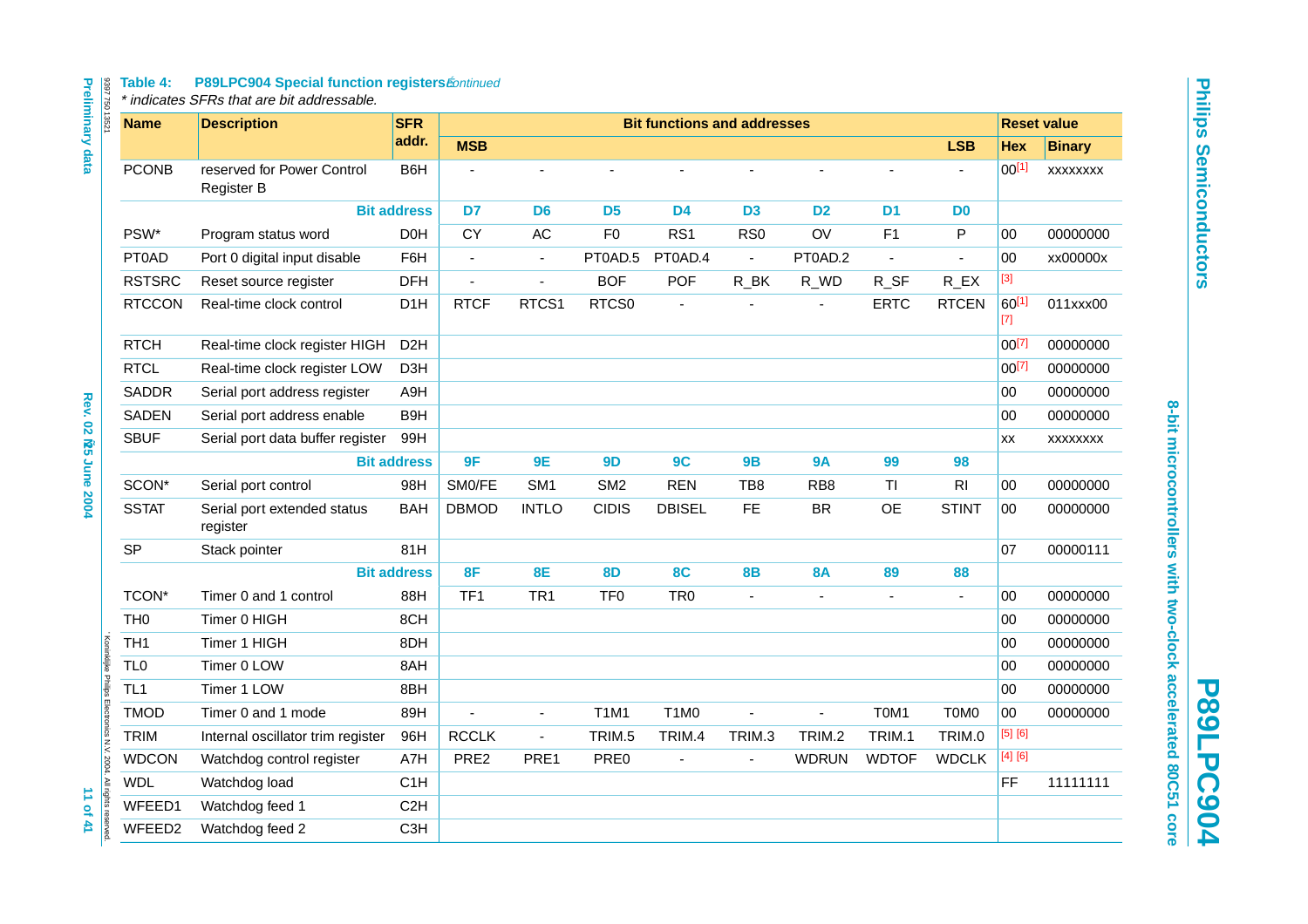- <span id="page-11-6"></span><span id="page-11-5"></span><span id="page-11-4"></span><span id="page-11-3"></span><span id="page-11-2"></span><span id="page-11-1"></span>
- <span id="page-11-0"></span>9397 750 13521
- $\frac{3}{2}$  (b) A state is using the profession and and the teachers) and is copied to any such as the CS-1. The action of the control of the state of the control of the control of the control of the control of the control
	-
	-
	-

**P89LPC904**

**P89LPC904**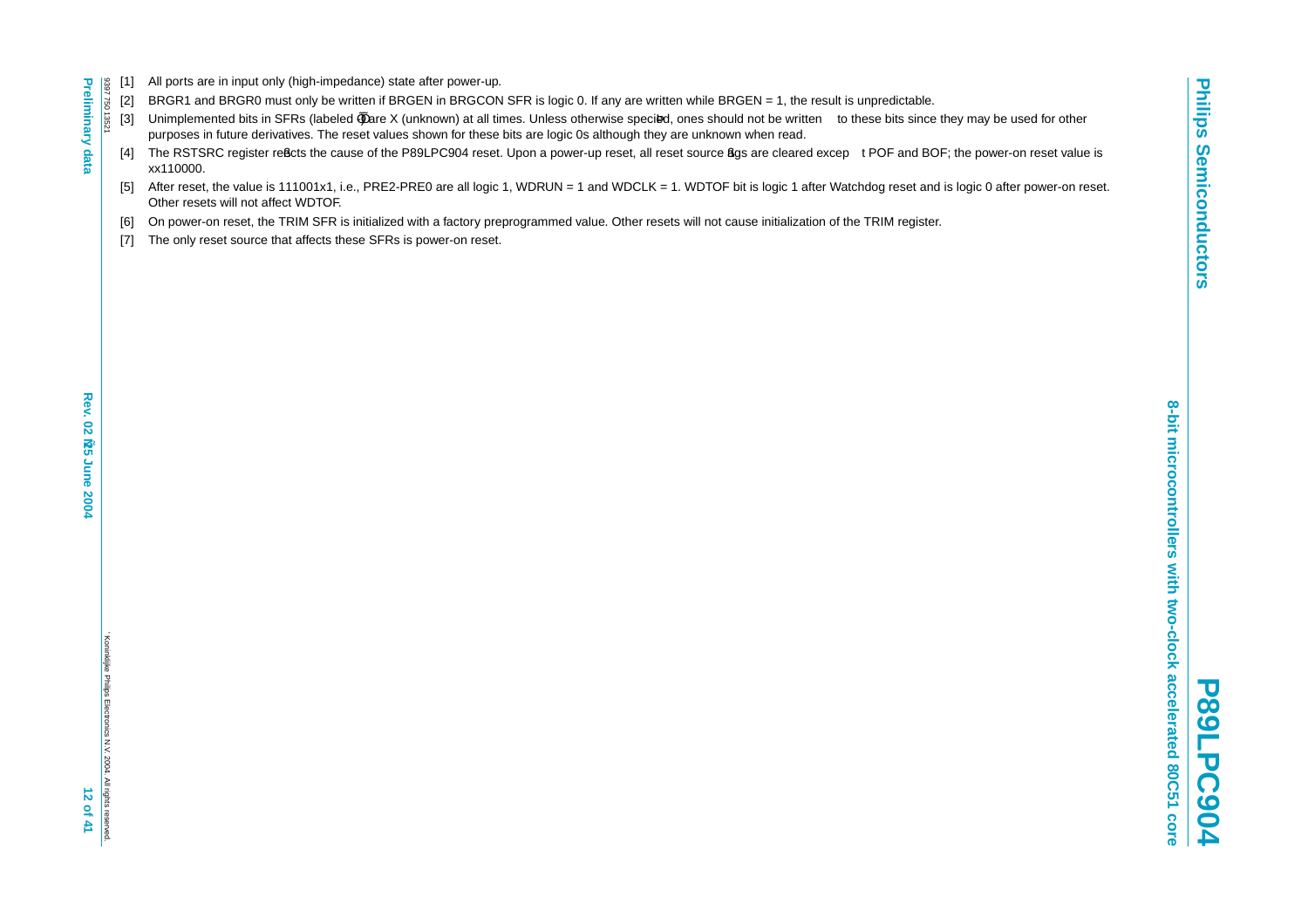### <span id="page-12-3"></span><span id="page-12-2"></span>**8. Functional description**

**Remark:** Please refer to the P89LPC904 User s Manual for a more detailed functional description.

### **8.1 Enhanced CPU**

The P89LPC904 uses an enhanced 80C51 CPU which runs at 6 times the speed of standard 80C51 devices. A machine cycle consists of two CPU clock cycles, and most instructions execute in one or two machine cycles.

#### **8.2 Clocks**

#### <span id="page-12-4"></span><span id="page-12-0"></span>**8.2.1 Clock de nitions**

The P89LPC904 device has internal clocks as de ned below:

**OSCCLK** Input to the DIVM clock divider. OSCCLK is selected from one of the clock sources (see [Figure 4](#page-13-0)) and can also be optionally divided to a slower frequency (see Section 8.7 CPU CLOCK (CCLK) modi cation: DIVM register).

**Note:** f<sub>ext</sub> is de ned as the OSCCLK frequency.

**CCLK** CPU clock; output of the clock divider. There are two CCLK cycles per machine cycle, and most instructions are executed in one to two machine cycles (two or four CCLK cycles).

**RCCLK** The internal 7.373 MHz RC oscillator output.

**PCLK** Clock for the various peripheral devices and is CCLK/2

#### <span id="page-12-1"></span>**8.2.2 CPU clock (CCLK)**

The P89LPC904 provides several user-selectable options in generating the CPU clock. This allows optimization for a range of needs from high precision to lowest possible cost. These options are con gured when the FLASH is programmed and include an on-chip Watchdog oscillator and an on-chip RC oscillator.

#### <span id="page-12-5"></span>**8.3 On-chip RC oscillator option**

The P89LPC904 has a 6-bit TRIM register that can be used to tune the frequency of the RC oscillator. During reset, the TRIM value is initialized to a factory pre-programmed value to adjust the oscillator frequency to 7.373 MHz, ±1 % at room temperature. End-user applications can write to the Trim register to adjust the on-chip RC oscillator to other frequencies. If CCLK is 8 MHz or slower, the CLKLP SFR bit (AUXR1.7) can be set to logic 1 to reduce power consumption. On reset, CLKLP is logic 0 allowing highest performance access. This bit can then be set in software if CCLK is running at 8 MHz or slower.

#### <span id="page-12-6"></span>**8.4 Watchdog oscillator option**

The Watchdog has a separate oscillator which has a frequency of 400 kHz. This oscillator can be used to save power when a high clock frequency is not needed.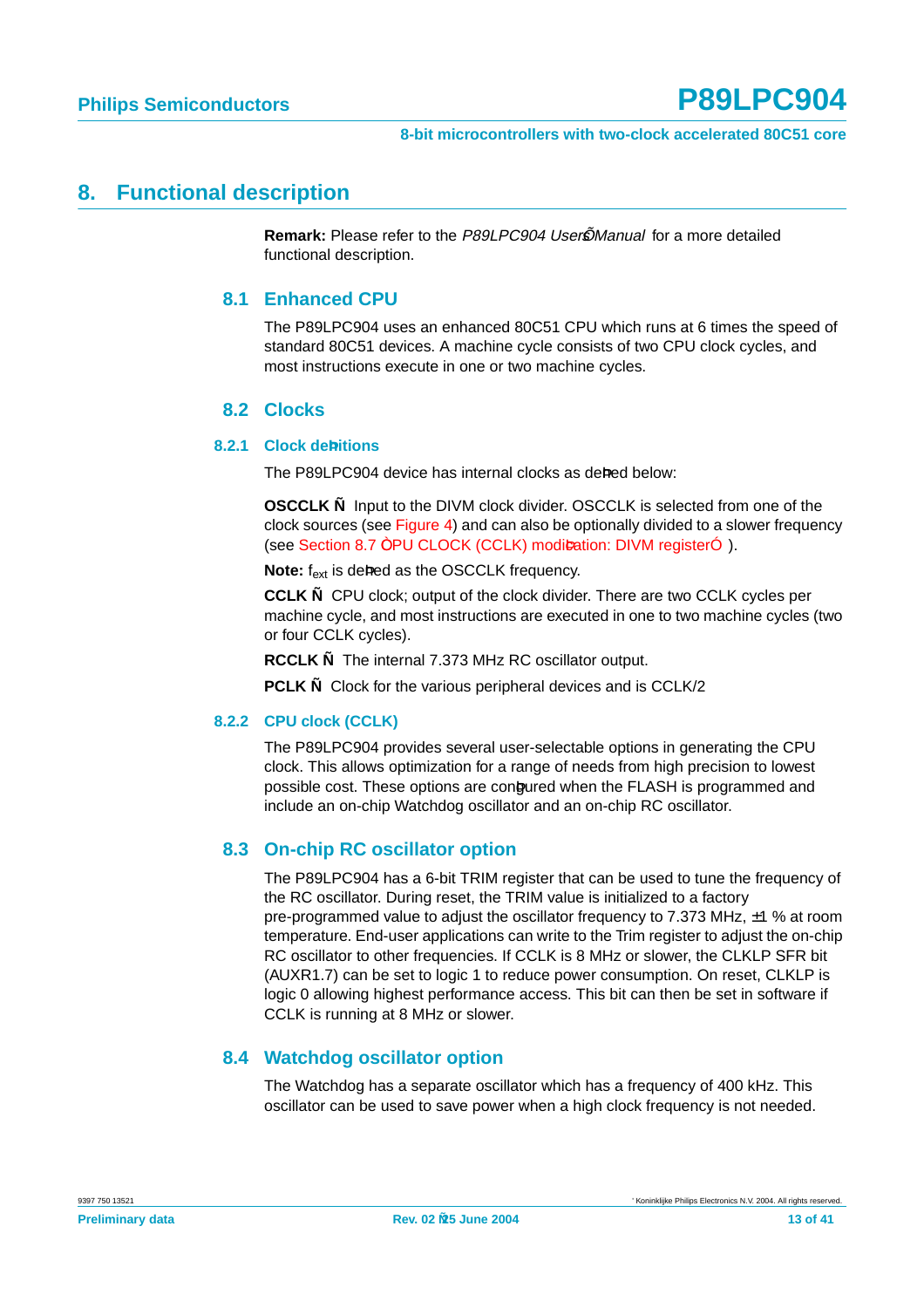**8-bit microcontrollers with two-clock accelerated 80C51 core**



### <span id="page-13-1"></span><span id="page-13-0"></span>**8.5 External clock input option**

In this con guration, the processor clock is derived from an external source driving the P0.5/CMPREF/CLKIN pin. The rate may be from 0 Hz up to 12 MHz. The P0.5/CMPREF/CLKIN pin may also be used as a standard port pin.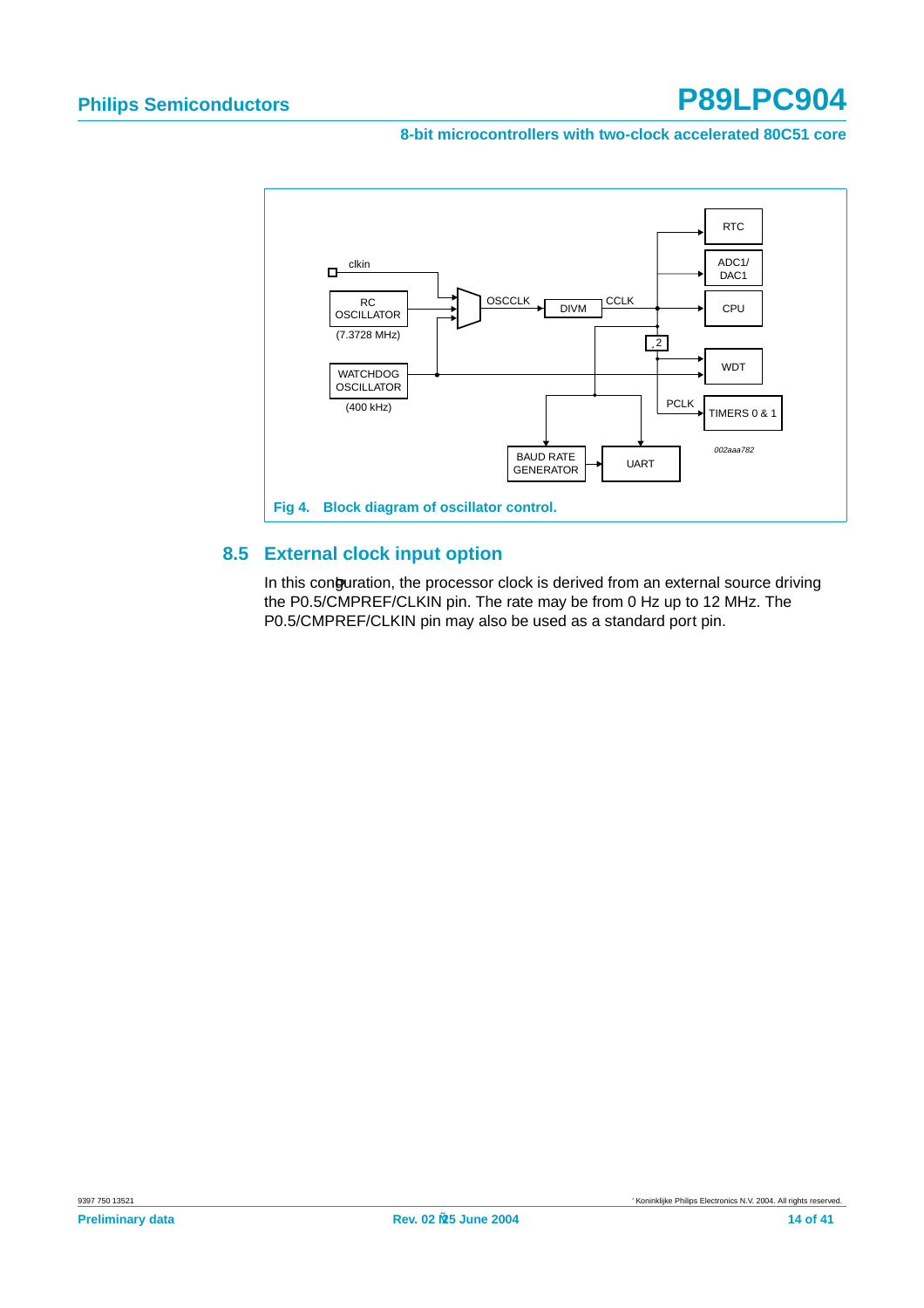#### <span id="page-14-1"></span>**8.6 CPU CLock (CCLK) wake-up delay**

The P89LPC904 has an internal wake-up timer that delays the clock until it stabilizes depending to the clock source used.

### <span id="page-14-0"></span>**8.7 CPU CLOCK (CCLK) modi cation: DIVM register**

The OSCCLK frequency can be divided down up to 510 times by con guring a dividing register, DIVM, to generate CCLK. This feature makes it possible to temporarily run the CPU at a lower rate, reducing power consumption. By dividing the clock, the CPU can retain the ability to respond to events that would not exit Idle mode by executing its normal program at a lower rate. This can also allow bypassing the oscillator start-up time in cases where Power-down mode would otherwise be used. The value of DIVM may be changed by the program at any time without interrupting code execution.

#### <span id="page-14-2"></span>**8.8 Low power select**

If CCLK is 8 MHz or slower, the CLKLP SFR bit (AUXR1.7) can be set to logic 1 to lower the power consumption further. On any reset, CLKLP is logic 0.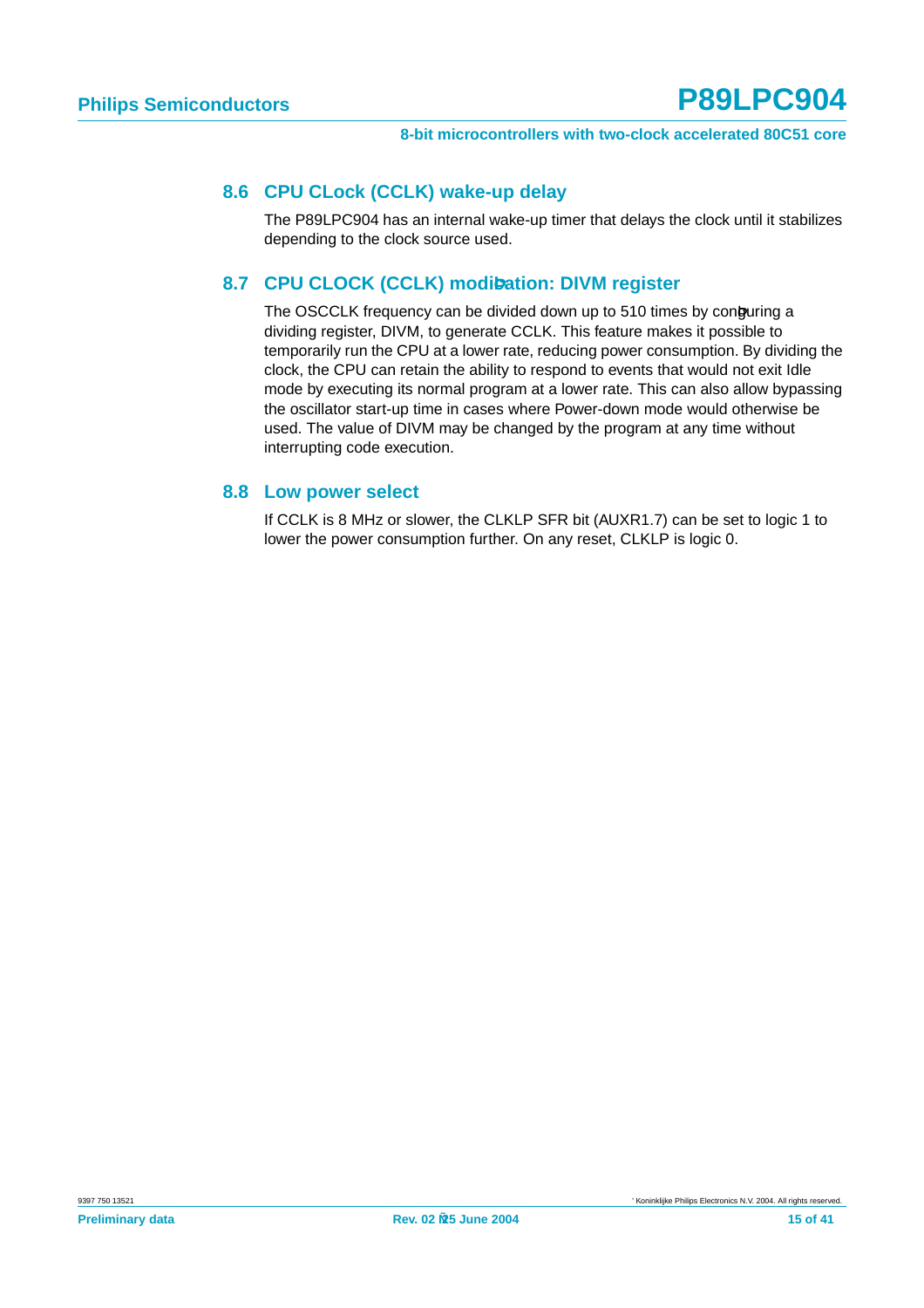#### **8.9 A/D converter**

#### <span id="page-15-2"></span><span id="page-15-1"></span>**8.9.1 General description**

The P89LPC904 has an 8-bit, 4-channel multiplexed successive approximation analog-to-digital converter. A block diagram of the A/D converter is shown in [Figure 5](#page-15-0). The A/D consists of a 4-input multiplexer which feeds a sample-and-hold circuit providing an input signal to one of two comparator inputs. The control logic in combination with the successive approximation register (SAR) drives a digital-to-analog converter which provides the other input to the comparator. The output of the comparator is fed to the SAR.

<span id="page-15-0"></span>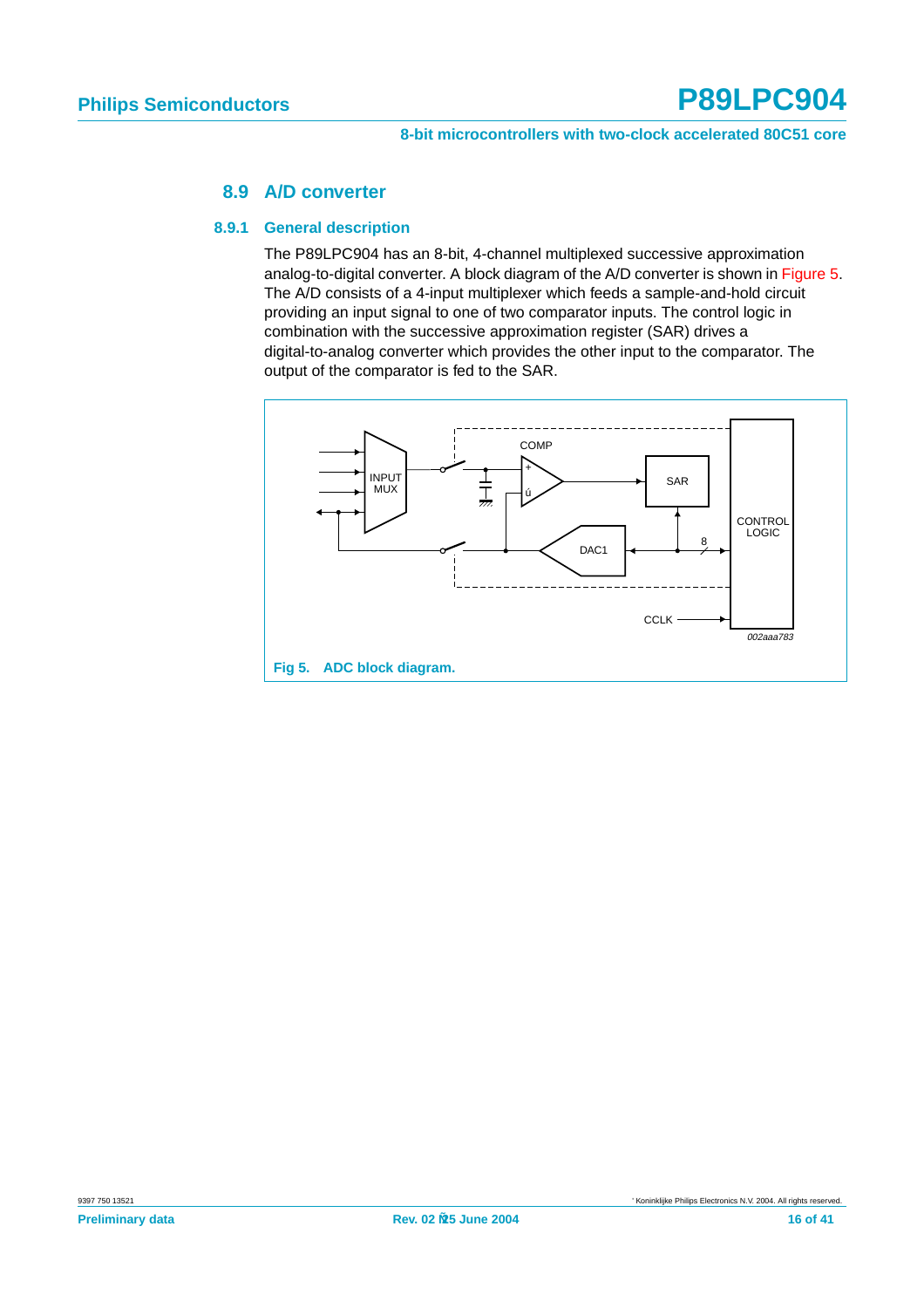#### **8-bit microcontrollers with two-clock accelerated 80C51 core**

#### <span id="page-16-0"></span>**8.9.2 Features**

**¥** 8-bit, 4-channel multiplexed input, successive approximation A/D converter.

**¥**Four result registers.

- **¥**Six operating modes
	- **—**Fixed channel, single conversion mode
	- **—**Fixed channel, continuous conversion mode
	- **—**Auto scan, single conversion mode
	- **—**Auto scan, continuous conversion mode
	- **—**Dual channel, continuous conversion mode
	- **—**Single step mode
- **¥**Four conversion start modes
	- **—**Timer triggered start
	- **—**Start immediately
	- **—**Edge triggered
	- **—**Dual start immediately
- **¥**8-bit conversion time of ≥3.9 µs at an ADC clock of 3.3 MHz
- **¥**Interrupt or polled operation
- **¥**Boundary limits interrupt
- **¥**DAC output to a port pin with high output impedance
- **¥**Clock divider
- **¥**Power-down mode

#### <span id="page-16-1"></span>**8.9.3 A/D operating modes**

**Fixed channel, single conversion mode:** A single input channel can be selected for conversion. A single conversion will be performed and the result placed in the result register which corresponds to the selected input channel. An interrupt, if enabled, will be generated after the conversion completes.

**Fixed channel, continuous conversion mode:** A single input channel can be selected for continuous conversion. The results of the conversions will be sequentially placed in the four result registers. An interrupt, if enabled, will be generated after every four conversions. Additional conversion results will again cycle through the four result registers, overwriting the previous results. Continuous conversions continue until terminated by the user.

**Auto scan, single conversion mode:** Any combination of the four input channels can be selected for conversion. A single conversion of each selected input will be performed and the result placed in the result register which corresponds to the selected input channel. An interrupt, if enabled, will be generated after all selected channels have been converted. If only a single channel is selected this is equivalent to single channel, single conversion mode.

**Auto scan, continuous conversion mode:** Any combination of the four input channels can be selected for conversion. A conversion of each selected input will be performed and the result placed in the result register which corresponds to the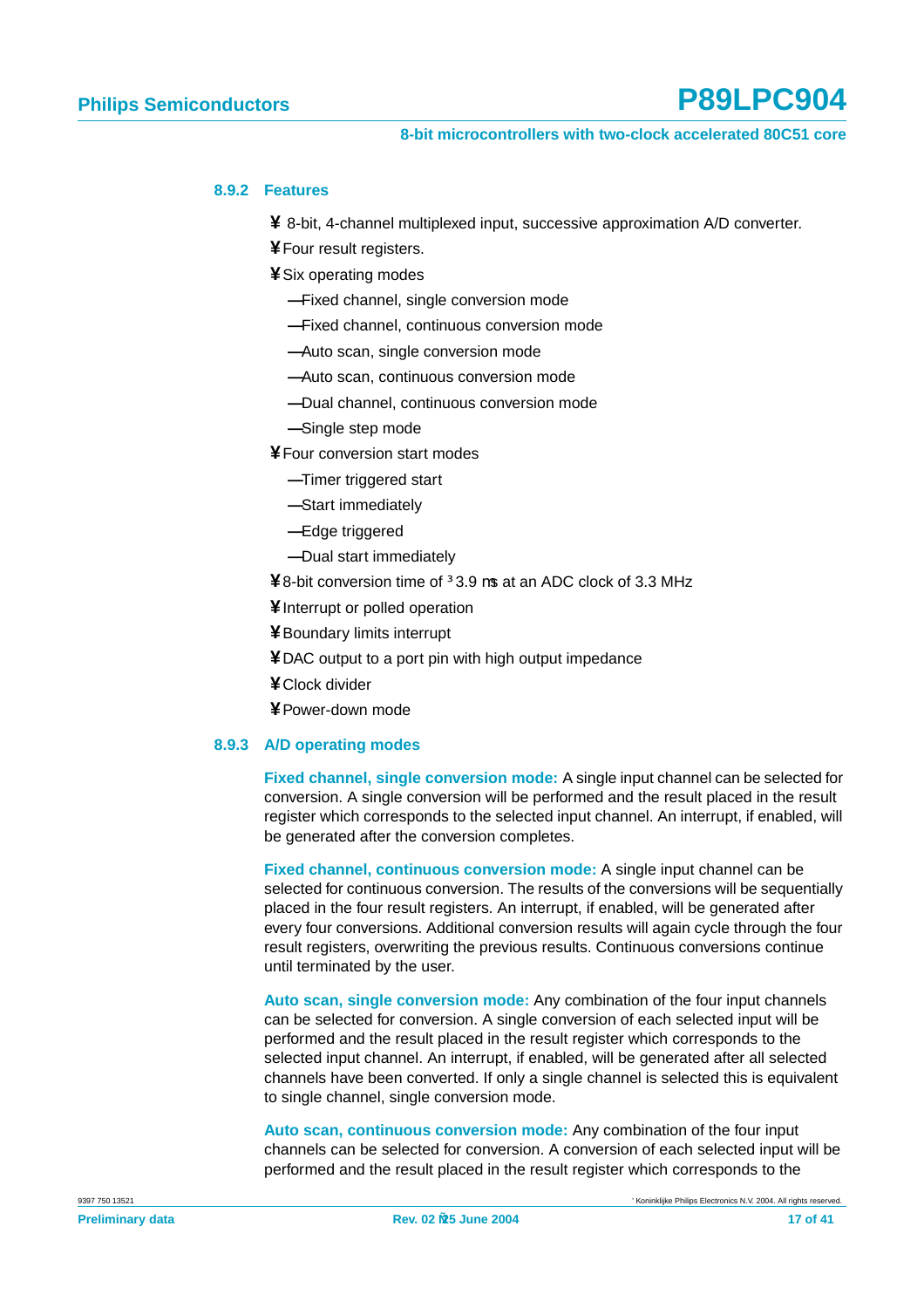#### **8-bit microcontrollers with two-clock accelerated 80C51 core**

selected input channel. An interrupt, if enabled, will be generated after all selected channels have been converted. The process will repeat starting with the rst selected channel. Additional conversion results will again cycle through the four result registers, overwriting the previous results.Continous conversions continue until terminated by the user.

**Dual channel, continuous conversion mode:** This is a variation of the auto scan continuous conversion mode where conversion occurs on two user-selectable inputs. The result of the conversion of the rst channel is placed in result register, AD1DAT0. The result of the conversion of the second channel is placed in result register, AD1DAT1. The rst channel is again converted and its result stored in AD1DAT2. The second channel is again converted and its result placed in AD1DAT3. An interrupt is generated, if enabled, after every set of four conversions (two conversions per channel).

**Single step mode:** This special mode allows single-stepping in an auto scan conversion mode. Any combination of the four input channels can be selected for conversion. After each channel is converted, an interrupt is generated, if enabled, and the A/D waits for the next start condition. May be used with any of the start modes.

#### <span id="page-17-0"></span>**8.9.4 Conversion start modes**

**Timer triggered start:** An A/D conversion is started by the over ow of Timer 0. Once a conversion has started, additional Timer 0 triggers are ignored until the conversion has completed. The Timer triggered start mode is available in all A/D operating modes.

**Start immediately:** Programming this mode immediately starts a conversion.This start mode is available in all A/D operating modes.

**Edge triggered:** An A/D conversion is started by rising or falling edge of P1.4. Once a conversion has started, additional edge triggers are ignored until the conversion has completed. The edge triggered start mode is available in all A/D operating modes.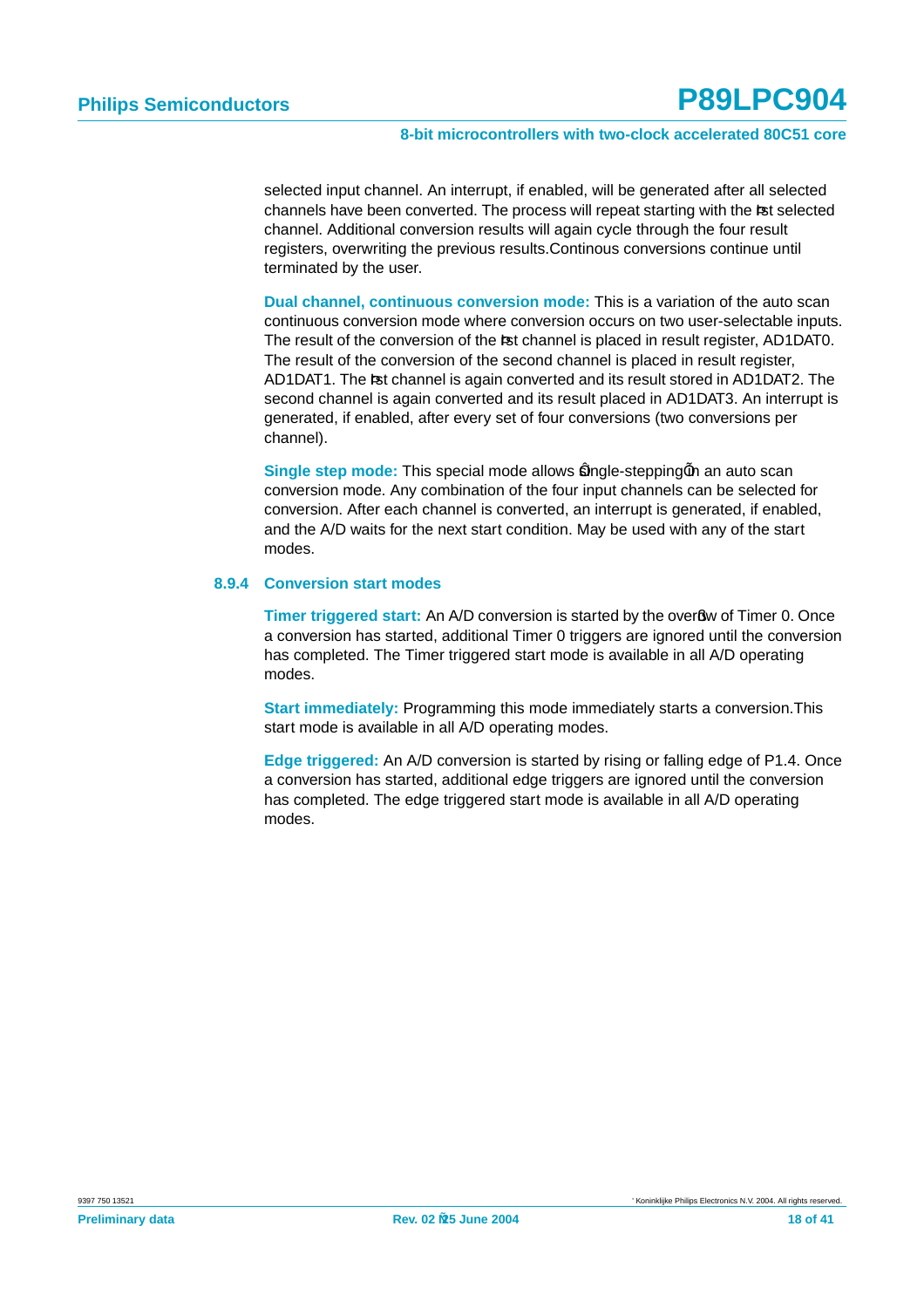#### <span id="page-18-1"></span>**8.9.5 Boundary limits interrupt**

The A/D converter has both a high and low boundary limit register. After the four MSBs have been converted, these four bits are compared with the four MSBs of the boundary high and low registers. If the four MSBs of the conversion are outside the limit an interrupt will be generated, if enabled. If the conversion result is within the limits, the boundary limits will again be compared after all 8 bits have been converted. An interrupt will be generated, if enabled, if the result is outside the boundary limits. The boundary limit may be disabled by clearing the boundary limit interrupt enable.

#### <span id="page-18-2"></span>**8.9.6 DAC output to a port pin with high output impedance**

The A/D converter s DAC block can be output to a port pin. In this mode, the AD1DAT3 register is used to hold the value fed to the DAC. After a value has been written to the DAC (written to AD1DAT3), the DAC output will appear on the channel 3 pin.

#### <span id="page-18-0"></span>**8.9.7 Clock divider**

The A/D converter requires that its internal clock source be in the range of 500 kHz to 3.3 MHz to maintain accuracy. A programmable clock divider that divides the clock from 1 to 8 is provided for this purpose.

#### <span id="page-18-3"></span>**8.9.8 Power-down and idle mode**

In idle mode the A/D converter, if enabled, will continue to function and can cause the device to exit idle mode when the conversion is completed if the A/D interrupt is enabled. In Power-down mode or Total power-down mode, the A/D does not function. If the A/D is enabled, it will consume power. Power can be reduced by disabling the A/D.

#### <span id="page-18-4"></span>**8.10 Memory organization**

The various P89LPC904 memory spaces are as follows:

#### **¥**DATA

128 bytes of internal data memory space (00h:7Fh) accessed via direct or indirect addressing, using instruction other than MOVX and MOVC. All or part of the Stack may be in this area.

#### **¥**SFR

Special Function Registers. Selected CPU registers and peripheral control and status registers, accessible only via direct addressing.

#### **¥**CODE

64 kB of Code memory space, accessed as part of program execution and via the MOVC instruction. The P89LPC904 has 1 kB of on-chip Code memory.

#### <span id="page-18-5"></span>**8.11 Data RAM arrangement**

The 128 bytes of on-chip RAM is organized as follows:

| Table 5: |  | <b>On-chip data memory usages</b> |  |
|----------|--|-----------------------------------|--|
|          |  |                                   |  |

| Type        | Data RAM                                                 | Size (Bytes) |
|-------------|----------------------------------------------------------|--------------|
| <b>DATA</b> | Memory that can be addressed directly and indirectly 128 |              |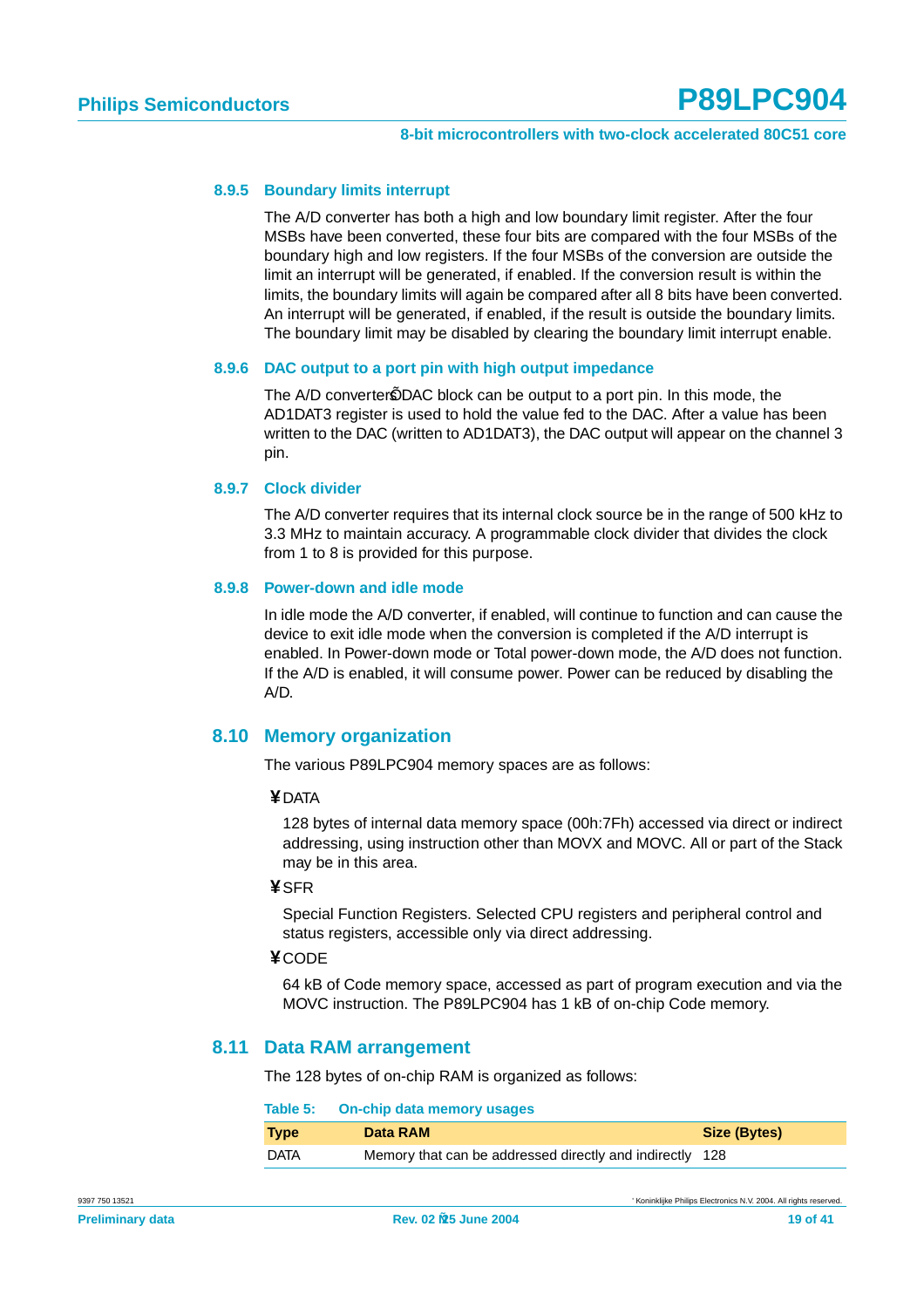#### <span id="page-19-0"></span>**8.12 Interrupts**

The P89LPC904 supports 10 interrupt sources: timers 0 and 1, serial port Tx, serial port Rx, combined serial port Rx/Tx, brownout detect, Watchdog/real-time clock, keyboard, and comparators 1 and 2, and the A/D converter.

Each interrupt source can be individually enabled or disabled by setting or clearing a bit in the interrupt enable registers IEN0 or IEN1. The IEN0 register also contains a global disable bit, EA, which disables all interrupts.

Each interrupt source can be individually programmed to one of four priority levels by setting or clearing bits in the interrupt priority registers IP0, IP0H, IP1, and IP1H. An interrupt service routine in progress can be interrupted by a higher priority interrupt, but not by another interrupt of the same or lower priority. The highest priority interrupt service cannot be interrupted by any other interrupt source. If two requests of different priority levels are pending at the start of an instruction, the request of higher priority level is serviced.

If requests of the same priority level are pending at the start of an instruction, an internal polling sequence determines which request is serviced. This is called the arbitration ranking. Note that the arbitration ranking is only used to resolve pending requests of the same priority level.

#### <span id="page-19-1"></span>**8.12.1 External interrupt inputs**

The P89LPC904 has a Keypad Interrupt function. This can be used as an external interrupt input.

If enabled when the P89LPC904 is put into Power-down or Idle mode, the interrupt will cause the processor to wake-up and resume operation. Refer to [Section 8.15](#page-22-0) Power reduction modes for details.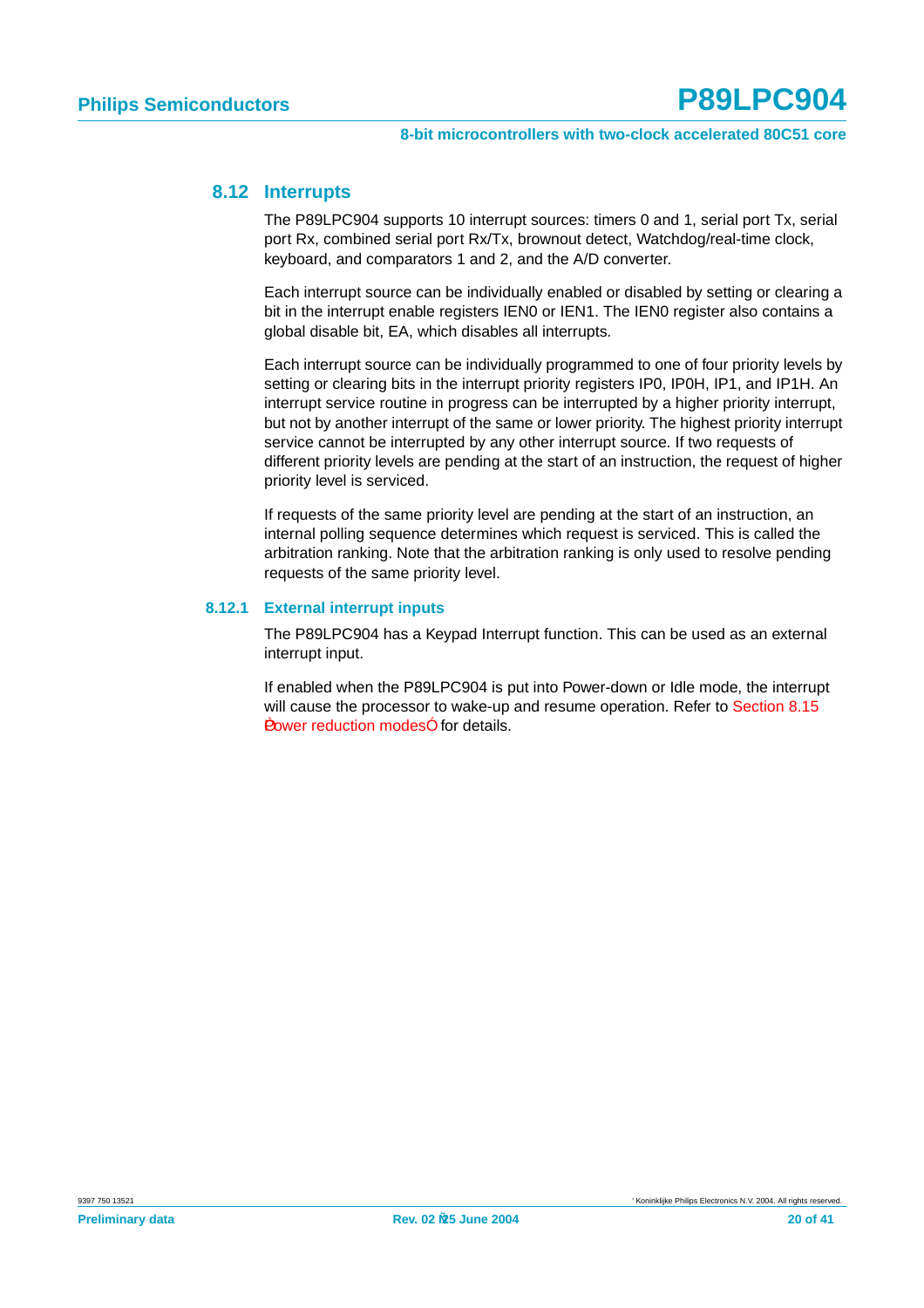#### **8-bit microcontrollers with two-clock accelerated 80C51 core**



### **8.13 I/O ports**

The P89LPC904 has either 5 or 6 I/O pins depending on the reset pin option chosen. Refer to [Table 6](#page-20-1).

<span id="page-20-2"></span><span id="page-20-1"></span>

| Table 6: |  |  |  | Number of I/O pins available |
|----------|--|--|--|------------------------------|
|----------|--|--|--|------------------------------|

| <b>Clock source</b>                       | <b>Reset option</b>                        | <b>Number of I/O pins</b><br>(8-pin package) |
|-------------------------------------------|--------------------------------------------|----------------------------------------------|
| On-chip oscillator or Watchdog oscillator | No external reset (except during power-up) | 6                                            |
|                                           | External RST pin supported                 |                                              |
| External clock input                      | No external reset (except during power-up) | 5                                            |
|                                           | External RST pin supported                 | 4                                            |

#### <span id="page-20-0"></span>**8.13.1 Port con gurations**

All but one I/O port pin on the P89LPC904 may be con gured by software to one of four types on a bit-by-bit basis. These are: quasi-bidirectional (standard 80C51 port outputs), push-pull, open drain, and input-only. Two con guration registers for each port select the output type for each port pin.

P1.5  $(RST)$  can only be an input and cannot be con gured.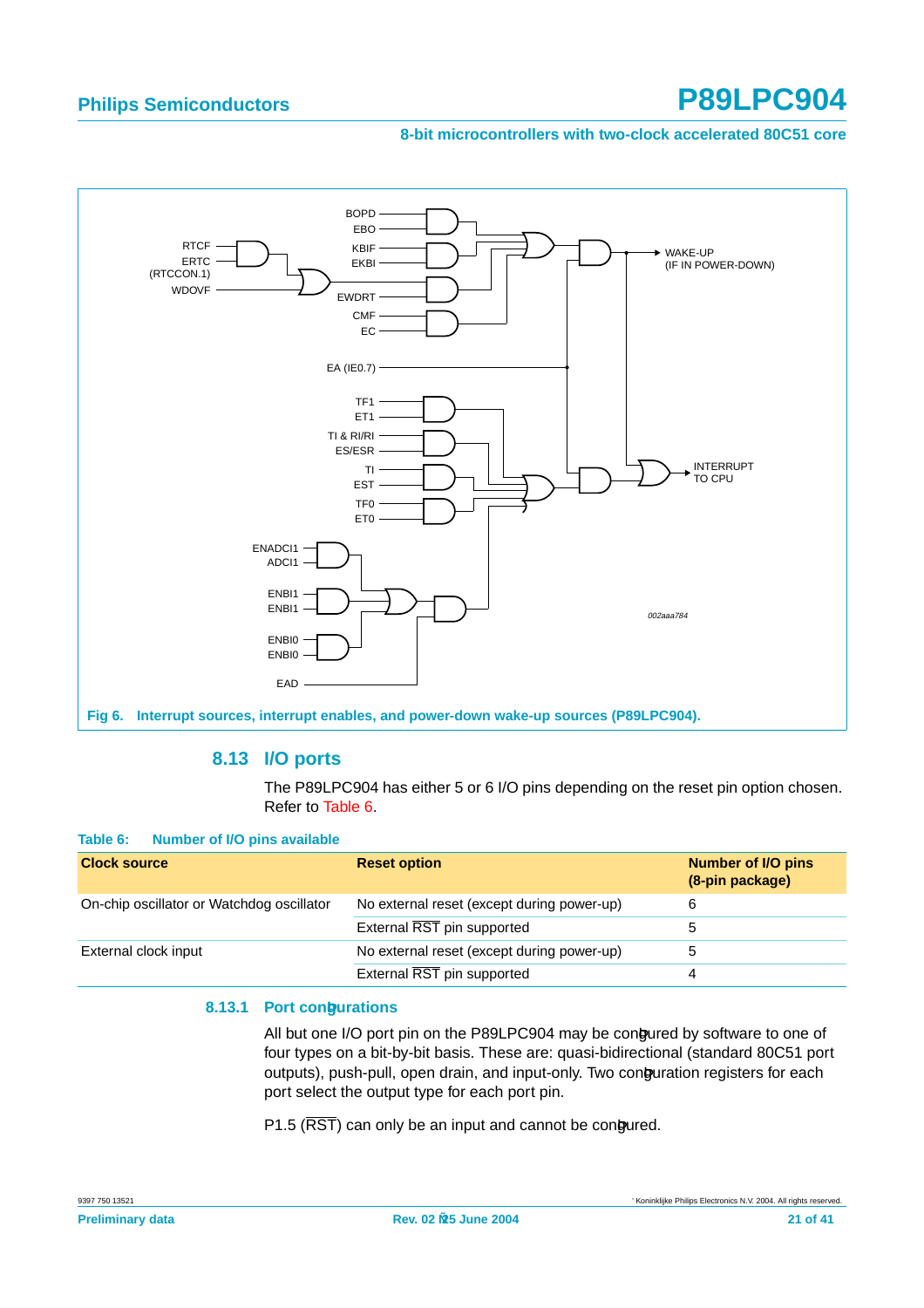#### <span id="page-21-1"></span>**8.13.2 Quasi-bidirectional output con quration**

Quasi-bidirectional output type can be used as both an input and output without the need to recon gure the port. This is possible because when the port outputs a logic HIGH, it is weakly driven, allowing an external device to pull the pin LOW. When the pin is driven LOW, it is driven strongly and able to sink a fairly large current. These features are somewhat similar to an open-drain output except that there are three pull-up transistors in the quasi-bidirectional output that serve different purposes.

The P89LPC904 is a 3 V device, however, the pins are 5 V-tolerant. In quasi-bidirectional mode, if a user applies 5 V on the pin, there will be a current owing from the pin to  $V_{DD}$ , causing extra power consumption. Therefore, applying 5 V in quasi-bidirectional mode is discouraged.

A quasi-bidirectional port pin has a Schmitt triggered input that also has a glitch suppression circuit.

#### <span id="page-21-2"></span>**8.13.3 Open-drain output con quration**

The open-drain output con quration turns off all pull-ups and only drives the pull-down transistor of the port driver when the port latch contains a logic 0. To be used as a logic output, a port con gured in this manner must have an external pull-up, typically a resistor tied to  $V_{DD}$ .

An open-drain port pin has a Schmitt triggered input that also has a glitch suppression circuit.

#### <span id="page-21-0"></span>**8.13.4 Input-only con guration**

The input-only port con quration has no output drivers. It is a Schmitt triggered input that also has a glitch suppression circuit.

#### <span id="page-21-3"></span>**8.13.5 Push-pull output con guration**

The push-pull output con guration has the same pull-down structure as both the open-drain and the quasi-bidirectional output modes, but provides a continuous strong pull-up when the port latch contains a logic 1. The push-pull mode may be used when more source current is needed from a port output. A push-pull port pin has a Schmitt triggered input that also has a glitch suppression circuit.

#### <span id="page-21-4"></span>**8.13.6 Port 0 analog functions**

The P89LPC904 incorporates an Analog Comparator. In order to give the best analog function performance and to minimize power consumption, pins that are being used for analog functions must have the digital outputs and digital inputs disabled.

Digital outputs are disabled by putting the port output into the Input-Only (high-impedance) mode as described in Section 8.13.4 Input-only con guration

Digital inputs on Port 0 may be disabled through the use of the PT0AD register. On any reset, the PT0AD bits default to logic 0s to enable digital functions.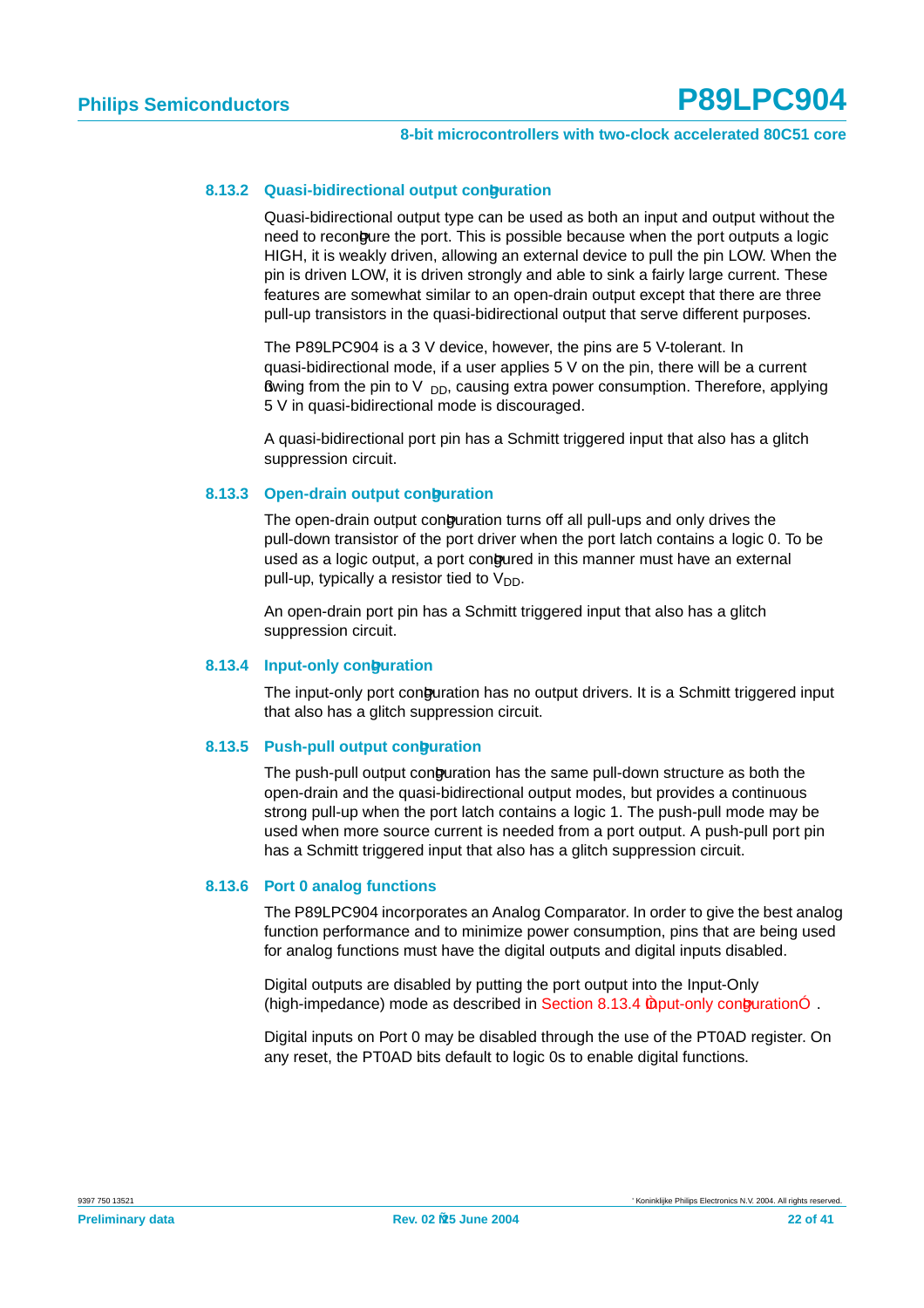#### <span id="page-22-1"></span>**8.13.7 Additional port features**

After power-up, all pins are in Input-Only mode. **Please note that this is different from the LPC76x series of devices.**

**¥** After power-up all I/O pins, except P1.5, may be con qured by software.

**¥**Pin P1.5 is input only.

Every output on the P89LPC904 has been designed to sink typical LED drive current. However, there is a maximum total output current for all ports which must not be exceeded. Please refer to Table 8 DC electrical characteristics for detailed speci cations.

All ports pins that can function as an output have slew rate controlled outputs to limit noise generated by quickly switching output signals. The slew rate is factory-set to approximately 10 ns rise and fall times.

### <span id="page-22-2"></span>**8.14 Power monitoring functions**

The P89LPC904 incorporates power monitoring functions designed to prevent incorrect operation during initial power-up and power loss or reduction during operation. This is accomplished with two hardware functions: Power-on Detect and Brownout detect.

#### <span id="page-22-3"></span>**8.14.1 Brownout detection**

The Brownout detect function determines if the power supply voltage drops below a certain level. The default operation is for a Brownout detection to cause a processor reset, however, it may alternatively be con gured to generate an interrupt.

Brownout detection may be enabled or disabled in software.

If Brownout detection is enabled, the operating voltage range for  $V_{DD}$  is 2.7 V to 3.6 V, and the brownout condition occurs when  $V_{DD}$  falls below the brownout trip voltage,  $V_{BO}$  (see Table 8 DC electrical characteristics), and is negated when  $V_{DD}$  rises above  $V_{BO}$ . If brownout detection is disabled, the operating voltage range for  $V_{DD}$  is 2.4 V to 3.6 V. If the P89LPC904 device is to operate with a power supply that can be below 2.7 V, BOE should be left in the unprogrammed state so that the device can operate at 2.4 V, otherwise continuous brownout reset may prevent the device from operating.

For correct activation of Brownout detect, the  $V_{DD}$  rise and fall times must be observed. Please see Table 8 DC electrical characteristics for speci cations.

#### <span id="page-22-4"></span>**8.14.2 Power-on detection**

The Power-on Detect has a function similar to the Brownout detect, but is designed to work as power comes up initially, before the power supply voltage reaches a level where Brownout detect can work. The POF ag in the RSTSRC register is set to indicate an initial power-up condition. The POF ag will remain set until cleared by software.

#### <span id="page-22-0"></span>**8.15 Power reduction modes**

The P89LPC904 supports three different power reduction modes. These modes are Idle mode, Power-down mode, and total Power-down mode.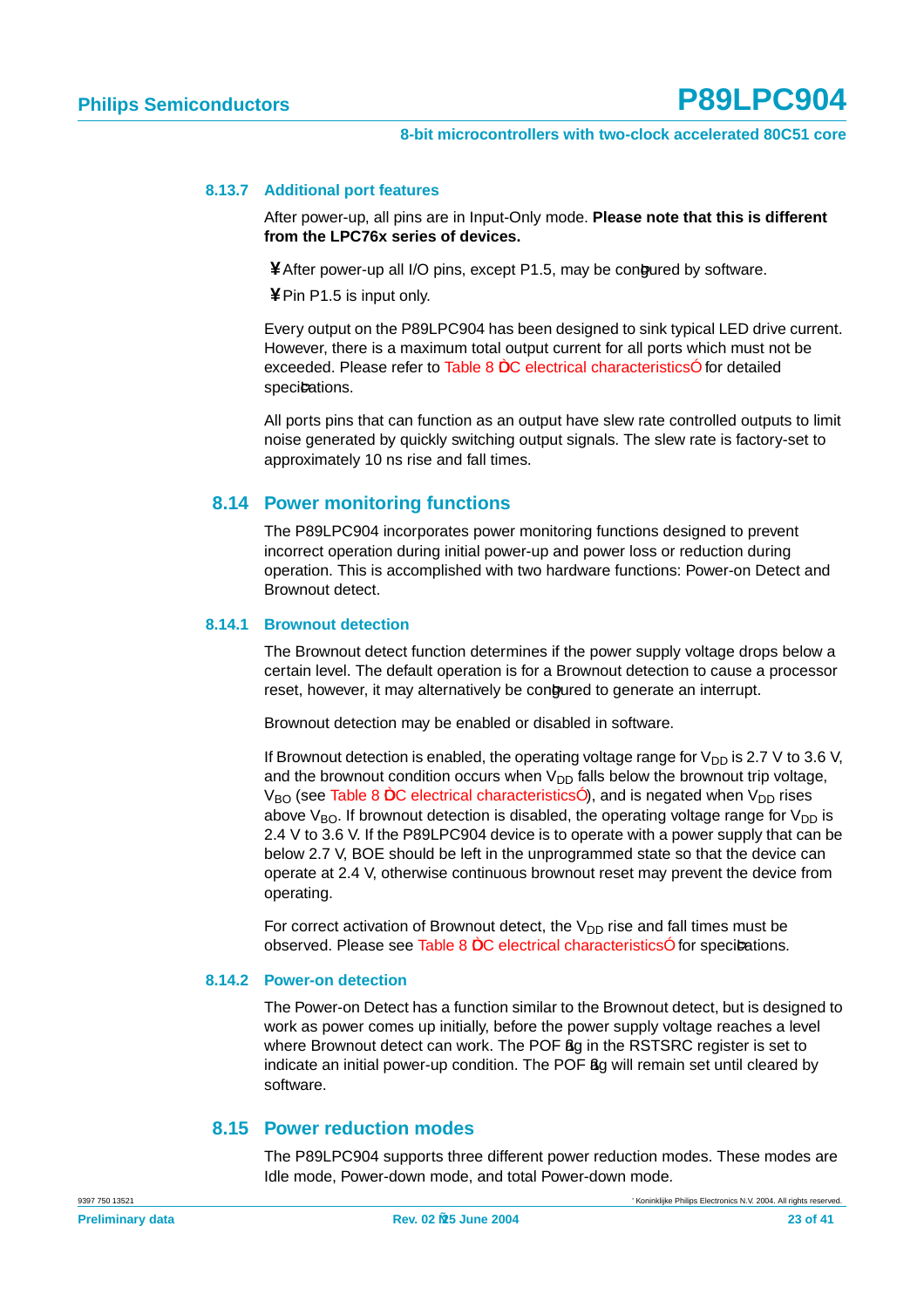#### <span id="page-23-0"></span>**8.15.1 Idle mode**

Idle mode leaves peripherals running in order to allow them to activate the processor when an interrupt is generated. Any enabled interrupt source or reset may terminate Idle mode.

#### <span id="page-23-1"></span>**8.15.2 Power-down mode**

The Power-down mode stops the oscillator in order to minimize power consumption. The P89LPC904 exits Power-down mode via any reset, or certain interrupts. In Power-down mode, the power supply voltage may be reduced to the RAM keep-alive voltage  $V_{RAM}$ . This retains the RAM contents at the point where Power-down mode was entered. SFR contents are not guaranteed after  $V_{DD}$  has been lowered to  $V_{RAM}$ , therefore it is highly recommended to wake up the processor via reset in this case.  $V<sub>DD</sub>$  must be raised to within the operating range before the Power-down mode is exited.

Some chip functions continue to operate and draw power during Power-down mode, increasing the total power used during Power-down. These include: Brownout detect, Watchdog Timer, Comparators (note that Comparators can be powered-down separately), and Real-Time Clock (RTC)/System Timer. The internal RC oscillator is disabled unless both the RC oscillator has been selected as the system clock **and** the RTC is enabled.

#### <span id="page-23-2"></span>**8.15.3 Total Power-down mode**

This is the same as Power-down mode except that the brownout detection circuitry and the voltage comparators are also disabled to conserve additional power. The internal RC oscillator is disabled unless both the RC oscillator has been selected as the system clock **and** the RTC is enabled. If the internal RC oscillator is used to clock the RTC during Power-down, there will be high power consumption. Please use an external low frequency clock to achieve low power with the Real-Time Clock running during Power-down.

#### <span id="page-23-3"></span>**8.16 Reset**

The P1.5/RST pin can function as either an active-LOW reset input or as a digital input, P1.5. The RPE (Reset Pin Enable) bit in UCFG1, when set to logic 1, enables the external reset input function on P1.5. When cleared, P1.5 may be used as an input pin.

**Remark:** During a power-up sequence, the RPE selection is overridden and this pin will always function as a reset input. **An external circuit connected to this pin should not hold this pin LOW during a power-on sequence as this will keep the device in reset.** After power-up this input will function either as an external reset input or as a digital input as de ned by the RPE bit. Only a power-up reset will temporarily override the selection de ned by RPE bit. Other sources of reset will not override the RPE bit.

**Remark:** During a power cycle,  $V_{DD}$  must fall below  $V_{POR}$  (see Table 8 DC electrical characteristics) before power is reapplied, in order to ensure a power-on reset.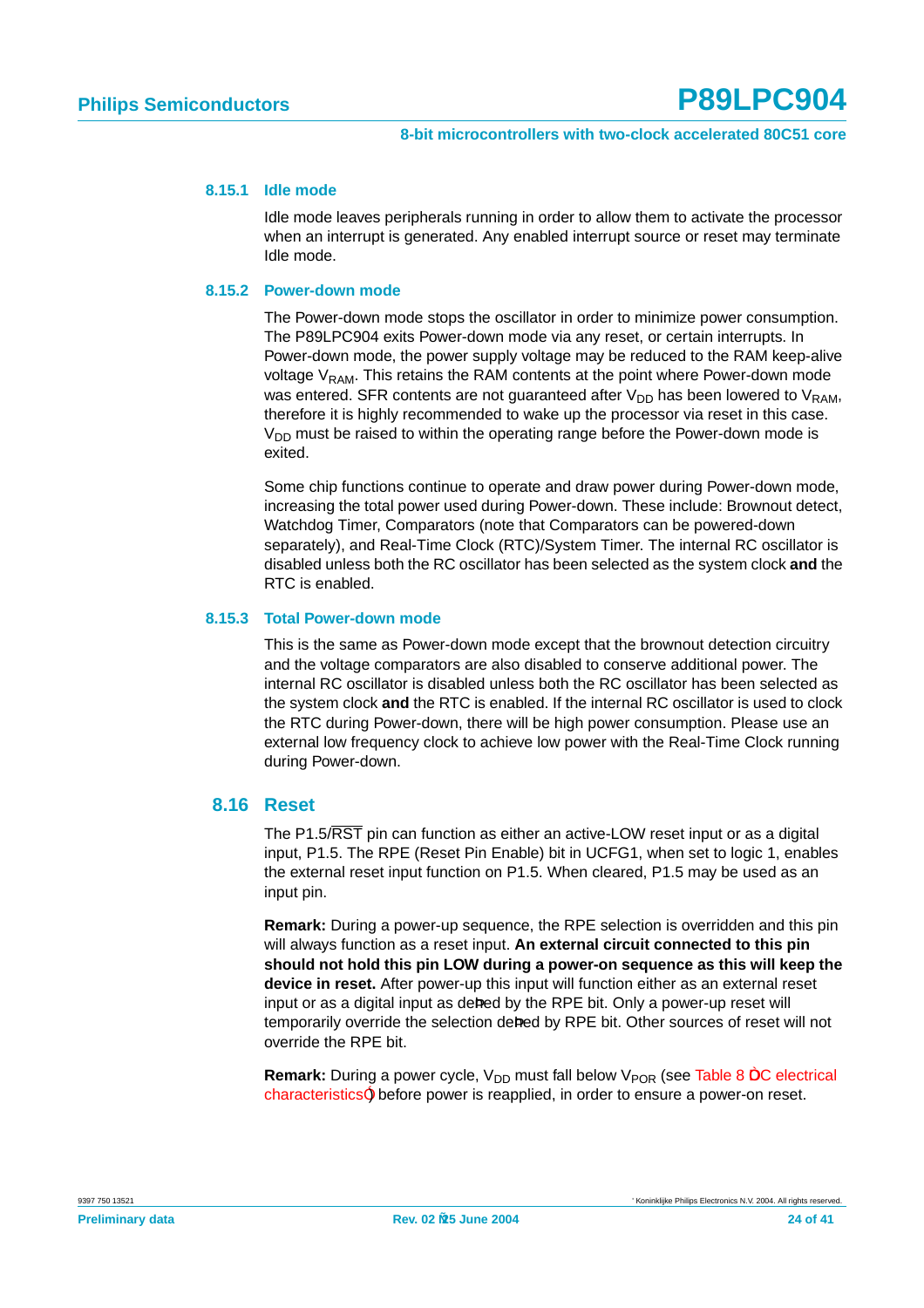#### **8-bit microcontrollers with two-clock accelerated 80C51 core**

Reset can be triggered from the following sources:

¥External reset pin (during power-up or if user con gured via UCFG1)

**¥**Power-on detect

**¥**Brownout detect

**¥**Watchdog Timer

**¥**Software reset

**¥**UART break character detect reset.

For every reset source, there is a ag in the Reset Register, RSTSRC. The user can read this register to determine the most recent reset source. These ag bits can be cleared in software by writing a logic 0 to the corresponding bit. More than one ag bit may be set:

¥During a power-on reset, both POF and BOF are set but the other ag bits are cleared.

¥ For any other reset, previously set ag bits that have not been cleared will remain set.

#### <span id="page-24-0"></span>**8.17 Timers/counters 0 and 1**

The P89LPC904 has two general purpose timers which are similar to the standard 80C51 Timer 0 and Timer 1. These timers have four operating modes (modes 0, 1, 2, and 3). Modes 0, 1, and 2 are the same for both Timers. Mode 3 is different.

#### <span id="page-24-1"></span>**8.17.1 Mode 0**

Putting either Timer into Mode 0 makes it look like an 8048 Timer, which is an 8-bit Counter with a divide-by-32 prescaler. In this mode, the Timer register is con qured as a 13-bit register. Mode 0 operation is the same for Timer 0 and Timer 1.

#### <span id="page-24-2"></span>**8.17.2 Mode 1**

Mode 1 is the same as Mode 0, except that all 16 bits of the timer register are used.

#### <span id="page-24-3"></span>**8.17.3 Mode 2**

Mode 2 con gures the Timer register as an 8-bit Counter with automatic reload. Mode 2 operation is the same for Timer 0 and Timer 1.

#### <span id="page-24-4"></span>**8.17.4 Mode 3**

When Timer 1 is in Mode 3 it is stopped. Timer 0 in Mode 3 forms two separate 8-bit counters and is provided for applications that require an extra 8-bit timer. When Timer 1 is in Mode 3 it can still be used by the serial port as a baud rate generator.

#### <span id="page-24-5"></span>**8.18 Real-Time clock/system timer**

The P89LPC904 has a simple Real-Time clock that allows a user to continue running an accurate timer while the rest of the device is powered-down. The Real-Time clock can be a wake-up or an interrupt source. The Real-Time clock is a 23-bit down counter comprised of a 7-bit prescaler and a 16-bit loadable down counter. When it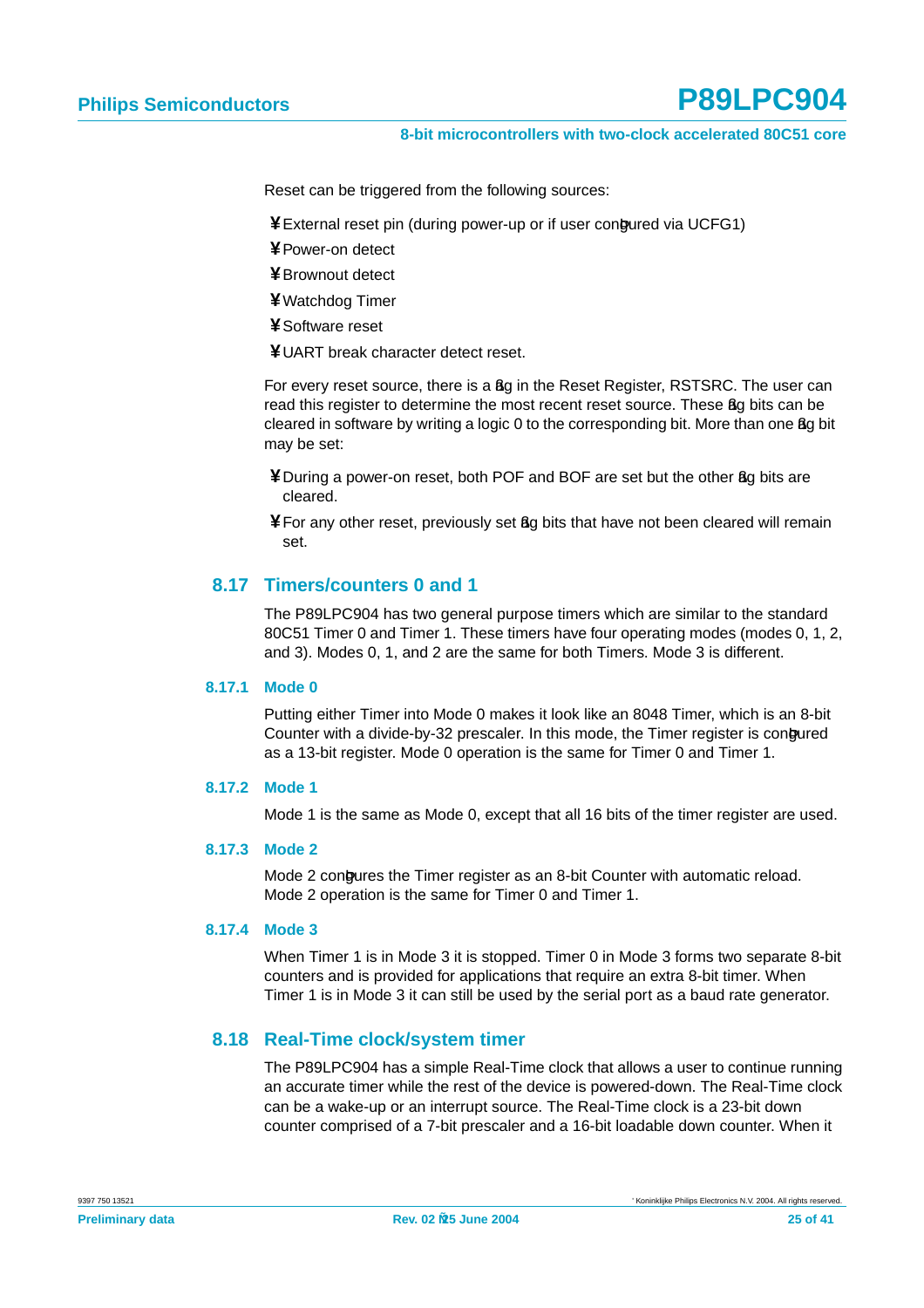reaches all logic 0s, the counter will be reloaded again and the RTCF ag will be set. The clock source for this counter is the CPU clock (CCLK). Only power-on reset will reset the Real-Time clock and its associated SFRs to the default state.

#### <span id="page-25-1"></span>**8.19 UART**

The P89LPC904 has an enhanced UART that is compatible with the conventional 80C51 UART except that Timer 2 over ow cannot be used as a baud rate source. The P89LPC904 does include an independent Baud Rate Generator. The baud rate can be selected from the oscillator (divided by a constant), Timer 1 over ow, or the independent Baud Rate Generator. In addition to the baud rate generation, enhancements over the standard 80C51 UART include Framing Error detection, automatic address recognition, selectable double buffering and several interrupt options. The UART can be operated in 4 modes: shift register, 8-bit UART, 9-bit UART, and CPU clock/32 or CPU clock/16.

#### <span id="page-25-2"></span>**8.19.1 Mode 0**

Serial data enters and exits through RxD. TxD outputs the shift clock. 8 bits are transmitted or received, LSB rst. The baud rate is xed at  $\frac{1}{16}$  of the CPU clock frequency.

#### <span id="page-25-3"></span>**8.19.2 Mode 1**

10 bits are transmitted (through TxD) or received (through RxD): a start bit (logic 0), 8 data bits (LSB rst), and a stop bit (logic 1). When data is received, the stop bit is stored in RB8 in Special Function Register SCON. The baud rate is variable and is determined by the Timer 1 over ow rate or the Baud Rate Generator (described in Section 8.19.5 Baud rate generator and selection).

#### <span id="page-25-4"></span>**8.19.3 Mode 2**

11 bits are transmitted (through TxD) or received (through RxD): start bit (logic 0), 8 data bits (LSB rst), a programmable 9<sup>th</sup> data bit, and a stop bit (logic 1). When data is transmitted, the 9<sup>th</sup> data bit (TB8 in SCON) can be assigned the value of logic 0 or logic 1. Or, for example, the parity bit (P, in the PSW) could be moved into TB8. When data is received, the 9<sup>th</sup> data bit goes into RB8 in Special Function Register SCON, while the stop bit is not saved. The baud rate is programmable to either  $\frac{1}{16}$  or  $\frac{1}{32}$  of the CPU clock frequency, as determined by the SMOD1 bit in PCON.

#### <span id="page-25-5"></span>**8.19.4 Mode 3**

11 bits are transmitted (through TxD) or received (through RxD): a start bit (logic 0), 8 data bits (LSB rst), a programmable 9<sup>th</sup> data bit, and a stop bit (logic 1). In fact, Mode 3 is the same as Mode 2 in all respects except baud rate. The baud rate in Mode 3 is variable and is determined by the Timer 1 over ow rate or the Baud Rate Generator (described in Section 8.19.5 Baud rate generator and selection).

#### <span id="page-25-0"></span>**8.19.5 Baud rate generator and selection**

The P89LPC904 enhanced UART has an independent Baud Rate Generator. The baud rate is determined by a baud-rate preprogrammed into the BRGR1 and BRGR0 SFRs which together form a 16-bit baud rate divisor value that works in a similar manner as Timer 1. If the baud rate generator is used, Timer 1 can be used for other timing functions.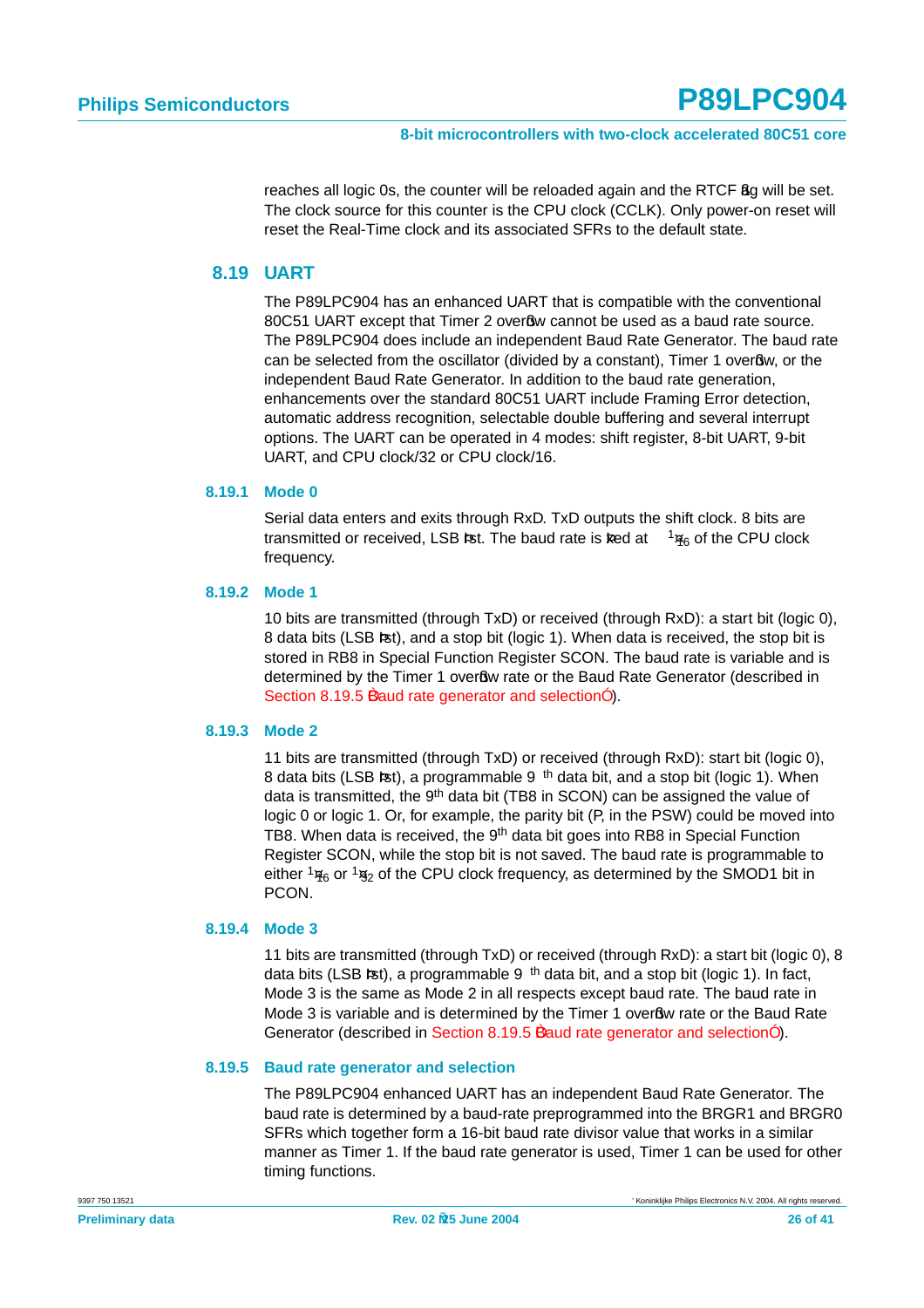The UART can use either Timer 1 or the baud rate generator output (see [Figure 7\)](#page-26-0). Note that Timer T1 is further divided by 2 if the SMOD1 bit (PCON.7) is cleared. The independent Baud Rate Generator uses CCLK.



#### <span id="page-26-1"></span><span id="page-26-0"></span>**8.19.6 Framing error**

Framing error is reported in the status register (SSTAT). In addition, if SMOD0 (PCON.6) is logic 1, framing errors can be made available in SCON.7, respectively. If SMOD0 is logic 0, SCON.7 is SM0. It is recommended that SM0 and SM1 (SCON.7:6) are set up when SMOD0 is logic 0.

#### <span id="page-26-2"></span>**8.19.7 Break detect**

Break detect is reported in the status register (SSTAT). A break is detected when 11 consecutive bits are sensed LOW. The break detect can be used to reset the device.

#### <span id="page-26-3"></span>**8.19.8 Double buffering**

The UART has a transmit double buffer that allows buffering of the next character to be written to SBUF while the rst character is being transmitted. Double buffering allows transmission of a string of characters with only one stop bit between any two characters, as long as the next character is written between the start bit and the stop bit of the previous character.

Double buffering can be disabled. If disabled (DBMOD, i.e., SSTAT.7 = 0), the UART is compatible with the conventional 80C51 UART. If enabled, the UART allows writing to SnBUF while the previous data is being shifted out. Double buffering is only allowed in Modes 1, 2 and 3. When operated in Mode 0, double buffering must be disabled  $(DBMOD = 0)$ .

#### <span id="page-26-4"></span>**8.19.9 Transmit interrupts with double buffering enabled (Modes 1, 2 and 3)**

Unlike the conventional UART, in double buffering mode, the Tx interrupt is generated when the double buffer is ready to receive new data.

#### <span id="page-26-5"></span>**8.19.10 The 9th bit (bit 8) in double buffering (Modes 1, 2 and 3)**

If double buffering is disabled TB8 can be written before or after SBUF is written, as long as TB8 is updated some time before that bit is shifted out. TB8 must not be changed until the bit is shifted out, as indicated by the Tx interrupt.

If double buffering is enabled, TB8 **must** be updated before SBUF is written, as TB8 will be double-buffered together with SBUF data.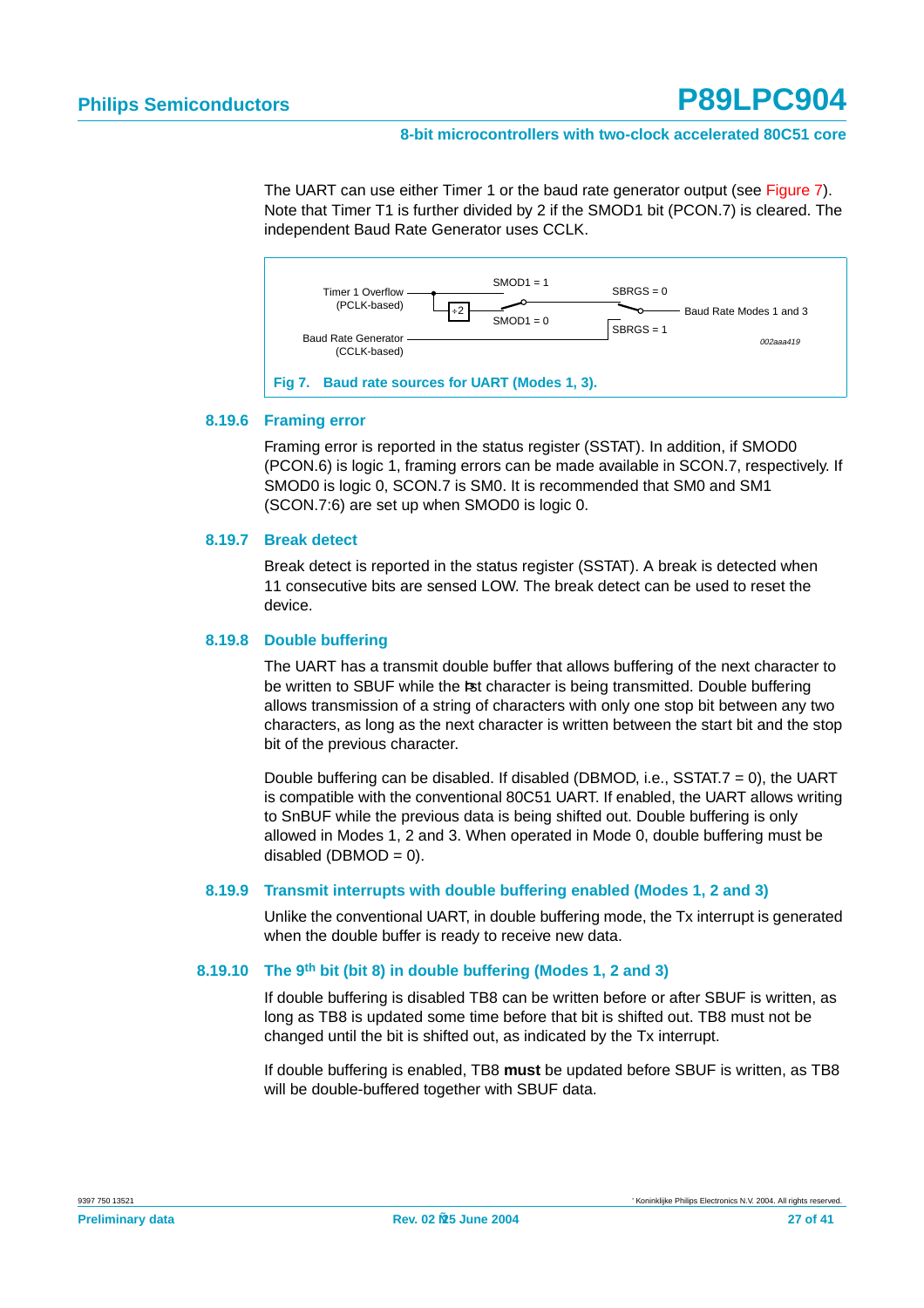#### <span id="page-27-1"></span>**8.20 Analog comparators**

Two analog comparators are provided on the P89LPC904. Comparator operation is such that the output is a logic 1 (which may be read in a register) when the positive input is greater than the negative input (selectable from a pin or an internal reference voltage). Otherwise the output is a zero. The comparator may be con gured to cause an interrupt when the output value changes.

The connections to the comparator are shown in [Figure 8](#page-27-0). The comparator functions to  $V_{DD} = 2.4$  V.

When the comparator is rst enabled, the comparator s interrupt ag is not guaranteed to be stable for 10 microseconds. The comparator interrupt should not be enabled during that time, and the comparator interrupt ag must be cleared before the interrupt is enabled in order to prevent an immediate interrupt service.

When a comparator is disabled the comparator s output, COx, goes HIGH. If the comparator output was LOW and then is disabled, the resulting transition of the comparator output from a LOW to HIGH state will set the comparator ag. CMFx. This will cause an interrupt if the comparator interrupt is enabled. The user should therefore disable the comparator interrupt prior to disabling the comparator. Additionally, the user should clear the comparator ag, CMFx, after disabling the comparator.



#### <span id="page-27-2"></span><span id="page-27-0"></span>**8.21 Internal reference voltage**

An internal reference voltage generator may supply a default reference when a single comparator input pin is used. The value of the internal reference voltage, referred to as  $V_{REF}$ , is 1.23 V  $\pm$ 10 %.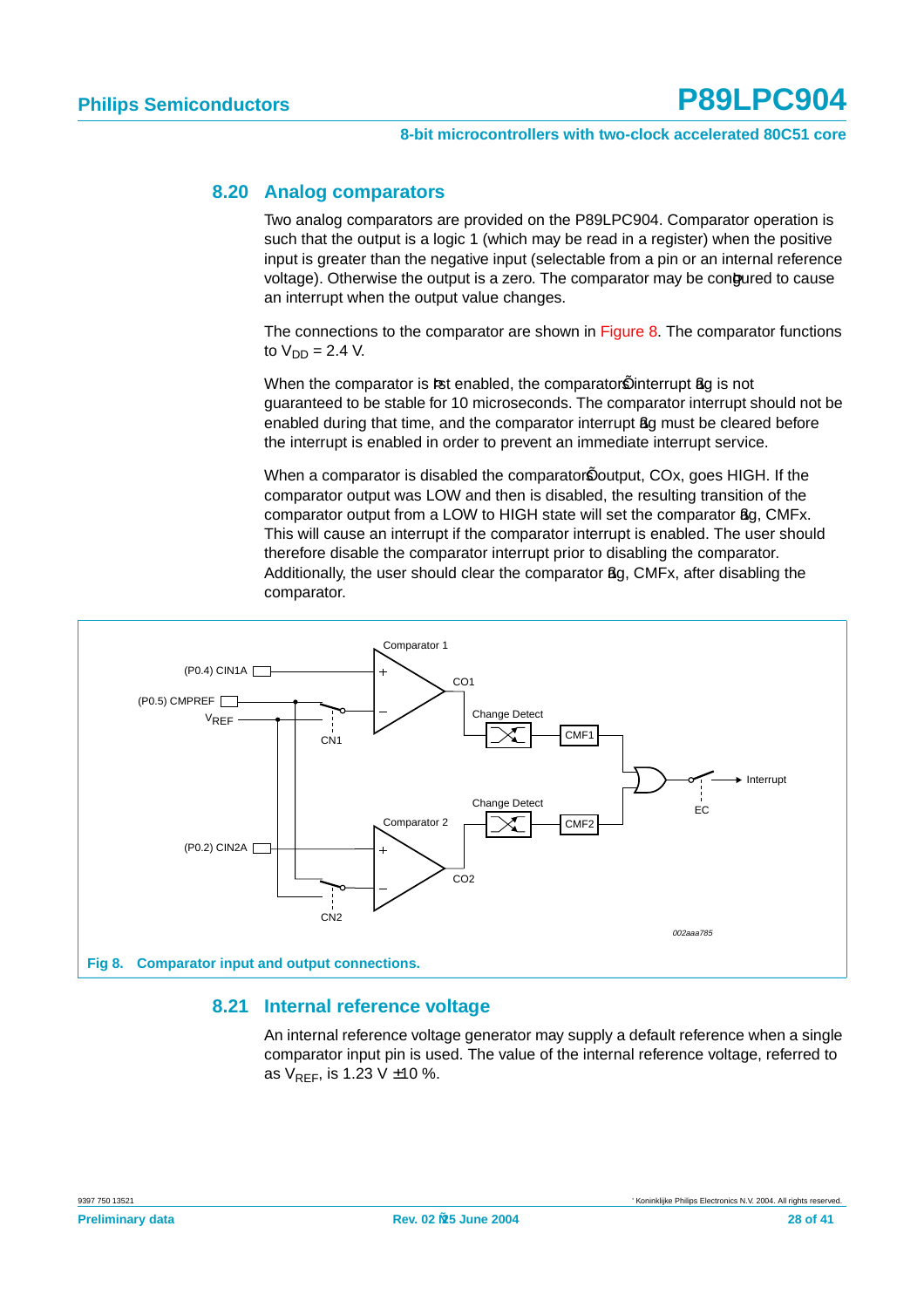#### <span id="page-28-0"></span>**8.22 Comparator interrupt**

Each comparator has an interrupt ag contained in its con guration register. This ag is set whenever the comparator output changes state. The ag may be polled by software or may be used to generate an interrupt.

#### <span id="page-28-1"></span>**8.23 Comparator and power reduction modes**

The comparators may remain enabled when Power-down or Idle mode is activated, but the comparators are disabled automatically in Total Power-down mode.

If the comparator interrupt is enabled (except in Total Power-down mode), a change of the comparator output state will generate an interrupt and wake up the processor. If the comparator output to a pin is enabled, the pin should be con qured in the push-pull mode in order to obtain fast switching times while in Power-down mode. The reason is that with the oscillator stopped, the temporary strong pull-up that normally occurs during switching on a quasi-bidirectional port pin does not take place.

The comparator consumes power in Power-down and Idle modes, as well as in the normal operating mode. This fact should be taken into account when system power consumption is an issue. To minimize power consumption, the user can disable the comparator via PCONA.5 or put the device in Total Power-down mode.

#### <span id="page-28-2"></span>**8.24 Keypad interrupt (KBI)**

The Keypad Interrupt function is intended primarily to allow a single interrupt to be generated when Port 0 is equal to or not equal to a certain pattern. This function can be used for bus address recognition or keypad recognition. The user can con gure the port via SFRs for different tasks.

The Keypad Interrupt Mask Register (KBMASK) is used to de ne which input pins connected to Port 0 can trigger the interrupt. The Keypad Pattern Register (KBPATN) is used to de ne a pattern that is compared to the value of Port 0. The Keypad Interrupt Flag (KBIF) in the Keypad Interrupt Control Register (KBCON) is set when the condition is matched while the Keypad Interrupt function is active. An interrupt will be generated if enabled. The PATN\_SEL bit in the Keypad Interrupt Control Register (KBCON) is used to de ne equal or not-equal for the comparison.

In order to use the Keypad Interrupt as an original KBI function like in 87LPC76x series, the user needs to set  $KBPATH = 0FFH$  and  $PATH\_SEL = 1$  (not equal), then any key connected to Port 0 which is enabled by the KBMASK register will cause the hardware to set KBIF and generate an interrupt if it has been enabled. The interrupt may be used to wake up the CPU from Idle or Power-down modes. This feature is particularly useful in handheld, battery powered systems that need to carefully manage power consumption yet also need to be convenient to use.

In order to set the ag and cause an interrupt, the pattern on Port 0 must be held longer than 6 CCLKs.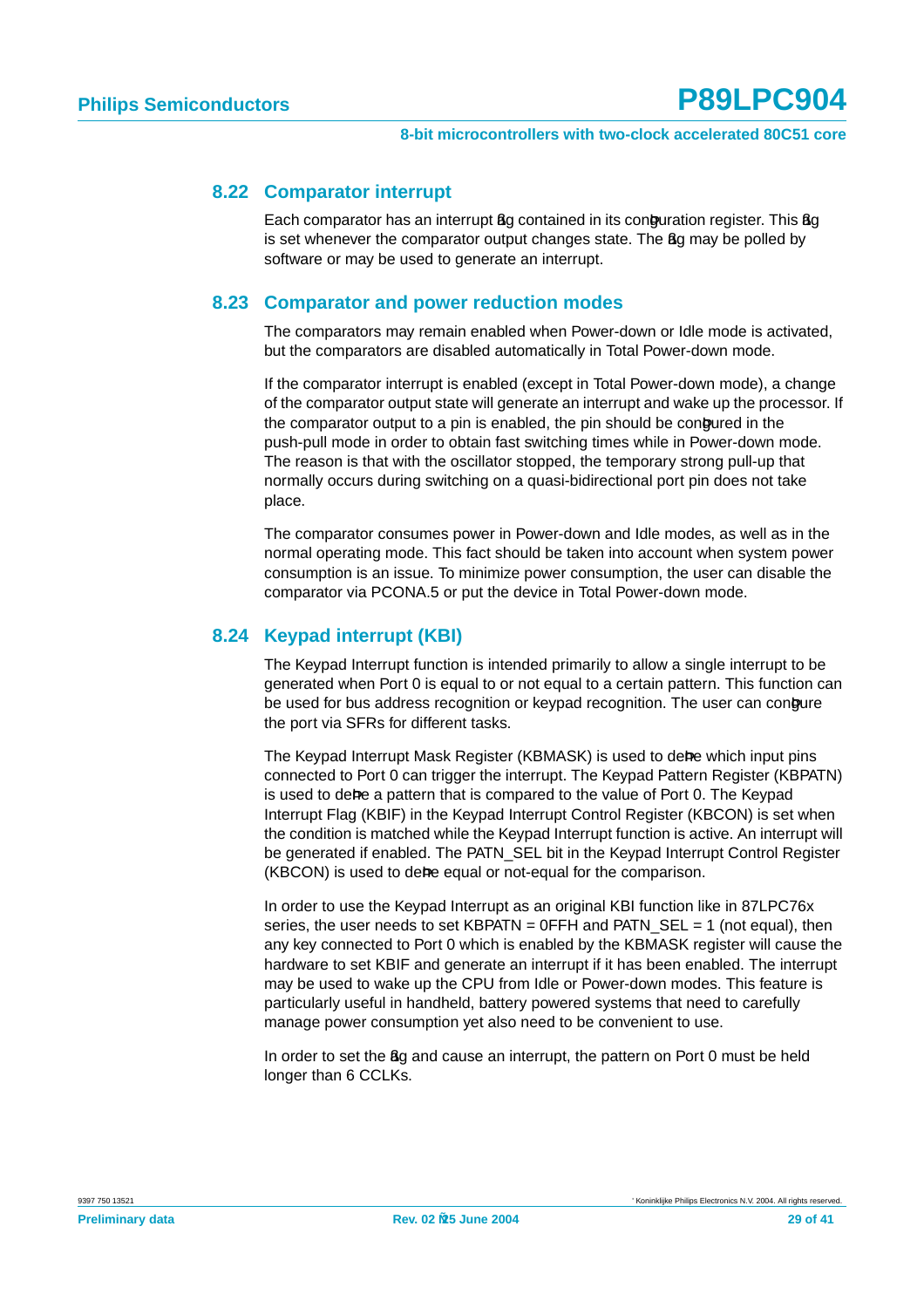#### **8-bit microcontrollers with two-clock accelerated 80C51 core**

### <span id="page-29-1"></span>**8.25 Watchdog timer**

The Watchdog timer causes a system reset when it under ows as a result of a failure to feed the timer prior to the timer reaching its terminal count. It consists of a programmable 12-bit prescaler, and an 8-bit down counter. The down counter is decremented by a tap taken from the prescaler. The clock source for the prescaler is either the PCLK or the nominal 400 kHz Watchdog oscillator. The Watchdog timer can only be reset by a power-on reset. When the Watchdog feature is disabled, it can be used as an interval timer and may generate an interrupt. [Figure 9](#page-29-0) shows the Watchdog timer in Watchdog mode. Feeding the Watchdog requires a two-byte sequence. If PCLK is selected as the Watchdog clock and the CPU is powered-down, the Watchdog is disabled. The Watchdog timer has a time-out period that ranges from a few us to a few seconds. Please refer to the P89LPC904 User s Manual for more details.



<span id="page-29-3"></span><span id="page-29-2"></span><span id="page-29-0"></span>**Fig 9. Watchdog timer in Watchdog mode (WDTE = 1).**

### **8.26 Additional features**

#### **8.26.1 Software reset**

The SRST bit in AUXR1 gives software the opportunity to reset the processor completely, as if an external reset or Watchdog reset had occurred. Care should be taken when writing to AUXR1 to avoid accidental software resets.

#### <span id="page-29-4"></span>**8.26.2 Dual data pointers**

The dual Data Pointers (DPTR) provides two different Data Pointers to specify the address used with certain instructions. The DPS bit in the AUXR1 register selects one of the two Data Pointers. Bit 2 of AUXR1 is permanently wired as a logic 0 so that the DPS bit may be toggled (thereby switching Data Pointers) simply by incrementing the AUXR1 register, without the possibility of inadvertently altering other bits in the register.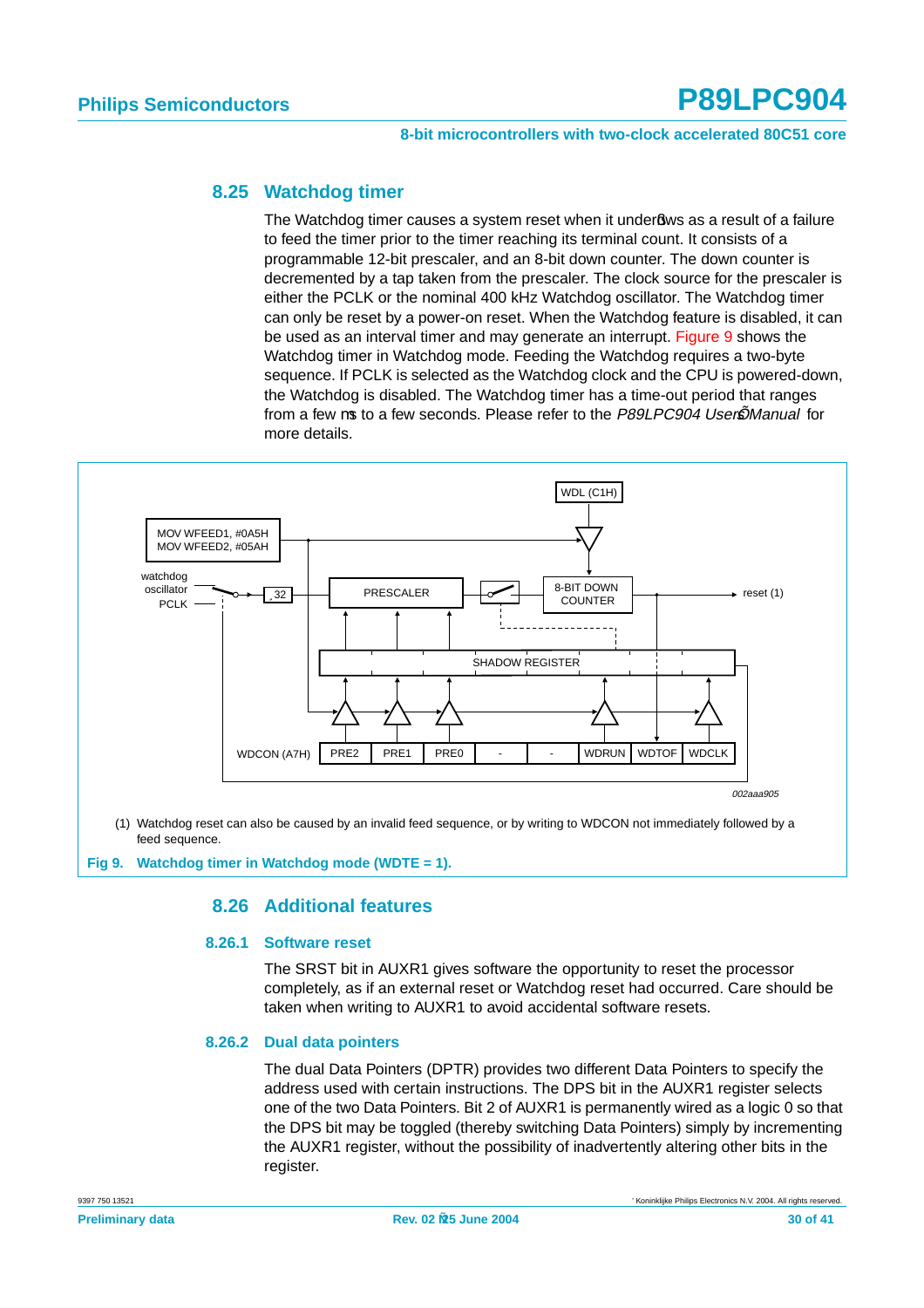#### **8.27 Flash program memory**

#### <span id="page-30-1"></span><span id="page-30-0"></span>**8.27.1 General description**

The P89LPC904 Flash memory provides in-circuit electrical erasure and programming. The Flash can be erased, read, and written as bytes. The Sector and Page Erase functions can erase any Flash sector (256 bytes) or page (16 bytes). The Chip Erase operation will erase the entire program memory. In-Circuit Programming using standard commercial programmers is available. In addition, In-Application Programming (IAP) and byte erase allows code memory to be used for non-volatile data storage. On-chip erase and write timing generation contribute to a user-friendly programming interface. The P89LPC904 Flash reliably stores memory contents even after more than 100,000 erase and program cycles. The cell is designed to optimize the erase and programming mechanisms. The P89LPC904 uses  $V_{DD}$  as the supply voltage to perform the Program/Erase algorithms.

#### <span id="page-30-2"></span>**8.27.2 Features**

**¥**Programming and erase over the full operating voltage range.

**¥**Byte-erase allowing code memory to be used for data storage.

**¥**Read/Programming/Erase using ICP.

**¥**Any ash program/erase operation in 2 ms.

**¥**Programming with industry-standard commercial programmers.

**¥**Programmable security for the code in the Flash for each sector.

**¥** More than 100,000 minimum erase/program cycles for each byte.

**¥**10-year minimum data retention.

#### <span id="page-30-3"></span>**8.27.3 Flash organization**

The P89LPC904 program memory consists of four 256 byte sectors. Each sector can be further divided into 16-byte pages. In addition to sector erase, page erase, and byte erase, a 16-byte page register is included which allows from 1 to 16 bytes of a given page to be programmed at the same time, substantially reducing overall programming time. In addition, erasing and reprogramming of user-programmable con quration bytes including UCFG1, the Boot Status Bit, and the Boot Vector is supported.

#### <span id="page-30-4"></span>**8.27.4 Flash programming and erasing**

Different methods of erasing or programming of the Flash are available. The Flash may be programmed or erased in the end-user application (IAP) under control of the application s rmware. Another option is to use the In-Circuit Programming (ICP) mechanism. This ICP system provides for programming through a serial clock- serial data interface. Third, the Flash may be programmed or erased using a commercially available EPROM programmer which supports this device. This device does not provide for direct veri cation of code memory contents. Instead this device provides a 32-bit CRC result on either a sector or the entire 1 KB of user code space.

#### <span id="page-30-5"></span>**8.27.5 In-circuit programming (ICP)**

In-Circuit Programming is performed without removing the microcontroller from the system. The In-Circuit Programming facility consists of internal hardware resources to facilitate remote programming of the P89LPC904 through a two-wire serial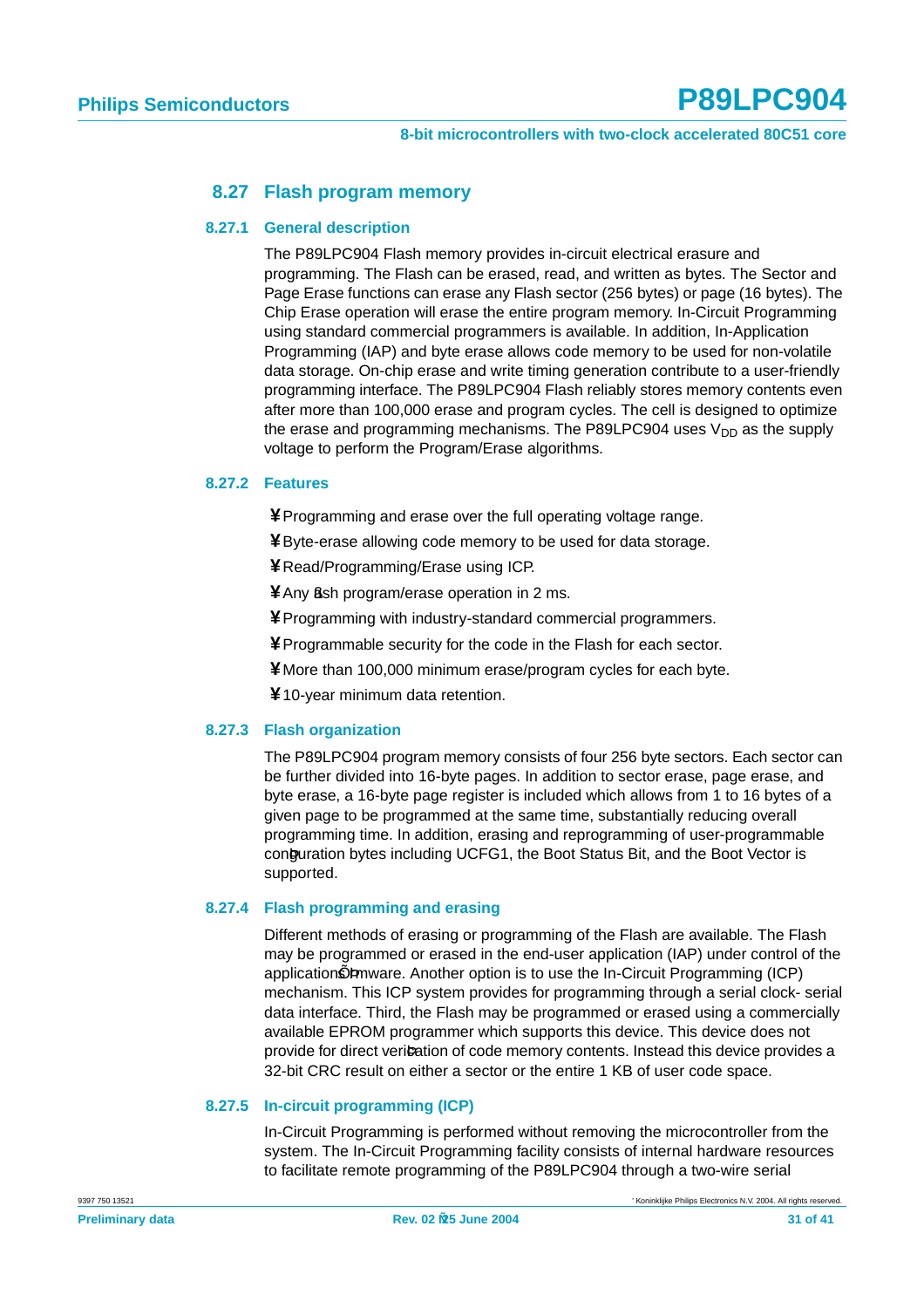interface. The Philips In-Circuit Programming facility has made in-circuit programming in an embedded application, using commercially available programmers, possible with a minimum of additional expense in components and circuit board area. The ICP function uses ve pins. Only a small connector needs to be available to interface your application to a commercial programmer in order to use this feature. Additional details may be found in the P89LPC904 User s Manual.

#### <span id="page-31-0"></span>**8.27.6 In-application programming**

In-Application Programming is performed in the application under the control of the microcontroller s rmware. The IAP facility consists of internal hardware resources to facilitate programming and erasing. The Philips In-Application Programming has made in-application programming in an embedded application possible without additional components. This is accomplished through the use of four SFRs consisting of a control/status register, a data register, and two address registers. Additional details may be found in the P89LPC904 User s Manual.

#### <span id="page-31-1"></span>**8.27.7 Using ash as data storage**

The Flash code memory array of this device supports individual byte erasing and programming. Any byte in the code memory array may be read using the MOVC instruction, provided that the sector containing the byte has not been secured (a MOVC instruction is not allowed to read code memory contents of a secured sector). Thus any byte in a non-secured sector may be used for non-volatile data storage.

#### <span id="page-31-2"></span>**8.27.8 User con guration bytes**

Some user-con gurable features of the P89LPC904 must be de ned at power-up and therefore cannot be set by the program after start of execution. These features are con gured through the use of the Flash byte UCFG1. Please see the P89LPC904 User s Manual for additional details.

#### <span id="page-31-3"></span>**8.27.9 User sector security bytes**

There are four User Sector Security Bytes, each corresponding to one sector. Please see the P89LPC904 User s Manual for additional details.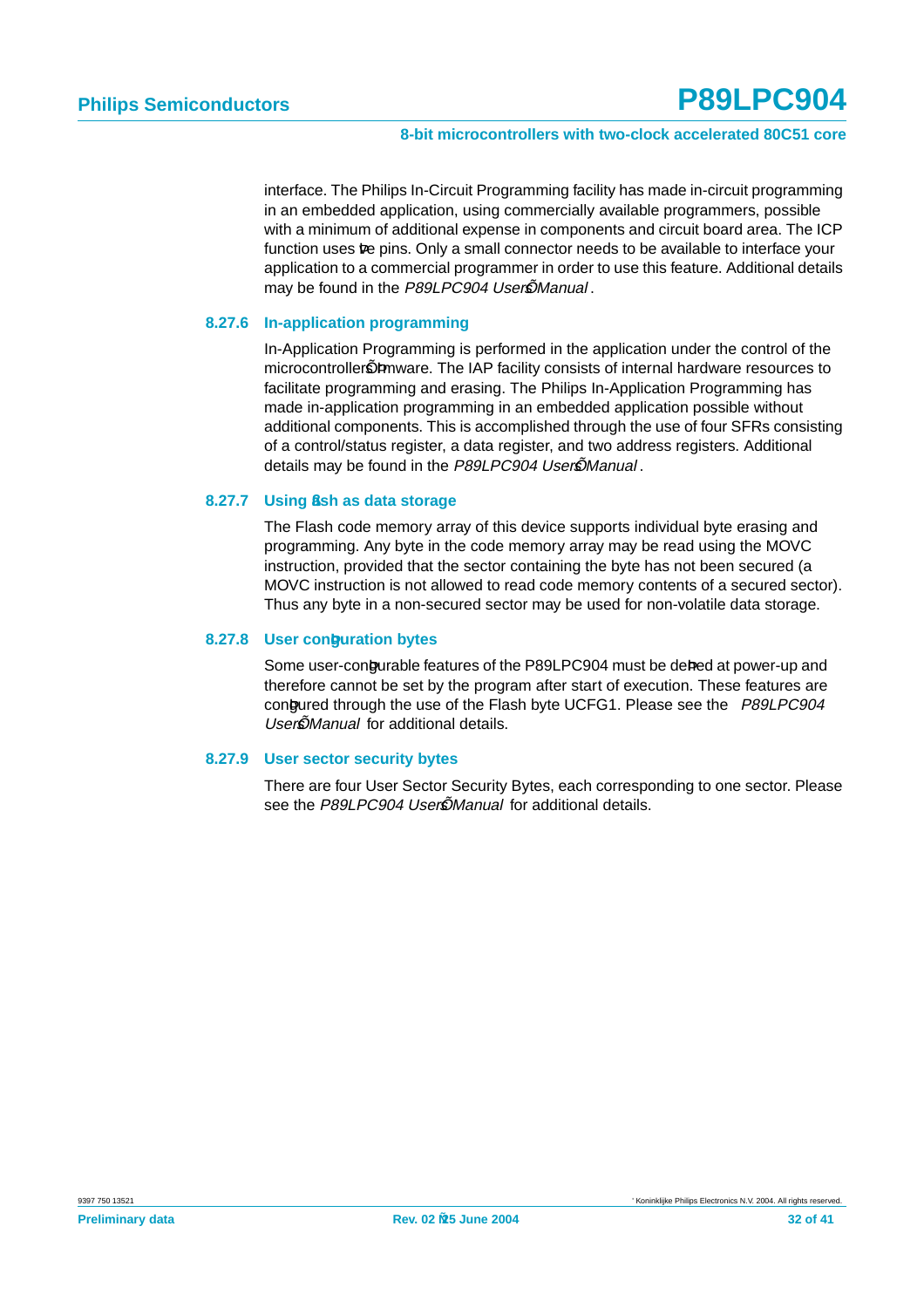## <span id="page-32-1"></span>**9. Limiting values**

#### <span id="page-32-0"></span>**Table 7: Limiting values**

In accordance with the Absolute Maximum Rating System (IEC 60134).

| <b>Symbol</b>               | <b>Parameter</b>                      | <b>Conditions</b>                                                  | <b>Min</b>               | <b>Max</b> | <b>Unit</b> |
|-----------------------------|---------------------------------------|--------------------------------------------------------------------|--------------------------|------------|-------------|
| $T_{amb(bias)}$             | operating bias ambient temperature    |                                                                    | $-55$                    | $+125$     | °C          |
| $T_{\text{stg}}$            | storage temperature range             |                                                                    | $-65$                    | $+150$     | $^{\circ}C$ |
| $V_{n}$                     | voltage on any pin to $V_{SS}$        |                                                                    | $-0.5$                   | $+5.5$     | ٧           |
| IOH(I/O)                    | HIGH-level output current per I/O pin |                                                                    | ٠                        | 8          | mA          |
| $I_{OL( I/O)}$              | LOW-level output current per I/O pin  |                                                                    | ٠                        | 20         | mA          |
| I <sub>I/O</sub> (tot)(max) | maximum total I/O current             |                                                                    | $\overline{\phantom{0}}$ | 120        | mA          |
| $P_{tot(pack)}$             | total power dissipation per package   | based on package heat<br>transfer, not device power<br>consumption |                          | 1.5        | W           |

[1] Stresses above those listed under Table 7 Limiting values may cause permanent damage to the device. This is a stress rating only and functional operation of the device at these or any conditions other than those described in Table 8 DC electrical characteristics and Table 9 AC characteristics section of this speci cation are not implied.

[2] This product includes circuitry speci cally designed for the protection of its internal devices from the damaging effects of excessive static charge. Nonetheless, it is suggested that conventional precautions be taken to avoid applying greater than the rated maximum.

[3] Parameters are valid over operating temperature range unless otherwise speci ed. All voltages are with respect to V  $_{\rm SS}$  unless otherwise noted.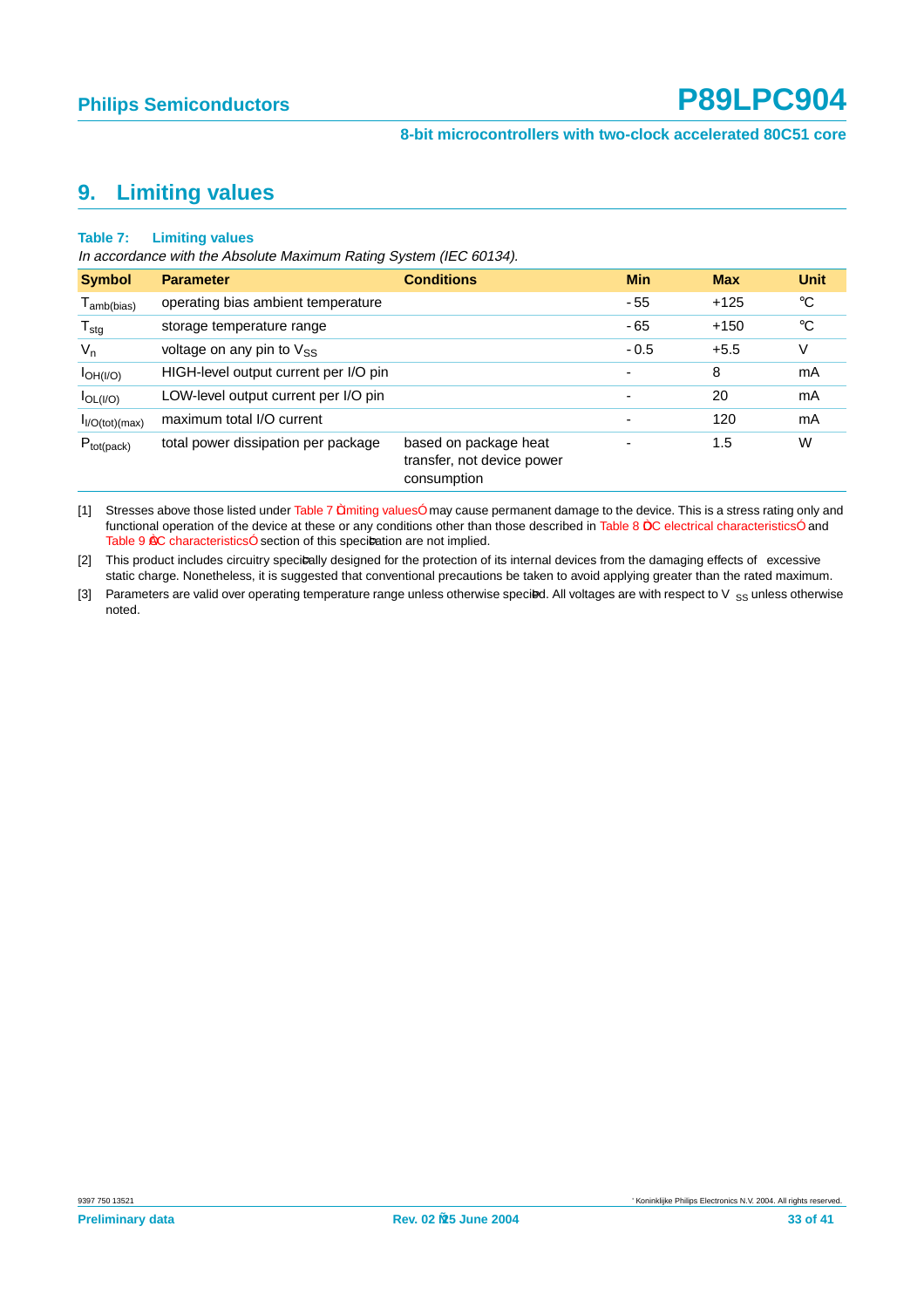**8-bit microcontrollers with two-clock accelerated 80C51 core**

## <span id="page-33-3"></span>**10. Static characteristics**

#### <span id="page-33-0"></span>**Table 8: DC electrical characteristics**

 $V_{DD}$  = 2.4 V to 3.6 V unless otherwise speci ed.

 $T_{amb} = -40 °C$  to +85 °C for industrial, unless otherwise speci ed.

| <b>Symbol</b>           | <b>Parameter</b>                                                              | <b>Conditions</b>                                 |                                                                                                                                                                                                                                                                | <b>Min</b>          | Typ[1]             | <b>Max</b>                   | <b>Unit</b>               |
|-------------------------|-------------------------------------------------------------------------------|---------------------------------------------------|----------------------------------------------------------------------------------------------------------------------------------------------------------------------------------------------------------------------------------------------------------------|---------------------|--------------------|------------------------------|---------------------------|
| $I_{DD(open)}$          | power supply current,<br>operating                                            | 3.6 V; 12 MHz                                     | $[7] \centering% \includegraphics[width=1.0\textwidth]{images/TrDiC-Architecture.png} \caption{The 3D (top) and the 4D (bottom) of the 3D (bottom) and the 4D (bottom) of the 3D (bottom) and the 4D (bottom) of the 3D (bottom).} \label{TrDiC-Architecture}$ |                     | 3.1                | <tbd></tbd>                  | mA                        |
| $I_{DD(idle)}$          | power supply current, Idle<br>mode                                            | 3.6 V; 12 MHz                                     | $[7]$                                                                                                                                                                                                                                                          |                     | $\overline{c}$     | <tbd></tbd>                  | mA                        |
| $I_{DD(PD)}$            | Power supply current,<br>Power-down mode, voltage<br>comparators powered-down | 3.6 V                                             | $[7]$                                                                                                                                                                                                                                                          | $\blacksquare$      | 55                 | <tbd></tbd>                  | μA                        |
| $I_{DD(TPD)}$           | Power supply current, total<br>Power-down mode                                | 3.6 V                                             | [8]                                                                                                                                                                                                                                                            |                     | < 0.1              | <tbd></tbd>                  | $\mu$ A                   |
| $V_{\text{DDR}}$        | $V_{DD}$ rise time                                                            |                                                   |                                                                                                                                                                                                                                                                | ä,                  | ä,                 | $\overline{2}$               | $mV/\mu s$                |
| <b>V</b> <sub>DDF</sub> | $V_{DD}$ fall time                                                            |                                                   |                                                                                                                                                                                                                                                                | ÷,                  |                    | 50                           | $mV/\mu s$                |
| <b>V<sub>POR</sub></b>  | Power-on reset detect voltage                                                 |                                                   |                                                                                                                                                                                                                                                                | ÷,                  | $\blacksquare$     | 0.2                          | V                         |
| V <sub>RAM</sub>        | RAM keep-alive voltage                                                        |                                                   |                                                                                                                                                                                                                                                                | 1.5                 |                    | L                            | V                         |
| $V_{th(HL)}$            | negative-going threshold<br>voltage (Schmitt trigger input)                   |                                                   |                                                                                                                                                                                                                                                                | 0.22V <sub>DD</sub> | 0.4V <sub>DD</sub> | $\qquad \qquad \blacksquare$ | $\vee$                    |
| $V_{th(LH)}$            | positive-going threshold<br>voltage (Schmitt trigger input)                   |                                                   |                                                                                                                                                                                                                                                                | ÷                   | 0.6V <sub>DD</sub> | 0.7V <sub>DD</sub>           | $\vee$                    |
| V <sub>hys</sub>        | hysteresis voltage                                                            |                                                   |                                                                                                                                                                                                                                                                | ٠                   | 0.2V <sub>DD</sub> | $\overline{\phantom{0}}$     | $\vee$                    |
| $V_{OL}$                | LOW-level output voltage; all<br>ports, all modes except Hi-Z                 | $I_{OL}$ = 20 mA                                  |                                                                                                                                                                                                                                                                | ٠                   | 0.6                | 1.0                          | $\vee$                    |
|                         |                                                                               | $I_{OL}$ = 10 mA                                  |                                                                                                                                                                                                                                                                |                     | 0.3                | 0.5                          | $\vee$                    |
|                         |                                                                               | $I_{OL} = 3.2$ mA                                 |                                                                                                                                                                                                                                                                |                     | 0.2                | 0.3                          | $\mathsf V$               |
| <b>V<sub>OH</sub></b>   | HIGH-level output voltage, all<br>ports                                       | $I_{OH} = -8$ mA;<br>push-pull mode               |                                                                                                                                                                                                                                                                | $V_{DD} - td$       | $\blacksquare$     |                              | $\vee$                    |
|                         |                                                                               | $I_{OH} = -3.2$ mA;<br>push-pull mode             |                                                                                                                                                                                                                                                                | $V_{DD}$ – 0.7      | $V_{DD}$ – 0.4     | ÷,                           | $\vee$                    |
|                         |                                                                               | $I_{OH} = -20 \mu A;$<br>quasi-bidirectional mode |                                                                                                                                                                                                                                                                | $V_{DD} - 0.3$      | $V_{DD} - 0.2$     | $\qquad \qquad \blacksquare$ | $\vee$                    |
| $C_{ig}$                | input-ground capacitance                                                      |                                                   | [6]                                                                                                                                                                                                                                                            | ÷                   |                    | 15                           | pF                        |
| $I_{IL}$                | logic 0 input current, all ports                                              | $V_{IN} = 0.4 V$                                  | $[5]$                                                                                                                                                                                                                                                          | l,                  |                    | $-80$                        | μA                        |
| Ιu                      | input leakage current, all ports $V_{IN} = V_{IL}$ or $V_{IH}$                |                                                   | $[4]$                                                                                                                                                                                                                                                          | $\blacksquare$      |                    | ± 10                         | μA                        |
| ŀτL                     | logic 1-to-0 transition current,<br>all ports                                 | $V_{IN}$ = 2.0 V at<br>$V_{DD} = 3.6 V$           | $[2][3]$                                                                                                                                                                                                                                                       | $-30$               |                    | $-450$                       | $\mu$ A                   |
| R <sub>RST</sub>        | internal reset pull-up resistor                                               |                                                   |                                                                                                                                                                                                                                                                | 10                  |                    | 30                           | k $\Omega$                |
| $V_{BO}$                | brownout trip voltage with<br>$BOV = 1$ , $BOPD = 0$                          | 2.4 V < $V_{DD}$ < 3.6 V                          |                                                                                                                                                                                                                                                                | 2.40                |                    | 2.70                         | $\mathsf V$               |
| $V_{REF}$               | band gap reference voltage                                                    |                                                   |                                                                                                                                                                                                                                                                | 1.11                | 1.23               | 1.34                         | V                         |
| $TC_{(VREF)}$           | band gap temperature<br>coef cient                                            |                                                   |                                                                                                                                                                                                                                                                |                     | 10                 | 20                           | ppm/<br>$^{\circ}{\rm C}$ |

<span id="page-33-1"></span>[1] Typical ratings are not guaranteed. The values listed are at room temperature, 3 V.

<span id="page-33-2"></span>[2] Ports in quasi-bidirectional mode with weak pull-up (applies to all port pins with pull-ups)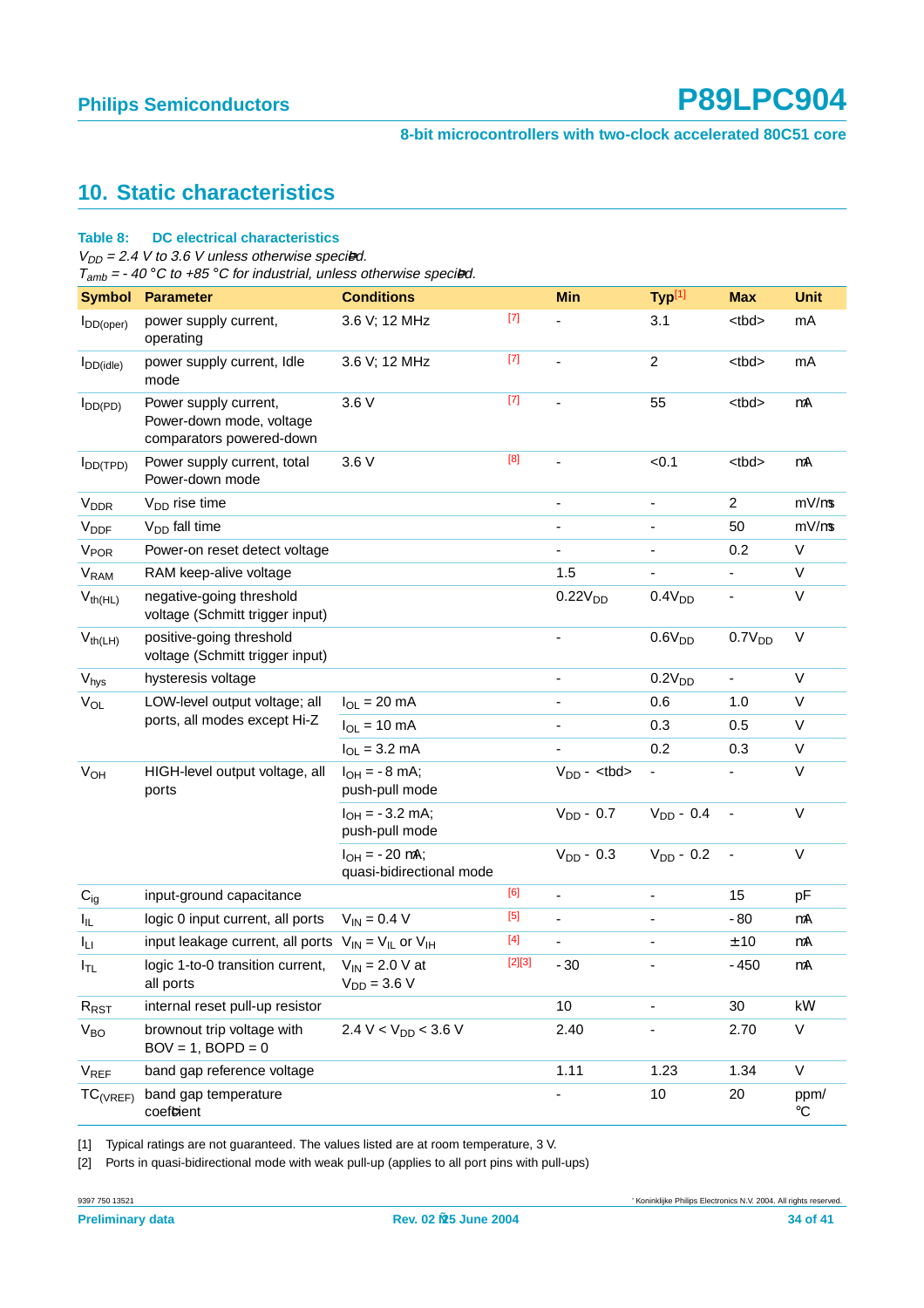#### **8-bit microcontrollers with two-clock accelerated 80C51 core**

- <span id="page-34-4"></span>[3] Port pins source a transition current when used in quasi-bidirectional mode and externally driven from logic 1 to logic 0. This current is highest when  $V_{IN}$  is approximately 2 V.
- <span id="page-34-3"></span>[4] Measured with port in high-impedance mode.
- <span id="page-34-2"></span>[5] Measured with port in quasi-bidirectional mode.
- <span id="page-34-1"></span>[6] Pin capacitance is characterized but not tested.
- <span id="page-34-0"></span>[7] The  $I_{DD(open)}$  and  $I_{DD(PD)}$  speci cations are measured with the following functions disabled: comparators and Watchdog timer.
- [8] The  $I_{DD(TPD)}$  speci cation is measured with the following functions disabled: comparators, brownout detect, and Watchdog timer.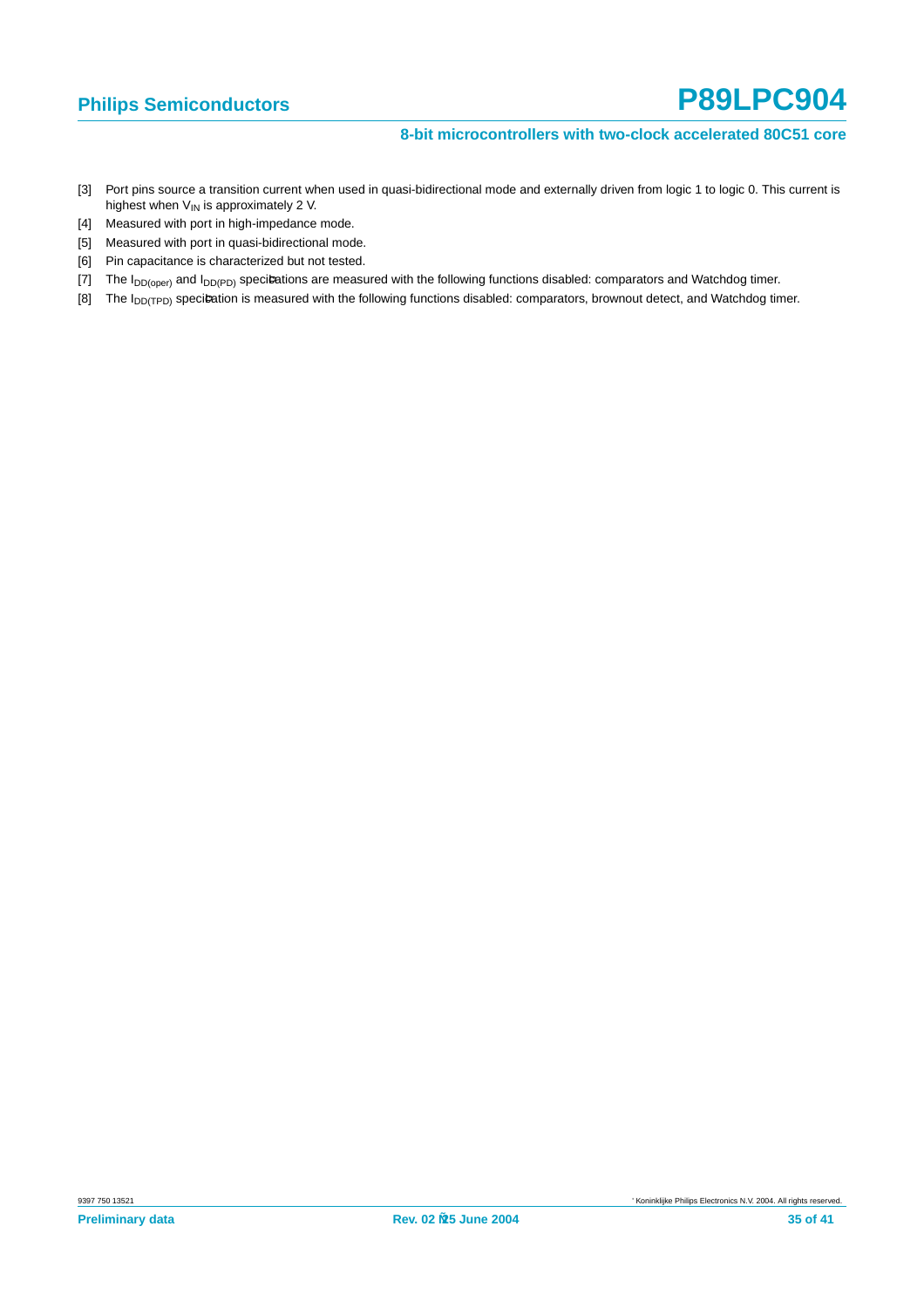## <span id="page-35-2"></span>**11. Dynamic characteristics**

#### **Table 9: AC characteristics**

 $T_{amb} = -40$  °C to +85 °C for industrial, unless otherwise speci ed. [\[1\]](#page-35-0)

| <b>Symbol</b>      | <b>Parameter</b>                                                                                                   | <b>Conditions</b> | Variable clock |                              | $f_{ext}$ = 12 MHz       |                          | <b>Unit</b> |
|--------------------|--------------------------------------------------------------------------------------------------------------------|-------------------|----------------|------------------------------|--------------------------|--------------------------|-------------|
|                    |                                                                                                                    |                   | <b>Min</b>     | <b>Max</b>                   | <b>Min</b>               | <b>Max</b>               |             |
| f <sub>RCOSC</sub> | internal RC oscillator frequency<br>(nominal $f = 7.3728$ MHz) trimmed<br>to $\pm$ 1 % at T <sub>amb</sub> = 25 °C |                   | 7.189          | 7.557                        | 7.189                    | 7.557                    | <b>MHz</b>  |
| f <sub>WDOSC</sub> | internal Watchdog oscillator<br>frequency (nominal $f = 400$ kHz)                                                  |                   | 280            | 480                          | 280                      | 480                      | kHz         |
| <b>Glitch Iter</b> |                                                                                                                    |                   |                |                              |                          |                          |             |
|                    | glitch rejection, P1.5/RST pin                                                                                     |                   |                | 50                           |                          | 50                       | ns          |
|                    | signal acceptance, P1.5/RST pin                                                                                    |                   | 125            |                              | 125                      |                          | ns          |
|                    | glitch rejection, any pin except<br>$P1.5/\overline{RST}$                                                          |                   |                | 15                           |                          | 15                       | ns          |
|                    | signal acceptance, any pin except<br><b>P1.5/RST</b>                                                               |                   | 50             | ٠                            | 50                       |                          | ns          |
|                    | <b>Shift register (UART mode 0)</b>                                                                                |                   |                |                              |                          |                          |             |
| $t_{\text{XLXL}}$  | serial port clock cycle time                                                                                       | see Figure 10     | $16t_{CLCL}$   |                              | 1333                     | $\overline{\phantom{a}}$ | ns          |
| $t_{\text{QVXH}}$  | output data set-up to clock rising<br>edge                                                                         | see Figure 10     | $13t_{CLCL}$   | $\qquad \qquad \blacksquare$ | 1083                     | $\overline{\phantom{a}}$ | ns          |
| $t_{XHQX}$         | output data hold after clock rising<br>edge                                                                        | see Figure 10     |                | $t_{CLCL}$ + 20              | $\overline{\phantom{a}}$ | 103                      | ns          |
| $t_{XHDX}$         | input data hold after clock rising<br>edge                                                                         | see Figure 10     |                | $\Omega$                     |                          | $\Omega$                 | ns          |
| t <sub>DVXH</sub>  | input data valid to clock rising edge see Figure 10                                                                |                   | 150            |                              | 150                      |                          | ns          |

<span id="page-35-0"></span>[1] Parameters are valid over operating temperature range unless otherwise speci ed.

[2] Parts are tested to 2 MHz, but are guaranteed to operate down to 0 Hz.

<span id="page-35-1"></span>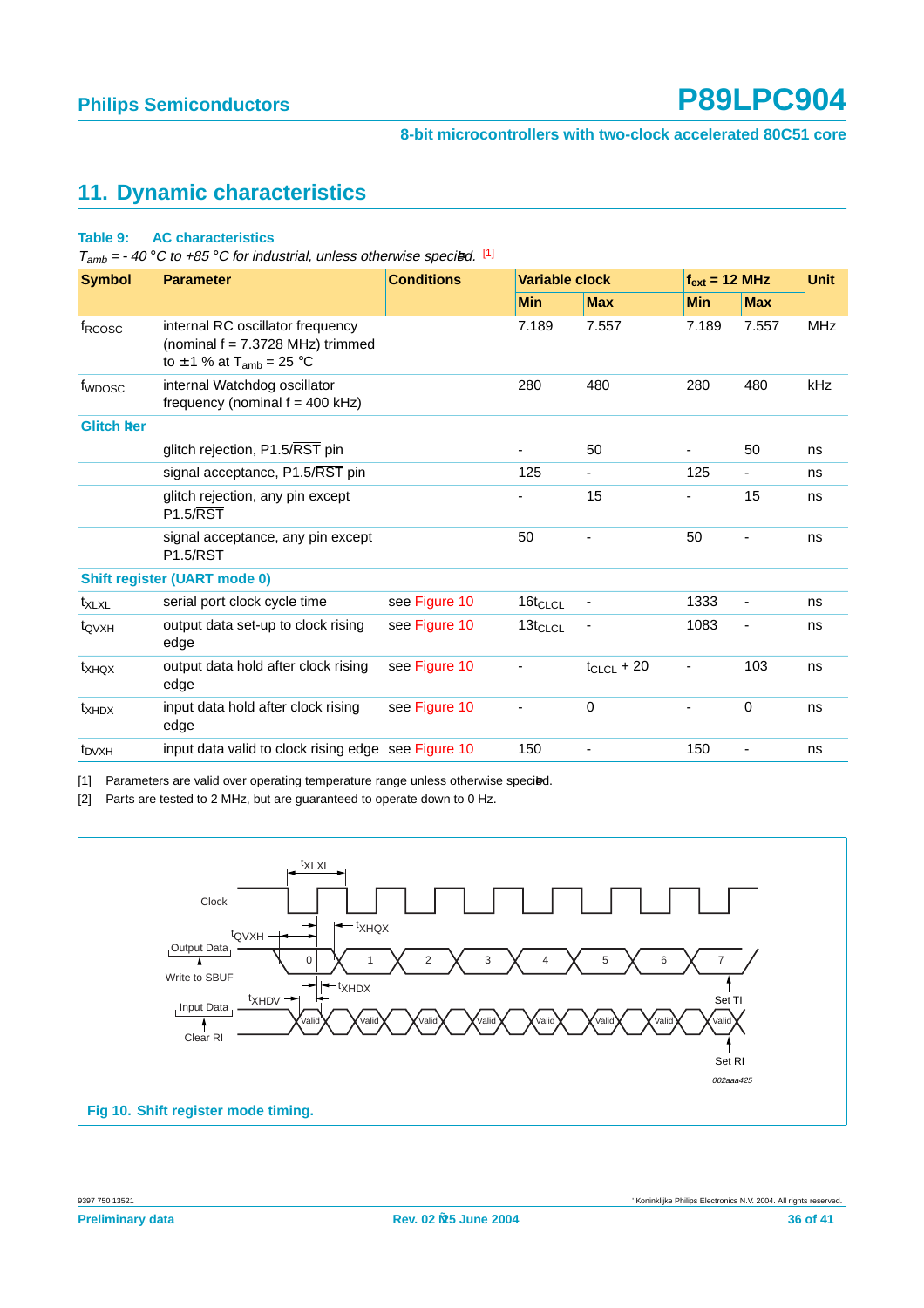#### **8-bit microcontrollers with two-clock accelerated 80C51 core**



## <span id="page-36-1"></span>**12. Comparator electrical characteristics**

#### **Table 10: Comparator electrical characteristics**

 $V_{DD}$  = 2.4 V to 3.6 V, unless otherwise speci ed.

 $T_{amb} = -40^{\circ}$ C to +85°C for industrial, unless otherwise speci ed.

| <b>Symbol</b> | <b>Parameter</b>                    | <b>Conditions</b>     |       | <b>Min</b>               | <b>Typ</b>               | <b>Max</b>     | Unit |
|---------------|-------------------------------------|-----------------------|-------|--------------------------|--------------------------|----------------|------|
| $V_{IO}$      | offset voltage comparator inputs    |                       |       | $\overline{\phantom{0}}$ | $\blacksquare$           | ± 20           | mV   |
| $V_{CR}$      | common mode range comparator inputs |                       |       | 0                        | ۰                        | $V_{DD}$ – 0.3 | - V  |
| <b>CMRR</b>   | common mode rejection ratio         |                       | $[1]$ | $\overline{\phantom{a}}$ | $\overline{\phantom{0}}$ | $-50$          | dB   |
|               | response time                       |                       |       | $\blacksquare$           | 250                      | 500            | ns   |
|               | comparator enable to output valid   |                       |       | $\overline{\phantom{a}}$ | $\overline{\phantom{0}}$ | 10             | μs   |
| Ι'n           | input leakage current, comparator   | $0 < V_{IN} < V_{DD}$ |       | $\overline{\phantom{a}}$ | ٠                        | ± 10           | μA   |

<span id="page-36-0"></span>[1] This parameter is characterized, but not tested in production.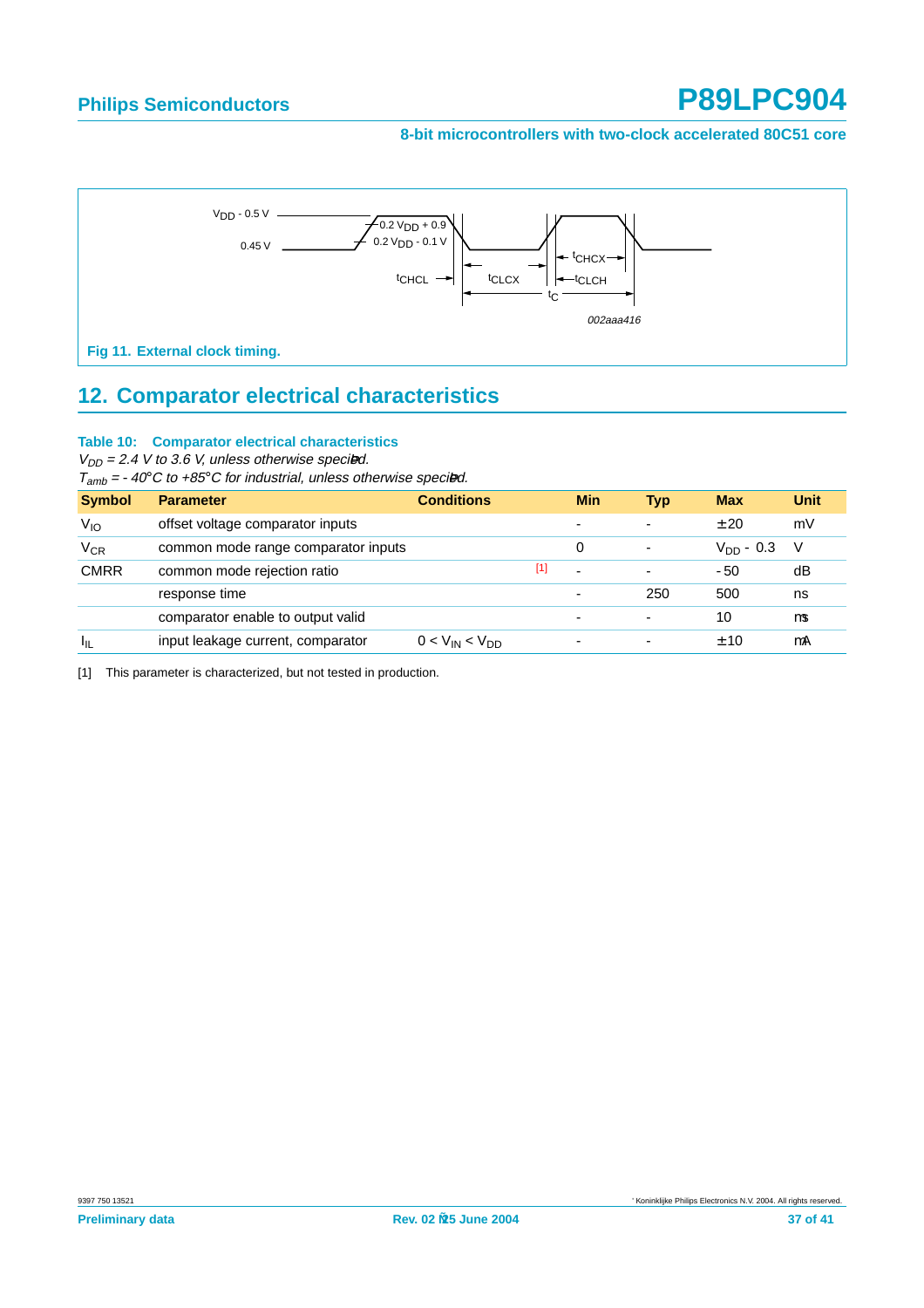**8-bit microcontrollers with two-clock accelerated 80C51 core**

### <span id="page-37-0"></span>**13. Package outline**

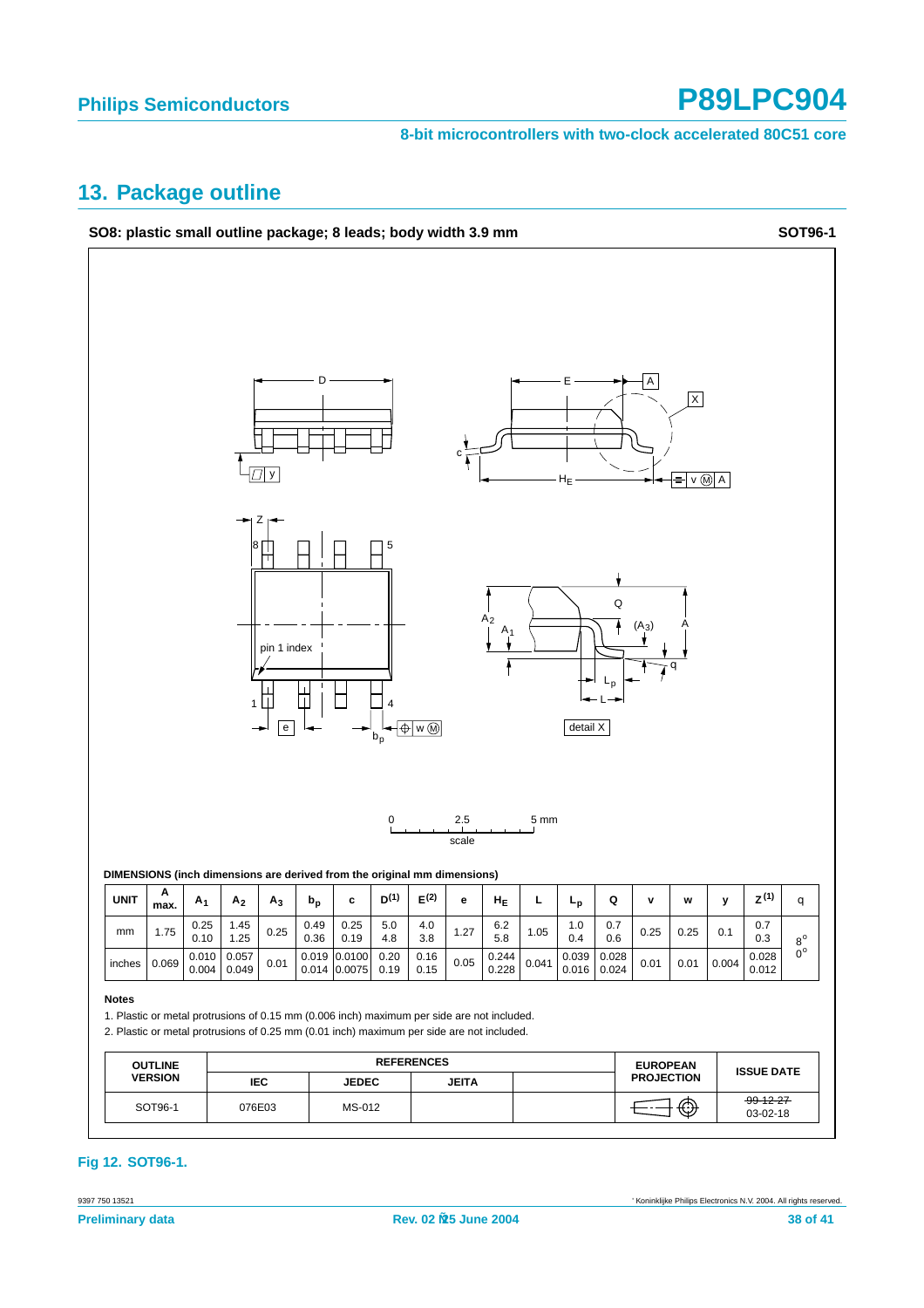# <span id="page-38-0"></span>**14. Revision history**

|                | <b>Table 11: Revision history</b> |             |                                                                                                                               |
|----------------|-----------------------------------|-------------|-------------------------------------------------------------------------------------------------------------------------------|
|                | <b>Rev</b> Date                   | <b>CPCN</b> | <b>Description</b>                                                                                                            |
| 20040625<br>02 |                                   |             | Preliminary data (9397 750 13521)                                                                                             |
|                |                                   |             | Modi cations:                                                                                                                 |
|                |                                   |             | $\frac{1}{2}$ Updated references to keypad interrupt inputs (changed from 3 to 1) throughout data<br>sheet.                   |
|                |                                   |             | ¥Table 4 P89LPC904 Special function registers on page 9; adjusted rows ADMODB, IP1,<br>IP1H, P0, P1M1, P1M2, PCONA, and TRIM. |
|                |                                   |             | ¥ Section 8.2.1 Clock de nitions on page 13 ; adjusted note.                                                                  |
|                |                                   |             | ¥ Section 8.2.2 CPU clock (CCLK) on page 13; adjusted title and paragraph.                                                    |
|                |                                   |             | ¥ Figure 5 ADC block diagram. on page 16; adjusted graphic.                                                                   |
|                |                                   |             | ¥ Section 8.9.2 Features on page 17; adjusted 8-bit conversion time.                                                          |
|                |                                   |             | ¥ Section 8.9.7 Clock divider on page 19; adjusted range (3 MHz now 3.3 MHz).                                                 |
|                |                                   |             | $*$ Figure 9 Watchdog timer in Watchdog mode (WDTE = 1). on page 30; updated graphic<br>to new standard.                      |
|                |                                   |             | $*$ Table 8 DC electrical characteristics on page 34; added note for $I_{DD(TPD)}$ spec.                                      |
| 01             | 20040413                          |             | Preliminary data (9397 750 12854)                                                                                             |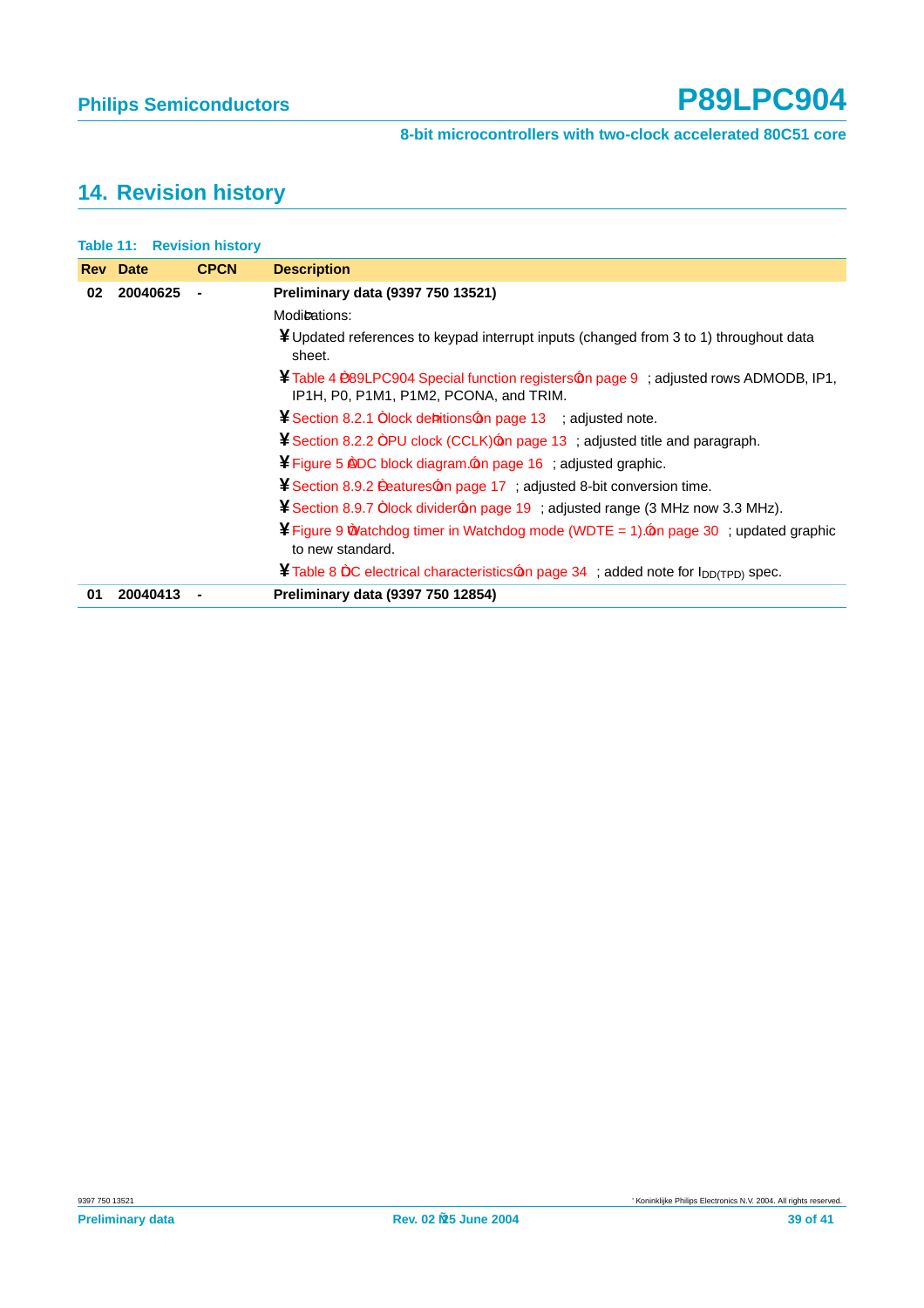### **15. Data sheet status**

| Level        | Data sheet status[1] | <b>Product status</b> <sup>[2][3]</sup> | De nition                                                                                                                                                                                                                                                                                          |
|--------------|----------------------|-----------------------------------------|----------------------------------------------------------------------------------------------------------------------------------------------------------------------------------------------------------------------------------------------------------------------------------------------------|
|              | Objective data       | Development                             | This data sheet contains data from the objective speci cation for product development. Philips<br>Semiconductors reserves the right to change the speci cation in any manner without notice.                                                                                                       |
| $\mathbf{I}$ | Preliminary data     | Quali cation                            | This data sheet contains data from the preliminary speci cation. Supplementary data will be published<br>at a later date. Philips Semiconductors reserves the right to change the speci cation without notice, in<br>order to improve the design and supply the best possible product.             |
| Ш            | Product data         | Production                              | This data sheet contains data from the product speci cation. Philips Semiconductors reserves the<br>right to make changes at any time in order to improve the design, manufacturing and supply. Relevant<br>changes will be communicated via a Customer Product/Process Change Noti cation (CPCN). |

[1] Please consult the most recently issued data sheet before initiating or completing a design.

[2] The product status of the device(s) described in this data sheet may have changed since this data sheet was published. The latest information is available on the Internet at URL http://www.semiconductors.philips.com.

[3] For data sheets describing multiple type numbers, the highest-level product status determines the data sheet status.

### **16. De nitions**

**Short-form speci cation** The data in a short-form speci cation is extracted from a full data sheet with the same type number and title. For detailed information see the relevant data sheet or data handbook.

**Limiting values de nition** Limiting values given are in accordance with the Absolute Maximum Rating System (IEC 60134). Stress above one or more of the limiting values may cause permanent damage to the device. These are stress ratings only and operation of the device at these or at any other conditions above those given in the Characteristics sections of the speci cation is not implied. Exposure to limiting values for extended periods may affect device reliability.

**Application information** Applications that are described herein for any of these products are for illustrative purposes only. Philips Semiconductors make no representation or warranty that such applications will be suitable for the speci ed use without further testing or modi cation.

### **17. Disclaimers**

**Life support** These products are not designed for use in life support appliances, devices, or systems where malfunction of these products can reasonably be expected to result in personal injury. Philips Semiconductors customers using or selling these products for use in such applications do so at their own risk and agree to fully indemnify Philips Semiconductors for any damages resulting from such application.

**Right to make changes** Philips Semiconductors reserves the right to make changes in the products - including circuits, standard cells, and/or software - described or contained herein in order to improve design and/or performance. When the product is in full production (status Production), relevant changes will be communicated via a Customer Product/Process Change Noti cation (CPCN). Philips Semiconductors assumes no responsibility or liability for the use of any of these products, conveys no licence or title under any patent, copyright, or mask work right to these products, and makes no representations or warranties that these products are free from patent, copyright, or mask work right infringement, unless otherwise speci ed.

## **Contact information**

For additional information, please visit **http://www.semiconductors.philips.com**. For sales of ce addresses, send e-mail to: **sales.addresses@www.semiconductors.philips.com.** Fax: +31 40 27 24825

' Koninklijke Philips Electronics N.V. 2004. All rights reserved.

9397 750 13521